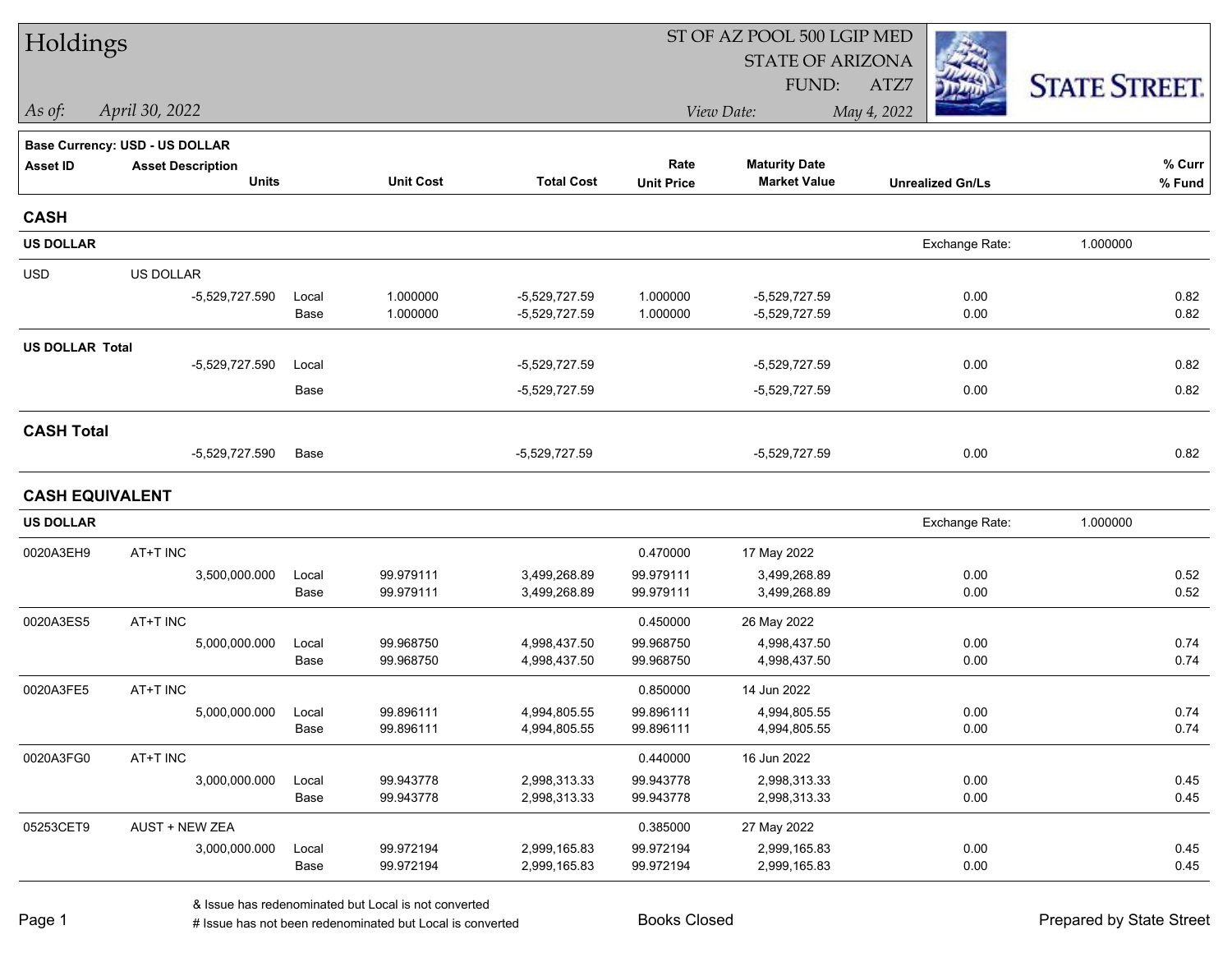| Holdings        |                                          |       |                  |                   | ST OF AZ POOL 500 LGIP MED |                         |                         |                      |  |  |
|-----------------|------------------------------------------|-------|------------------|-------------------|----------------------------|-------------------------|-------------------------|----------------------|--|--|
|                 |                                          |       |                  |                   |                            | <b>STATE OF ARIZONA</b> |                         |                      |  |  |
|                 |                                          |       |                  |                   |                            | FUND:                   | ATZ7                    | <b>STATE STREET.</b> |  |  |
| As of:          | April 30, 2022                           |       |                  |                   | View Date:<br>May 4, 2022  |                         |                         |                      |  |  |
|                 |                                          |       |                  |                   |                            |                         |                         |                      |  |  |
|                 | Base Currency: USD - US DOLLAR           |       |                  |                   | Rate                       | <b>Maturity Date</b>    |                         | % Curr               |  |  |
| <b>Asset ID</b> | <b>Asset Description</b><br><b>Units</b> |       | <b>Unit Cost</b> | <b>Total Cost</b> | <b>Unit Price</b>          | <b>Market Value</b>     | <b>Unrealized Gn/Ls</b> | % Fund               |  |  |
| 05253CGU4       | <b>AUST + NEW ZEA</b>                    |       |                  |                   | 0.560000                   | 28 Jul 2022             |                         |                      |  |  |
|                 | 5,665,000.000                            | Local | 99.863111        | 5,657,245.25      | 99.863111                  | 5,657,245.25            | 0.00                    | 0.84                 |  |  |
|                 |                                          | Base  | 99.863111        | 5,657,245.25      | 99.863111                  | 5,657,245.25            | 0.00                    | 0.84                 |  |  |
| 05253CKB1       | AUST + NEW ZEA                           |       |                  |                   | 0.260000                   | 11 Oct 2022             |                         |                      |  |  |
|                 | 3,000,000.000                            | Local | 99.882278        | 2,996,468.33      | 99.212500                  | 2,976,375.00            | $-20,093.33$            | 0.44                 |  |  |
|                 |                                          | Base  | 99.882278        | 2,996,468.33      | 99.212500                  | 2,976,375.00            | $-20,093.33$            | 0.44                 |  |  |
| 05253CKB1       | <b>AUST + NEW ZEA</b>                    |       |                  |                   | 0.340000                   | 11 Oct 2022             |                         |                      |  |  |
|                 | 2,000,000.000                            | Local | 99.846056        | 1,996,921.11      | 99.212500                  | 1,984,250.00            | $-12,671.11$            | 0.30                 |  |  |
|                 |                                          | Base  | 99.846056        | 1,996,921.11      | 99.212500                  | 1,984,250.00            | $-12,671.11$            | 0.30                 |  |  |
| 05333UE22       | AUTOZONE INC.                            |       |                  |                   | 0.750000                   | 02 May 2022             |                         |                      |  |  |
|                 | 4,000,000.000                            | Local | 99.997917        | 3,999,916.67      | 99.997917                  | 3,999,916.67            | 0.00                    | 0.60                 |  |  |
|                 |                                          | Base  | 99.997917        | 3,999,916.67      | 99.997917                  | 3,999,916.67            | 0.00                    | 0.60                 |  |  |
| 06367CG35       | <b>BANK OF MONTREAL</b>                  |       |                  |                   | 0.440000                   | 07 Jul 2022             |                         |                      |  |  |
|                 | 5,000,000.000                            | Local | 100.000000       | 5,000,000.00      | 100.000000                 | 5,000,000.00            | 0.00                    | 0.74                 |  |  |
|                 |                                          | Base  | 100.000000       | 5,000,000.00      | 100.000000                 | 5,000,000.00            | 0.00                    | 0.74                 |  |  |
| 06367CN86       | <b>BANK OF MONTREAL</b>                  |       |                  |                   | 0.340000                   | 02 Nov 2022             |                         |                      |  |  |
|                 | 5,000,000.000                            | Local | 100.000000       | 5,000,000.00      | 99.170900                  | 4,958,545.00            | $-41,455.00$            | 0.74                 |  |  |
|                 |                                          | Base  | 100.000000       | 5,000,000.00      | 99.170900                  | 4,958,545.00            | $-41,455.00$            | 0.74                 |  |  |
| 06367CRZ2       | <b>BANK OF MONTREAL</b>                  |       |                  |                   | 0.530000                   | 01 Mar 2023             |                         |                      |  |  |
|                 | 5,000,000.000                            | Local | 100.000000       | 5,000,000.00      | 99.847000                  | 4,992,350.00            | $-7,650.00$             | 0.74                 |  |  |
|                 |                                          | Base  | 100.000000       | 5,000,000.00      | 99.847000                  | 4,992,350.00            | $-7,650.00$             | 0.74                 |  |  |
| 06417KGV5       | BANK OF NOVA SCOTIA/THE                  |       |                  |                   | 0.190000                   | 29 Jul 2022             |                         |                      |  |  |
|                 | 5,000,000.000                            | Local | 99.953028        | 4,997,651.39      | 99.953028                  | 4,997,651.39            | 0.00                    | 0.74                 |  |  |
|                 |                                          | Base  | 99.953028        | 4,997,651.39      | 99.953028                  | 4,997,651.39            | 0.00                    | 0.74                 |  |  |
| 06417KJV2       | <b>BANK OF NOVA SCOTIA/THE</b>           |       |                  |                   | 0.220000                   | 29 Sep 2022             |                         |                      |  |  |
|                 | 4,000,000.000                            | Local | 99.907722        | 3,996,308.89      | 99.341600                  | 3,973,664.00            | $-22,644.89$            | 0.59                 |  |  |
|                 |                                          | Base  | 99.907722        | 3,996,308.89      | 99.341600                  | 3,973,664.00            | $-22,644.89$            | 0.59                 |  |  |
| 06417KJV2       | <b>BANK OF NOVA SCOTIA/THE</b>           |       |                  |                   | 0.260000                   | 29 Sep 2022             |                         |                      |  |  |
|                 | 1,000,000.000                            | Local | 99.890944        | 998,909.44        | 99.341600                  | 993,416.00              | $-5,493.44$             | 0.15                 |  |  |
|                 |                                          | Base  | 99.890944        | 998,909.44        | 99.341600                  | 993,416.00              | $-5,493.44$             | 0.15                 |  |  |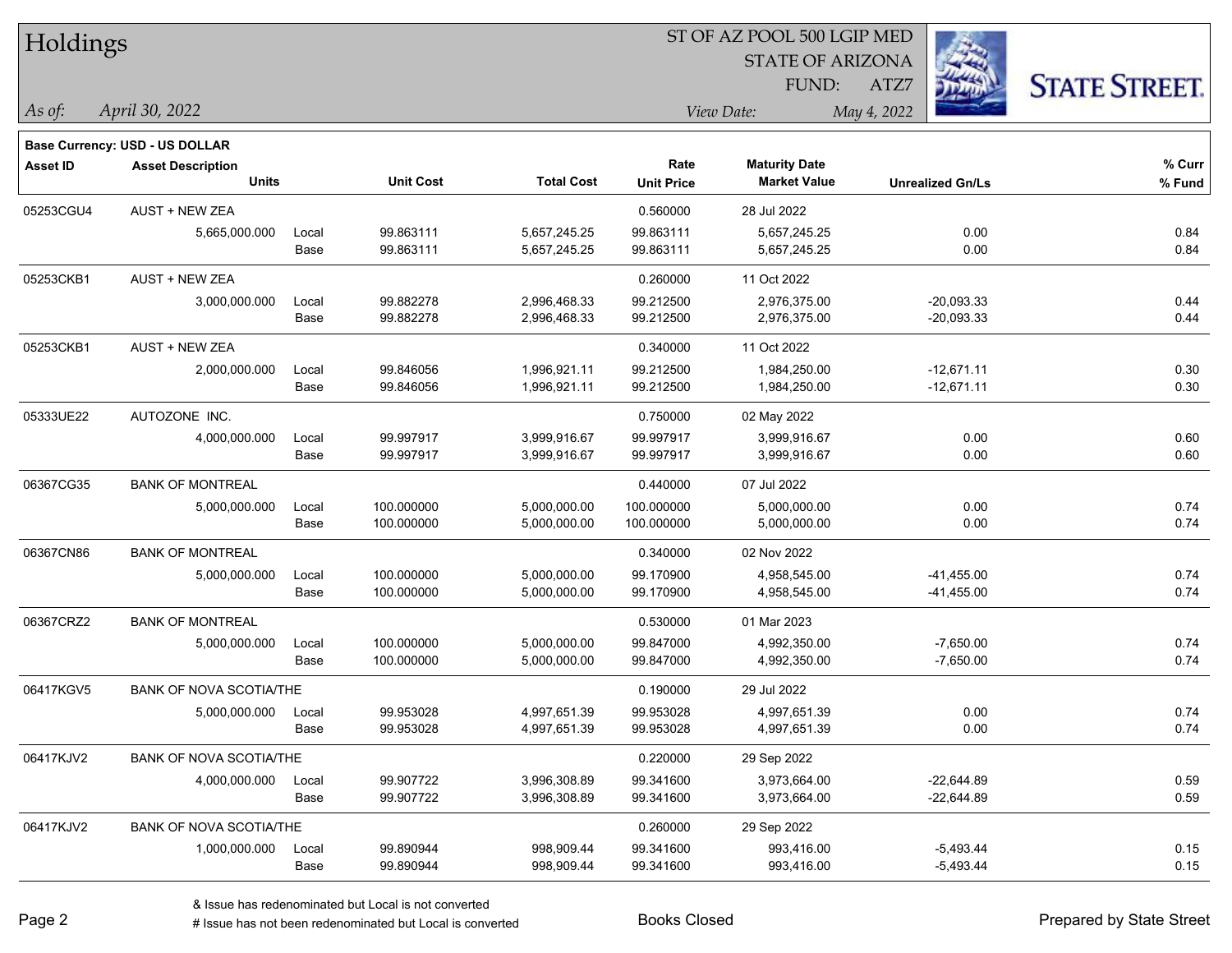| <b>STATE OF ARIZONA</b><br><b>STATE STREET.</b><br>FUND:<br>ATZ7<br>As of:<br>April 30, 2022<br>View Date:<br>May 4, 2022<br><b>Base Currency: USD - US DOLLAR</b><br>Rate<br><b>Maturity Date</b><br>% Curr<br><b>Asset ID</b><br><b>Asset Description</b><br><b>Unit Cost</b><br><b>Total Cost</b><br><b>Units</b><br><b>Market Value</b><br><b>Unit Price</b><br><b>Unrealized Gn/Ls</b><br>% Fund<br>06417MPH2<br><b>BANK OF NOVA SCOTIA</b><br>0.460000<br>11 May 2022<br>100.000278<br>4,000,011.13<br>100.000278<br>4,000,011.13<br>0.00<br>0.60<br>4,000,000.000<br>Local<br>0.60<br>Base<br>100.000278<br>4,000,011.13<br>100.000278<br>4,000,011.13<br>0.00<br>136069TY7<br>CANADIAN IMPERIAL BANK SR UNSECURED 06/22 2.55<br>2.550000<br>16 Jun 2022<br>0.45<br>99.997657<br>99.997657<br>0.00<br>3,000,000.000<br>2,999,929.70<br>2,999,929.70<br>Local<br>99.997657<br>99.997657<br>2,999,929.70<br>0.00<br>0.45<br>Base<br>2,999,929.70<br>138994009<br>CANTOR FITZGERALD REPO REPO<br>0.390000<br>02 May 2022<br>10,000,000.000<br>100.000000<br>10,000,000.00<br>100.000000<br>10,000,000.00<br>0.00<br>1.49<br>Local<br>1.49<br>100.000000<br>10,000,000.00<br>100.000000<br>10,000,000.00<br>0.00<br>Base<br>138994009<br>CANTOR FITZGERALD REPO REPO<br>0.400000<br>09 May 2022<br>0.74<br>5,000,000.000<br>100.000000<br>5,000,000.00<br>100.000000<br>5,000,000.00<br>0.00<br>Local<br>0.74<br>100.000000<br>100.000000<br>5,000,000.00<br>0.00<br>Base<br>5,000,000.00<br>138994009<br>CANTOR FITZGERALD REPO REPO<br>0.930000<br>18 Jul 2022<br>0.74<br>5,000,000.00<br>100.000000<br>5,000,000.00<br>0.00<br>5,000,000.000<br>100.000000<br>Local<br>0.74<br>5,000,000.00<br>0.00<br>Base<br>100.000000<br>5,000,000.00<br>100.000000<br>15060YEL0<br>CEDAR SPRING CPTL CO<br>0.290000<br>20 May 2022<br>99.984694<br>0.74<br>4,999,234.72<br>99.984694<br>4,999,234.72<br>0.00<br>5,000,000.000<br>Local<br>0.74<br>99.984694<br>4,999,234.72<br>4,999,234.72<br>0.00<br>Base<br>99.984694<br>17327BJW6<br>CITIGROUP GLOBAL MKTS INC S<br>0.200000<br>30 Sep 2022<br>0.74<br>5,000,000.000<br>99.915556<br>4,995,777.78<br>99.266300<br>4,963,315.00<br>$-32,462.78$<br>Local<br>0.74<br>99.915556<br>99.266300<br>4,963,315.00<br>$-32,462.78$<br>Base<br>4,995,777.78<br>17327BKT1<br>CITIGROUP GLOBAL MKTS INC S<br>1.820000<br>27 Oct 2022<br>$-3,777.78$<br>0.74<br>5,000,000.000<br>99.095056<br>4,954,752.78<br>99.019500<br>4,950,975.00<br>Local<br>$-3,777.78$<br>0.74<br>Base<br>99.095056<br>4,954,752.78<br>99.019500<br>4,950,975.00<br>CROWN POINT CAP CO.<br>2284K1H14<br>0.260000<br>01 Aug 2022<br>99.933556<br>99.664800<br>0.74<br>5,000,000.000<br>Local<br>4,996,677.78<br>4,983,240.00<br>$-13,437.78$<br>99.933556<br>0.74<br>Base<br>4,996,677.78<br>99.664800<br>4,983,240.00<br>$-13,437.78$<br>2546R3FF6<br>DISNEY (WALT) CO THE<br>0.270000<br>15 Jun 2022<br>99.966252<br>99.966252<br>249,915.63<br>0.00<br>0.04<br>250,000.000<br>249,915.63<br>Local<br>0.04<br>99.966252<br>249,915.63<br>99.966252<br>249,915.63<br>0.00<br>Base | Holdings |  |  | ST OF AZ POOL 500 LGIP MED |  |  |  |  |  |
|----------------------------------------------------------------------------------------------------------------------------------------------------------------------------------------------------------------------------------------------------------------------------------------------------------------------------------------------------------------------------------------------------------------------------------------------------------------------------------------------------------------------------------------------------------------------------------------------------------------------------------------------------------------------------------------------------------------------------------------------------------------------------------------------------------------------------------------------------------------------------------------------------------------------------------------------------------------------------------------------------------------------------------------------------------------------------------------------------------------------------------------------------------------------------------------------------------------------------------------------------------------------------------------------------------------------------------------------------------------------------------------------------------------------------------------------------------------------------------------------------------------------------------------------------------------------------------------------------------------------------------------------------------------------------------------------------------------------------------------------------------------------------------------------------------------------------------------------------------------------------------------------------------------------------------------------------------------------------------------------------------------------------------------------------------------------------------------------------------------------------------------------------------------------------------------------------------------------------------------------------------------------------------------------------------------------------------------------------------------------------------------------------------------------------------------------------------------------------------------------------------------------------------------------------------------------------------------------------------------------------------------------------------------------------------------------------------------------------------------------------------------------------------------------------------------------------------------------------------------------------------------------------------------------------------------------------------------------------------------------------------------------------------------------------------------------------------------------|----------|--|--|----------------------------|--|--|--|--|--|
|                                                                                                                                                                                                                                                                                                                                                                                                                                                                                                                                                                                                                                                                                                                                                                                                                                                                                                                                                                                                                                                                                                                                                                                                                                                                                                                                                                                                                                                                                                                                                                                                                                                                                                                                                                                                                                                                                                                                                                                                                                                                                                                                                                                                                                                                                                                                                                                                                                                                                                                                                                                                                                                                                                                                                                                                                                                                                                                                                                                                                                                                                              |          |  |  |                            |  |  |  |  |  |
|                                                                                                                                                                                                                                                                                                                                                                                                                                                                                                                                                                                                                                                                                                                                                                                                                                                                                                                                                                                                                                                                                                                                                                                                                                                                                                                                                                                                                                                                                                                                                                                                                                                                                                                                                                                                                                                                                                                                                                                                                                                                                                                                                                                                                                                                                                                                                                                                                                                                                                                                                                                                                                                                                                                                                                                                                                                                                                                                                                                                                                                                                              |          |  |  |                            |  |  |  |  |  |
|                                                                                                                                                                                                                                                                                                                                                                                                                                                                                                                                                                                                                                                                                                                                                                                                                                                                                                                                                                                                                                                                                                                                                                                                                                                                                                                                                                                                                                                                                                                                                                                                                                                                                                                                                                                                                                                                                                                                                                                                                                                                                                                                                                                                                                                                                                                                                                                                                                                                                                                                                                                                                                                                                                                                                                                                                                                                                                                                                                                                                                                                                              |          |  |  |                            |  |  |  |  |  |
|                                                                                                                                                                                                                                                                                                                                                                                                                                                                                                                                                                                                                                                                                                                                                                                                                                                                                                                                                                                                                                                                                                                                                                                                                                                                                                                                                                                                                                                                                                                                                                                                                                                                                                                                                                                                                                                                                                                                                                                                                                                                                                                                                                                                                                                                                                                                                                                                                                                                                                                                                                                                                                                                                                                                                                                                                                                                                                                                                                                                                                                                                              |          |  |  |                            |  |  |  |  |  |
|                                                                                                                                                                                                                                                                                                                                                                                                                                                                                                                                                                                                                                                                                                                                                                                                                                                                                                                                                                                                                                                                                                                                                                                                                                                                                                                                                                                                                                                                                                                                                                                                                                                                                                                                                                                                                                                                                                                                                                                                                                                                                                                                                                                                                                                                                                                                                                                                                                                                                                                                                                                                                                                                                                                                                                                                                                                                                                                                                                                                                                                                                              |          |  |  |                            |  |  |  |  |  |
|                                                                                                                                                                                                                                                                                                                                                                                                                                                                                                                                                                                                                                                                                                                                                                                                                                                                                                                                                                                                                                                                                                                                                                                                                                                                                                                                                                                                                                                                                                                                                                                                                                                                                                                                                                                                                                                                                                                                                                                                                                                                                                                                                                                                                                                                                                                                                                                                                                                                                                                                                                                                                                                                                                                                                                                                                                                                                                                                                                                                                                                                                              |          |  |  |                            |  |  |  |  |  |
|                                                                                                                                                                                                                                                                                                                                                                                                                                                                                                                                                                                                                                                                                                                                                                                                                                                                                                                                                                                                                                                                                                                                                                                                                                                                                                                                                                                                                                                                                                                                                                                                                                                                                                                                                                                                                                                                                                                                                                                                                                                                                                                                                                                                                                                                                                                                                                                                                                                                                                                                                                                                                                                                                                                                                                                                                                                                                                                                                                                                                                                                                              |          |  |  |                            |  |  |  |  |  |
|                                                                                                                                                                                                                                                                                                                                                                                                                                                                                                                                                                                                                                                                                                                                                                                                                                                                                                                                                                                                                                                                                                                                                                                                                                                                                                                                                                                                                                                                                                                                                                                                                                                                                                                                                                                                                                                                                                                                                                                                                                                                                                                                                                                                                                                                                                                                                                                                                                                                                                                                                                                                                                                                                                                                                                                                                                                                                                                                                                                                                                                                                              |          |  |  |                            |  |  |  |  |  |
|                                                                                                                                                                                                                                                                                                                                                                                                                                                                                                                                                                                                                                                                                                                                                                                                                                                                                                                                                                                                                                                                                                                                                                                                                                                                                                                                                                                                                                                                                                                                                                                                                                                                                                                                                                                                                                                                                                                                                                                                                                                                                                                                                                                                                                                                                                                                                                                                                                                                                                                                                                                                                                                                                                                                                                                                                                                                                                                                                                                                                                                                                              |          |  |  |                            |  |  |  |  |  |
|                                                                                                                                                                                                                                                                                                                                                                                                                                                                                                                                                                                                                                                                                                                                                                                                                                                                                                                                                                                                                                                                                                                                                                                                                                                                                                                                                                                                                                                                                                                                                                                                                                                                                                                                                                                                                                                                                                                                                                                                                                                                                                                                                                                                                                                                                                                                                                                                                                                                                                                                                                                                                                                                                                                                                                                                                                                                                                                                                                                                                                                                                              |          |  |  |                            |  |  |  |  |  |
|                                                                                                                                                                                                                                                                                                                                                                                                                                                                                                                                                                                                                                                                                                                                                                                                                                                                                                                                                                                                                                                                                                                                                                                                                                                                                                                                                                                                                                                                                                                                                                                                                                                                                                                                                                                                                                                                                                                                                                                                                                                                                                                                                                                                                                                                                                                                                                                                                                                                                                                                                                                                                                                                                                                                                                                                                                                                                                                                                                                                                                                                                              |          |  |  |                            |  |  |  |  |  |
|                                                                                                                                                                                                                                                                                                                                                                                                                                                                                                                                                                                                                                                                                                                                                                                                                                                                                                                                                                                                                                                                                                                                                                                                                                                                                                                                                                                                                                                                                                                                                                                                                                                                                                                                                                                                                                                                                                                                                                                                                                                                                                                                                                                                                                                                                                                                                                                                                                                                                                                                                                                                                                                                                                                                                                                                                                                                                                                                                                                                                                                                                              |          |  |  |                            |  |  |  |  |  |
|                                                                                                                                                                                                                                                                                                                                                                                                                                                                                                                                                                                                                                                                                                                                                                                                                                                                                                                                                                                                                                                                                                                                                                                                                                                                                                                                                                                                                                                                                                                                                                                                                                                                                                                                                                                                                                                                                                                                                                                                                                                                                                                                                                                                                                                                                                                                                                                                                                                                                                                                                                                                                                                                                                                                                                                                                                                                                                                                                                                                                                                                                              |          |  |  |                            |  |  |  |  |  |
|                                                                                                                                                                                                                                                                                                                                                                                                                                                                                                                                                                                                                                                                                                                                                                                                                                                                                                                                                                                                                                                                                                                                                                                                                                                                                                                                                                                                                                                                                                                                                                                                                                                                                                                                                                                                                                                                                                                                                                                                                                                                                                                                                                                                                                                                                                                                                                                                                                                                                                                                                                                                                                                                                                                                                                                                                                                                                                                                                                                                                                                                                              |          |  |  |                            |  |  |  |  |  |
|                                                                                                                                                                                                                                                                                                                                                                                                                                                                                                                                                                                                                                                                                                                                                                                                                                                                                                                                                                                                                                                                                                                                                                                                                                                                                                                                                                                                                                                                                                                                                                                                                                                                                                                                                                                                                                                                                                                                                                                                                                                                                                                                                                                                                                                                                                                                                                                                                                                                                                                                                                                                                                                                                                                                                                                                                                                                                                                                                                                                                                                                                              |          |  |  |                            |  |  |  |  |  |
|                                                                                                                                                                                                                                                                                                                                                                                                                                                                                                                                                                                                                                                                                                                                                                                                                                                                                                                                                                                                                                                                                                                                                                                                                                                                                                                                                                                                                                                                                                                                                                                                                                                                                                                                                                                                                                                                                                                                                                                                                                                                                                                                                                                                                                                                                                                                                                                                                                                                                                                                                                                                                                                                                                                                                                                                                                                                                                                                                                                                                                                                                              |          |  |  |                            |  |  |  |  |  |
|                                                                                                                                                                                                                                                                                                                                                                                                                                                                                                                                                                                                                                                                                                                                                                                                                                                                                                                                                                                                                                                                                                                                                                                                                                                                                                                                                                                                                                                                                                                                                                                                                                                                                                                                                                                                                                                                                                                                                                                                                                                                                                                                                                                                                                                                                                                                                                                                                                                                                                                                                                                                                                                                                                                                                                                                                                                                                                                                                                                                                                                                                              |          |  |  |                            |  |  |  |  |  |
|                                                                                                                                                                                                                                                                                                                                                                                                                                                                                                                                                                                                                                                                                                                                                                                                                                                                                                                                                                                                                                                                                                                                                                                                                                                                                                                                                                                                                                                                                                                                                                                                                                                                                                                                                                                                                                                                                                                                                                                                                                                                                                                                                                                                                                                                                                                                                                                                                                                                                                                                                                                                                                                                                                                                                                                                                                                                                                                                                                                                                                                                                              |          |  |  |                            |  |  |  |  |  |
|                                                                                                                                                                                                                                                                                                                                                                                                                                                                                                                                                                                                                                                                                                                                                                                                                                                                                                                                                                                                                                                                                                                                                                                                                                                                                                                                                                                                                                                                                                                                                                                                                                                                                                                                                                                                                                                                                                                                                                                                                                                                                                                                                                                                                                                                                                                                                                                                                                                                                                                                                                                                                                                                                                                                                                                                                                                                                                                                                                                                                                                                                              |          |  |  |                            |  |  |  |  |  |
|                                                                                                                                                                                                                                                                                                                                                                                                                                                                                                                                                                                                                                                                                                                                                                                                                                                                                                                                                                                                                                                                                                                                                                                                                                                                                                                                                                                                                                                                                                                                                                                                                                                                                                                                                                                                                                                                                                                                                                                                                                                                                                                                                                                                                                                                                                                                                                                                                                                                                                                                                                                                                                                                                                                                                                                                                                                                                                                                                                                                                                                                                              |          |  |  |                            |  |  |  |  |  |
|                                                                                                                                                                                                                                                                                                                                                                                                                                                                                                                                                                                                                                                                                                                                                                                                                                                                                                                                                                                                                                                                                                                                                                                                                                                                                                                                                                                                                                                                                                                                                                                                                                                                                                                                                                                                                                                                                                                                                                                                                                                                                                                                                                                                                                                                                                                                                                                                                                                                                                                                                                                                                                                                                                                                                                                                                                                                                                                                                                                                                                                                                              |          |  |  |                            |  |  |  |  |  |
|                                                                                                                                                                                                                                                                                                                                                                                                                                                                                                                                                                                                                                                                                                                                                                                                                                                                                                                                                                                                                                                                                                                                                                                                                                                                                                                                                                                                                                                                                                                                                                                                                                                                                                                                                                                                                                                                                                                                                                                                                                                                                                                                                                                                                                                                                                                                                                                                                                                                                                                                                                                                                                                                                                                                                                                                                                                                                                                                                                                                                                                                                              |          |  |  |                            |  |  |  |  |  |
|                                                                                                                                                                                                                                                                                                                                                                                                                                                                                                                                                                                                                                                                                                                                                                                                                                                                                                                                                                                                                                                                                                                                                                                                                                                                                                                                                                                                                                                                                                                                                                                                                                                                                                                                                                                                                                                                                                                                                                                                                                                                                                                                                                                                                                                                                                                                                                                                                                                                                                                                                                                                                                                                                                                                                                                                                                                                                                                                                                                                                                                                                              |          |  |  |                            |  |  |  |  |  |
|                                                                                                                                                                                                                                                                                                                                                                                                                                                                                                                                                                                                                                                                                                                                                                                                                                                                                                                                                                                                                                                                                                                                                                                                                                                                                                                                                                                                                                                                                                                                                                                                                                                                                                                                                                                                                                                                                                                                                                                                                                                                                                                                                                                                                                                                                                                                                                                                                                                                                                                                                                                                                                                                                                                                                                                                                                                                                                                                                                                                                                                                                              |          |  |  |                            |  |  |  |  |  |
|                                                                                                                                                                                                                                                                                                                                                                                                                                                                                                                                                                                                                                                                                                                                                                                                                                                                                                                                                                                                                                                                                                                                                                                                                                                                                                                                                                                                                                                                                                                                                                                                                                                                                                                                                                                                                                                                                                                                                                                                                                                                                                                                                                                                                                                                                                                                                                                                                                                                                                                                                                                                                                                                                                                                                                                                                                                                                                                                                                                                                                                                                              |          |  |  |                            |  |  |  |  |  |
|                                                                                                                                                                                                                                                                                                                                                                                                                                                                                                                                                                                                                                                                                                                                                                                                                                                                                                                                                                                                                                                                                                                                                                                                                                                                                                                                                                                                                                                                                                                                                                                                                                                                                                                                                                                                                                                                                                                                                                                                                                                                                                                                                                                                                                                                                                                                                                                                                                                                                                                                                                                                                                                                                                                                                                                                                                                                                                                                                                                                                                                                                              |          |  |  |                            |  |  |  |  |  |
|                                                                                                                                                                                                                                                                                                                                                                                                                                                                                                                                                                                                                                                                                                                                                                                                                                                                                                                                                                                                                                                                                                                                                                                                                                                                                                                                                                                                                                                                                                                                                                                                                                                                                                                                                                                                                                                                                                                                                                                                                                                                                                                                                                                                                                                                                                                                                                                                                                                                                                                                                                                                                                                                                                                                                                                                                                                                                                                                                                                                                                                                                              |          |  |  |                            |  |  |  |  |  |
|                                                                                                                                                                                                                                                                                                                                                                                                                                                                                                                                                                                                                                                                                                                                                                                                                                                                                                                                                                                                                                                                                                                                                                                                                                                                                                                                                                                                                                                                                                                                                                                                                                                                                                                                                                                                                                                                                                                                                                                                                                                                                                                                                                                                                                                                                                                                                                                                                                                                                                                                                                                                                                                                                                                                                                                                                                                                                                                                                                                                                                                                                              |          |  |  |                            |  |  |  |  |  |
|                                                                                                                                                                                                                                                                                                                                                                                                                                                                                                                                                                                                                                                                                                                                                                                                                                                                                                                                                                                                                                                                                                                                                                                                                                                                                                                                                                                                                                                                                                                                                                                                                                                                                                                                                                                                                                                                                                                                                                                                                                                                                                                                                                                                                                                                                                                                                                                                                                                                                                                                                                                                                                                                                                                                                                                                                                                                                                                                                                                                                                                                                              |          |  |  |                            |  |  |  |  |  |
|                                                                                                                                                                                                                                                                                                                                                                                                                                                                                                                                                                                                                                                                                                                                                                                                                                                                                                                                                                                                                                                                                                                                                                                                                                                                                                                                                                                                                                                                                                                                                                                                                                                                                                                                                                                                                                                                                                                                                                                                                                                                                                                                                                                                                                                                                                                                                                                                                                                                                                                                                                                                                                                                                                                                                                                                                                                                                                                                                                                                                                                                                              |          |  |  |                            |  |  |  |  |  |
|                                                                                                                                                                                                                                                                                                                                                                                                                                                                                                                                                                                                                                                                                                                                                                                                                                                                                                                                                                                                                                                                                                                                                                                                                                                                                                                                                                                                                                                                                                                                                                                                                                                                                                                                                                                                                                                                                                                                                                                                                                                                                                                                                                                                                                                                                                                                                                                                                                                                                                                                                                                                                                                                                                                                                                                                                                                                                                                                                                                                                                                                                              |          |  |  |                            |  |  |  |  |  |
|                                                                                                                                                                                                                                                                                                                                                                                                                                                                                                                                                                                                                                                                                                                                                                                                                                                                                                                                                                                                                                                                                                                                                                                                                                                                                                                                                                                                                                                                                                                                                                                                                                                                                                                                                                                                                                                                                                                                                                                                                                                                                                                                                                                                                                                                                                                                                                                                                                                                                                                                                                                                                                                                                                                                                                                                                                                                                                                                                                                                                                                                                              |          |  |  |                            |  |  |  |  |  |
|                                                                                                                                                                                                                                                                                                                                                                                                                                                                                                                                                                                                                                                                                                                                                                                                                                                                                                                                                                                                                                                                                                                                                                                                                                                                                                                                                                                                                                                                                                                                                                                                                                                                                                                                                                                                                                                                                                                                                                                                                                                                                                                                                                                                                                                                                                                                                                                                                                                                                                                                                                                                                                                                                                                                                                                                                                                                                                                                                                                                                                                                                              |          |  |  |                            |  |  |  |  |  |
|                                                                                                                                                                                                                                                                                                                                                                                                                                                                                                                                                                                                                                                                                                                                                                                                                                                                                                                                                                                                                                                                                                                                                                                                                                                                                                                                                                                                                                                                                                                                                                                                                                                                                                                                                                                                                                                                                                                                                                                                                                                                                                                                                                                                                                                                                                                                                                                                                                                                                                                                                                                                                                                                                                                                                                                                                                                                                                                                                                                                                                                                                              |          |  |  |                            |  |  |  |  |  |
|                                                                                                                                                                                                                                                                                                                                                                                                                                                                                                                                                                                                                                                                                                                                                                                                                                                                                                                                                                                                                                                                                                                                                                                                                                                                                                                                                                                                                                                                                                                                                                                                                                                                                                                                                                                                                                                                                                                                                                                                                                                                                                                                                                                                                                                                                                                                                                                                                                                                                                                                                                                                                                                                                                                                                                                                                                                                                                                                                                                                                                                                                              |          |  |  |                            |  |  |  |  |  |
|                                                                                                                                                                                                                                                                                                                                                                                                                                                                                                                                                                                                                                                                                                                                                                                                                                                                                                                                                                                                                                                                                                                                                                                                                                                                                                                                                                                                                                                                                                                                                                                                                                                                                                                                                                                                                                                                                                                                                                                                                                                                                                                                                                                                                                                                                                                                                                                                                                                                                                                                                                                                                                                                                                                                                                                                                                                                                                                                                                                                                                                                                              |          |  |  |                            |  |  |  |  |  |
|                                                                                                                                                                                                                                                                                                                                                                                                                                                                                                                                                                                                                                                                                                                                                                                                                                                                                                                                                                                                                                                                                                                                                                                                                                                                                                                                                                                                                                                                                                                                                                                                                                                                                                                                                                                                                                                                                                                                                                                                                                                                                                                                                                                                                                                                                                                                                                                                                                                                                                                                                                                                                                                                                                                                                                                                                                                                                                                                                                                                                                                                                              |          |  |  |                            |  |  |  |  |  |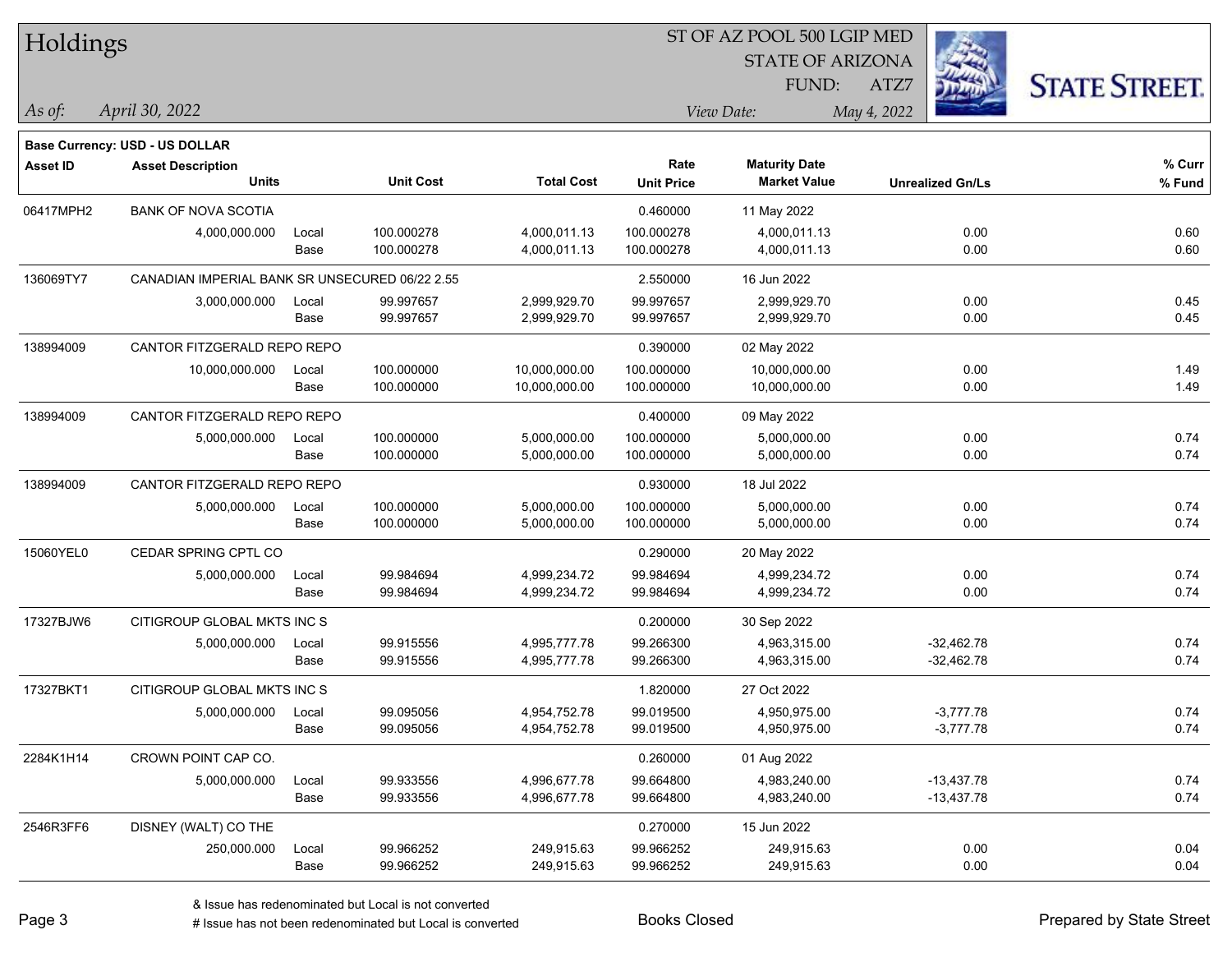| Holdings        |                                                            |       |                  | ST OF AZ POOL 500 LGIP MED |                   |                         |                         |                      |  |  |
|-----------------|------------------------------------------------------------|-------|------------------|----------------------------|-------------------|-------------------------|-------------------------|----------------------|--|--|
|                 |                                                            |       |                  |                            |                   | <b>STATE OF ARIZONA</b> |                         |                      |  |  |
|                 |                                                            |       |                  |                            |                   | FUND:                   | ATZ7                    | <b>STATE STREET.</b> |  |  |
| $\vert$ As of:  | April 30, 2022                                             |       |                  |                            |                   | View Date:              | May 4, 2022             |                      |  |  |
|                 |                                                            |       |                  |                            |                   |                         |                         |                      |  |  |
| <b>Asset ID</b> | Base Currency: USD - US DOLLAR<br><b>Asset Description</b> |       |                  |                            | Rate              | <b>Maturity Date</b>    |                         | % Curr               |  |  |
|                 | <b>Units</b>                                               |       | <b>Unit Cost</b> | <b>Total Cost</b>          | <b>Unit Price</b> | <b>Market Value</b>     | <b>Unrealized Gn/Ls</b> | % Fund               |  |  |
| 2546R3FF6       | DISNEY (WALT) CO THE                                       |       |                  |                            | 0.700000          | 15 Jun 2022             |                         |                      |  |  |
|                 | 3,000,000.000                                              | Local | 99.912500        | 2,997,375.00               | 99.912500         | 2,997,375.00            | 0.00                    | 0.45                 |  |  |
|                 |                                                            | Base  | 99.912500        | 2,997,375.00               | 99.912500         | 2,997,375.00            | 0.00                    | 0.45                 |  |  |
| 2546R3FW9       | DISNEY (WALT) CO THE                                       |       |                  |                            | 0.200000          | 30 Jun 2022             |                         |                      |  |  |
|                 | 250,000.000                                                | Local | 99.966668        | 249,916.67                 | 99.966668         | 249,916.67              | 0.00                    | 0.04                 |  |  |
|                 |                                                            | Base  | 99.966668        | 249,916.67                 | 99.966668         | 249,916.67              | 0.00                    | 0.04                 |  |  |
| 2546R3FW9       | DISNEY (WALT) CO THE                                       |       |                  |                            | 0.210000          | 30 Jun 2022             |                         |                      |  |  |
|                 | 2,000,000.000                                              | Local | 99.965000        | 1,999,300.00               | 99.965000         | 1,999,300.00            | 0.00                    | 0.30                 |  |  |
|                 |                                                            | Base  | 99.965000        | 1,999,300.00               | 99.965000         | 1,999,300.00            | 0.00                    | 0.30                 |  |  |
| 2546R3FW9       | DISNEY (WALT) CO THE                                       |       |                  |                            | 0.220000          | 30 Jun 2022             |                         |                      |  |  |
|                 | 3,000,000.000                                              | Local | 99.963333        | 2,998,900.00               | 99.963333         | 2,998,900.00            | 0.00                    | 0.45                 |  |  |
|                 |                                                            | Base  | 99.963333        | 2,998,900.00               | 99.963333         | 2,998,900.00            | 0.00                    | 0.45                 |  |  |
| 2546R3FW9       | DISNEY (WALT) CO THE                                       |       |                  |                            | 0.270000          | 30 Jun 2022             |                         |                      |  |  |
|                 | 250,000.000                                                | Local | 99.955000        | 249,887.50                 | 99.955000         | 249,887.50              | 0.00                    | 0.04                 |  |  |
|                 |                                                            | Base  | 99.955000        | 249,887.50                 | 99.955000         | 249,887.50              | 0.00                    | 0.04                 |  |  |
| 2546R3JW5       | DISNEY (WALT) CO THE                                       |       |                  |                            | 0.230000          | 30 Sep 2022             |                         |                      |  |  |
|                 | 2,500,000.000                                              | Local | 99.902889        | 2,497,572.22               | 99.282300         | 2,482,057.50            | $-15,514.72$            | 0.37                 |  |  |
|                 |                                                            | Base  | 99.902889        | 2,497,572.22               | 99.282300         | 2,482,057.50            | $-15,514.72$            | 0.37                 |  |  |
| 26244JE54       | DUKE ENERGY CORP                                           |       |                  |                            | 0.610000          | 05 May 2022             |                         |                      |  |  |
|                 | 5,000,000.000                                              | Local | 99.993222        | 4,999,661.11               | 99.993222         | 4,999,661.11            | 0.00                    | 0.74                 |  |  |
|                 |                                                            | Base  | 99.993222        | 4,999,661.11               | 99.993222         | 4,999,661.11            | 0.00                    | 0.74                 |  |  |
| 30601WF12       | <b>FAIRWAY FINANCE CORP</b>                                |       |                  |                            | 0.400000          | 01 Jun 2022             |                         |                      |  |  |
|                 | 5,000,000.000                                              | Local | 99.965556        | 4,998,277.78               | 99.965556         | 4,998,277.78            | 0.00                    | 0.74                 |  |  |
|                 |                                                            | Base  | 99.965556        | 4,998,277.78               | 99.965556         | 4,998,277.78            | 0.00                    | 0.74                 |  |  |
| 41282KF11       | HARLEY DAVIDSON FND CP                                     |       |                  |                            | 0.650000          | 01 Jun 2022             |                         |                      |  |  |
|                 | 5,000,000.000                                              | Local | 99.944028        | 4,997,201.39               | 99.944028         | 4,997,201.39            | 0.00                    | 0.74                 |  |  |
|                 |                                                            | Base  | 99.944028        | 4,997,201.39               | 99.944028         | 4,997,201.39            | 0.00                    | 0.74                 |  |  |
| 41282KFQ6       | HARLEY DAVIDSON FND CP                                     |       |                  |                            | 1.500000          | 24 Jun 2022             |                         |                      |  |  |
|                 | 4,500,000.000                                              | Local | 99.775000        | 4,489,875.00               | 99.775000         | 4,489,875.00            | 0.00                    | 0.67                 |  |  |
|                 |                                                            | Base  | 99.775000        | 4,489,875.00               | 99.775000         | 4,489,875.00            | 0.00                    | 0.67                 |  |  |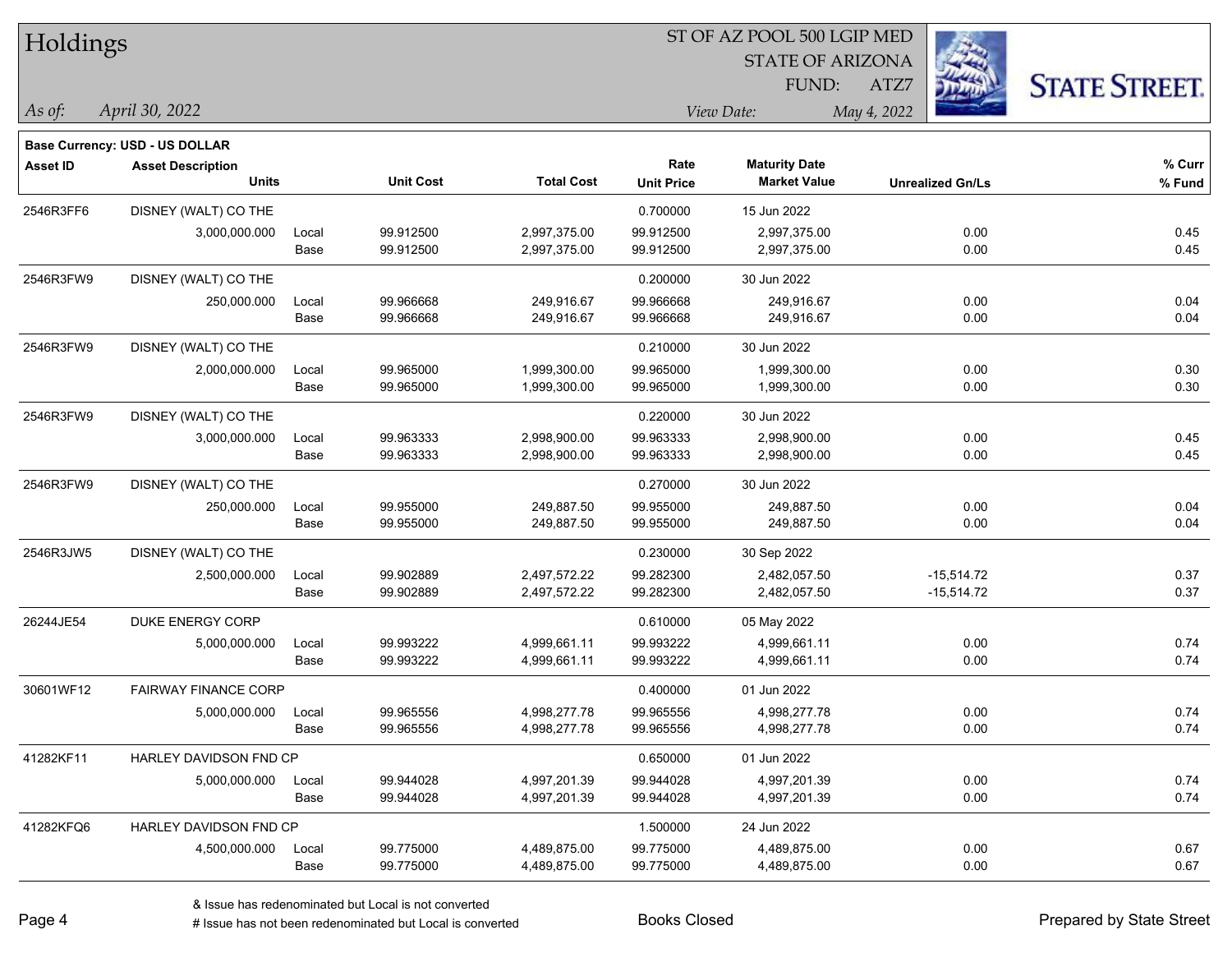| Holdings        |                                          |               |                        | ST OF AZ POOL 500 LGIP MED   |                           |                                             |                         |                      |  |  |
|-----------------|------------------------------------------|---------------|------------------------|------------------------------|---------------------------|---------------------------------------------|-------------------------|----------------------|--|--|
|                 |                                          |               |                        |                              |                           | <b>STATE OF ARIZONA</b>                     |                         |                      |  |  |
|                 |                                          |               |                        |                              |                           | FUND:                                       | ATZ7                    | <b>STATE STREET.</b> |  |  |
| As of:          | April 30, 2022                           |               |                        |                              |                           | View Date:                                  | May 4, 2022             |                      |  |  |
|                 |                                          |               |                        |                              |                           |                                             |                         |                      |  |  |
|                 | Base Currency: USD - US DOLLAR           |               |                        |                              |                           |                                             |                         |                      |  |  |
| <b>Asset ID</b> | <b>Asset Description</b><br><b>Units</b> |               | <b>Unit Cost</b>       | <b>Total Cost</b>            | Rate<br><b>Unit Price</b> | <b>Maturity Date</b><br><b>Market Value</b> | <b>Unrealized Gn/Ls</b> | % Curr<br>% Fund     |  |  |
|                 |                                          |               |                        |                              |                           |                                             |                         |                      |  |  |
| 56274MG14       | MANHATTAN ASSET FDG.                     |               |                        |                              | 0.490000                  | 01 Jul 2022                                 |                         |                      |  |  |
|                 | 1,000,000.000                            | Local<br>Base | 99.916972<br>99.916972 | 999.169.72<br>999,169.72     | 99.916972<br>99.916972    | 999,169.72<br>999,169.72                    | 0.00<br>0.00            | 0.15<br>0.15         |  |  |
|                 |                                          |               |                        |                              |                           |                                             |                         |                      |  |  |
| 62455BF18       | <b>MOUNTCLIFF</b>                        |               |                        |                              | 0.200000                  | 01 Jun 2022                                 |                         |                      |  |  |
|                 | 5,000,000.000                            | Local<br>Base | 99.982778<br>99.982778 | 4,999,138.89<br>4,999,138.89 | 99.982778<br>99.982778    | 4,999,138.89<br>4,999,138.89                | 0.00<br>0.00            | 0.74<br>0.74         |  |  |
|                 |                                          |               |                        |                              |                           |                                             |                         |                      |  |  |
| 62455BF18       | <b>MOUNTCLIFF</b>                        |               |                        |                              | 0.220000                  | 01 Jun 2022                                 |                         |                      |  |  |
|                 | 500,000.000                              | Local<br>Base | 99.981056<br>99.981056 | 499,905.28<br>499,905.28     | 99.981056<br>99.981056    | 499,905.28<br>499,905.28                    | 0.00<br>0.00            | 0.07<br>0.07         |  |  |
|                 |                                          |               |                        |                              |                           |                                             |                         |                      |  |  |
| 63307MEJ4       | NATIONAL BK OF CANAD                     |               |                        |                              | 0.280000                  | 18 May 2022                                 |                         |                      |  |  |
|                 | 5,000,000.000                            | Local         | 99.986778<br>99.986778 | 4,999,338.89<br>4,999,338.89 | 99.986778<br>99.986778    | 4,999,338.89<br>4,999,338.89                | 0.00<br>0.00            | 0.74<br>0.74         |  |  |
|                 |                                          | Base          |                        |                              |                           |                                             |                         |                      |  |  |
| 63307MF12       | NATIONAL BK OF CANAD                     |               |                        |                              | 0.170000                  | 01 Jun 2022                                 |                         |                      |  |  |
|                 | 4,000,000.000                            | Local         | 99.985361              | 3,999,414.44                 | 99.985361                 | 3,999,414.44                                | 0.00                    | 0.59                 |  |  |
|                 |                                          | Base          | 99.985361              | 3,999,414.44                 | 99.985361                 | 3,999,414.44                                | 0.00                    | 0.59                 |  |  |
| 78012U2C8       | ROYAL BK OF CANADA                       |               |                        |                              | 0.530000                  | 01 Dec 2022                                 |                         |                      |  |  |
|                 | 5,000,000.000                            | Local         | 100.000000             | 5,000,000.00                 | 99.910000                 | 4,995,500.00                                | $-4,500.00$             | 0.74                 |  |  |
|                 |                                          | Base          | 100.000000             | 5,000,000.00                 | 99.910000                 | 4,995,500.00                                | $-4,500.00$             | 0.74                 |  |  |
| 78014XHE0       | ROYAL BANK OF CANADA                     |               |                        |                              | 0.710000                  | 06 Apr 2023                                 |                         |                      |  |  |
|                 | 5,000,000.000                            | Local         | 100.000000             | 5,000,000.00                 | 100.000000                | 5,000,000.00                                | 0.00                    | 0.74                 |  |  |
|                 |                                          | Base          | 100.000000             | 5,000,000.00                 | 100.000000                | 5,000,000.00                                | 0.00                    | 0.74                 |  |  |
| 86563HE55       | SUMITOMO MITSUI TRUST NY                 |               |                        |                              | 0.240000                  | 05 May 2022                                 |                         |                      |  |  |
|                 | 5,000,000.000                            | Local         | 99.997333              | 4,999,866.67                 | 99.997333                 | 4,999,866.67                                | 0.00                    | 0.74                 |  |  |
|                 |                                          | Base          | 99.997333              | 4,999,866.67                 | 99.997333                 | 4,999,866.67                                | 0.00                    | 0.74                 |  |  |
| 89119BE36       | <b>TORONTO DOMINION BANK</b>             |               |                        |                              | 0.190000                  | 03 May 2022                                 |                         |                      |  |  |
|                 | 1,500,000.000                            | Local         | 99.998944              | 1,499,984.16                 | 99.998944                 | 1,499,984.16                                | 0.00                    | 0.22                 |  |  |
|                 |                                          | Base          | 99.998944              | 1,499,984.16                 | 99.998944                 | 1,499,984.16                                | 0.00                    | 0.22                 |  |  |
| 91842KHP4       | VW CR INC                                |               |                        |                              | 0.320000                  | 23 Aug 2022                                 |                         |                      |  |  |
|                 | 5,000,000.000                            | Local         | 99.898667              | 4,994,933.33                 | 99.504000                 | 4,975,200.00                                | $-19,733.33$            | 0.74                 |  |  |
|                 |                                          | Base          | 99.898667              | 4,994,933.33                 | 99.504000                 | 4,975,200.00                                | $-19,733.33$            | 0.74                 |  |  |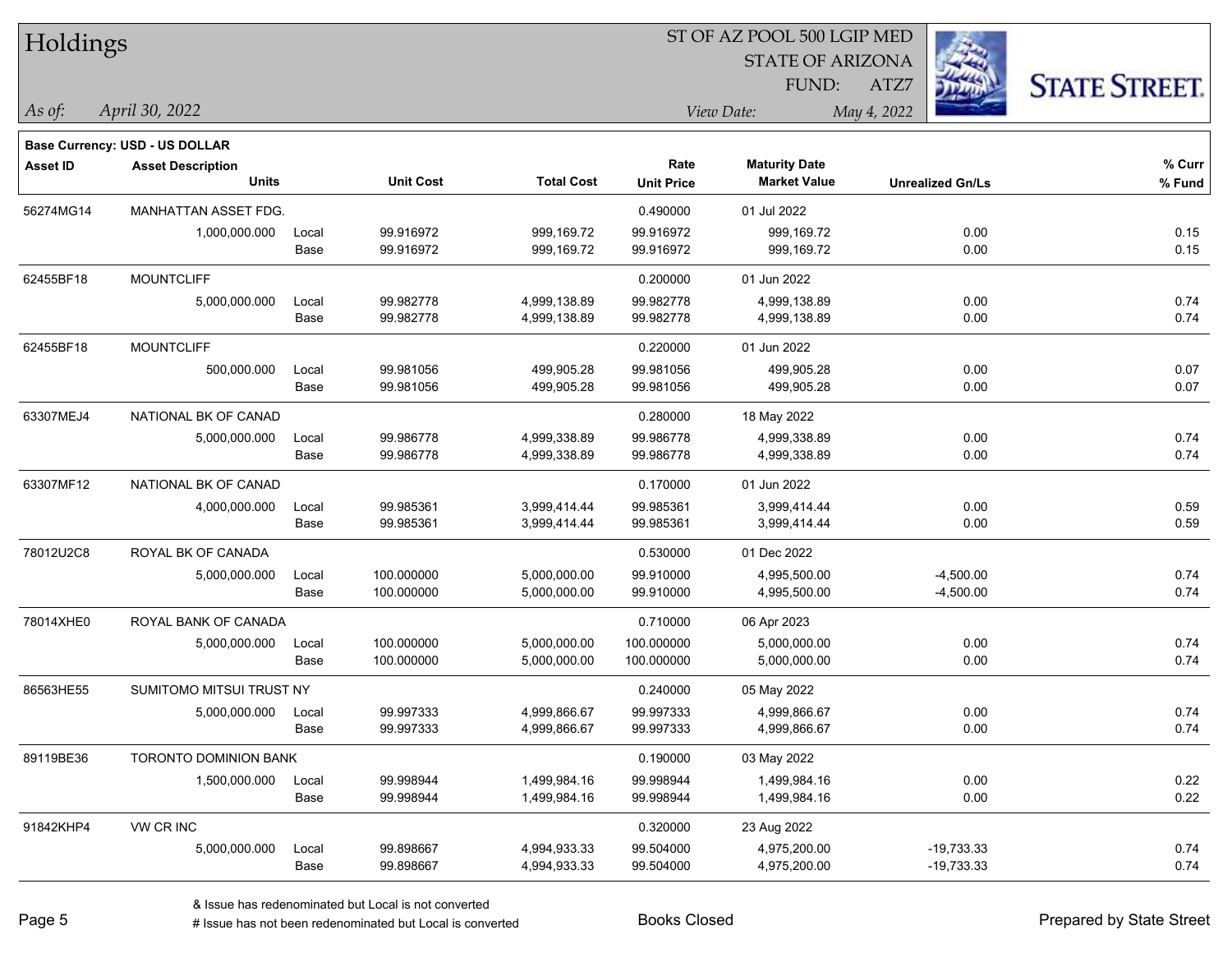| Holdings        |                                |       |                  |                   | ST OF AZ POOL 500 LGIP MED |                         |                         |              |                      |  |
|-----------------|--------------------------------|-------|------------------|-------------------|----------------------------|-------------------------|-------------------------|--------------|----------------------|--|
|                 |                                |       |                  |                   |                            | <b>STATE OF ARIZONA</b> |                         |              |                      |  |
|                 |                                |       |                  |                   |                            | FUND:                   | ATZ7                    |              | <b>STATE STREET.</b> |  |
| As of:          | April 30, 2022                 |       |                  |                   |                            | View Date:              | May 4, 2022             |              |                      |  |
|                 | Base Currency: USD - US DOLLAR |       |                  |                   |                            |                         |                         |              |                      |  |
| <b>Asset ID</b> | <b>Asset Description</b>       |       |                  |                   | Rate                       | <b>Maturity Date</b>    |                         |              | % Curr               |  |
|                 | <b>Units</b>                   |       | <b>Unit Cost</b> | <b>Total Cost</b> | <b>Unit Price</b>          | <b>Market Value</b>     | <b>Unrealized Gn/Ls</b> |              | % Fund               |  |
| 91842KHS8       | VW CR INC                      |       |                  |                   | 0.330000                   | 26 Aug 2022             |                         |              |                      |  |
|                 | 2,050,000.000                  | Local | 99.892750        | 2,047,801.38      | 99.485400                  | 2,039,450.70            |                         | $-8,350.68$  | 0.30                 |  |
|                 |                                | Base  | 99.892750        | 2,047,801.38      | 99.485400                  | 2,039,450.70            |                         | $-8,350.68$  | 0.30                 |  |
| 92344MF99       | <b>VERIZON COMMNTN INC</b>     |       |                  |                   | 0.950000                   | 09 Jun 2022             |                         |              |                      |  |
|                 | 3,000,000.000                  | Local | 99.897083        | 2,996,912.50      | 99.897083                  | 2,996,912.50            |                         | 0.00         | 0.45                 |  |
|                 |                                | Base  | 99.897083        | 2,996,912.50      | 99.897083                  | 2,996,912.50            |                         | 0.00         | 0.45                 |  |
| 92344MG56       | <b>VERIZON COMMNTN INC</b>     |       |                  |                   | 1.200000                   | 05 Jul 2022             |                         |              |                      |  |
|                 | 5,000,000.000                  | Local | 99.783333        | 4,989,166.66      | 99.783333                  | 4,989,166.66            |                         | 0.00         | 0.74                 |  |
|                 |                                | Base  | 99.783333        | 4,989,166.66      | 99.783333                  | 4,989,166.66            |                         | 0.00         | 0.74                 |  |
| 92646LE97       | <b>VICTORY RECEIVABLES</b>     |       |                  |                   | 0.360000                   | 09 May 2022             |                         |              |                      |  |
|                 | 5,000,000.000                  | Local | 99.992000        | 4,999,600.00      | 99.992000                  | 4,999,600.00            |                         | 0.00         | 0.74                 |  |
|                 |                                | Base  | 99.992000        | 4,999,600.00      | 99.992000                  | 4,999,600.00            |                         | 0.00         | 0.74                 |  |
| 94107NH23       | WASTE MANAGEMENT INC           |       |                  |                   | 0.310000                   | 02 Aug 2022             |                         |              |                      |  |
|                 | 5,000,000.000                  | Local | 99.919917        | 4,995,995.83      | 99.626800                  | 4,981,340.00            |                         | $-14,655.83$ | 0.74                 |  |
|                 |                                | Base  | 99.919917        | 4,995,995.83      | 99.626800                  | 4,981,340.00            |                         | $-14,655.83$ | 0.74                 |  |
| 94107NKD5       | WASTE MANAGEMENT INC           |       |                  |                   | 0.310000                   | 13 Oct 2022             |                         |              |                      |  |
|                 | 4,000,000.000                  | Local | 99.857917        | 3,994,316.67      | 99.146700                  | 3,965,868.00            |                         | $-28,448.67$ | 0.59                 |  |
|                 |                                | Base  | 99.857917        | 3,994,316.67      | 99.146700                  | 3,965,868.00            |                         | $-28,448.67$ | 0.59                 |  |
| 94107NL36       | WASTE MANAGEMENT INC           |       |                  |                   | 0.390000                   | 03 Nov 2022             |                         |              |                      |  |
|                 | 4,500,000.000                  | Local | 99.798500        | 4,490,932.50      | 98.970600                  | 4,453,677.00            |                         | $-37,255.50$ | 0.66                 |  |
|                 |                                | Base  | 99.798500        | 4,490,932.50      | 98.970600                  | 4,453,677.00            |                         | $-37,255.50$ | 0.66                 |  |
| 94107PAE9       | WASTE MANAGEMENT INC           |       |                  |                   | 0.010000                   | 31 Aug 2022             |                         |              |                      |  |
|                 | 4,000,000.000                  | Local | 99.901722        | 3,996,068.89      | 99.702700                  | 3,988,108.00            |                         | $-7,960.89$  | 0.59                 |  |
|                 |                                | Base  | 99.901722        | 3,996,068.89      | 99.702700                  | 3,988,108.00            |                         | $-7,960.89$  | 0.59                 |  |
| 9612C1G19       | WESTPAC BANKING CORP.          |       |                  |                   | 0.170000                   | 01 Jul 2022             |                         |              |                      |  |
|                 | 3,000,000.000                  | Local | 99.971194        | 2,999,135.83      | 99.971194                  | 2,999,135.83            |                         | 0.00         | 0.45                 |  |
|                 |                                | Base  | 99.971194        | 2,999,135.83      | 99.971194                  | 2,999,135.83            |                         | 0.00         | 0.45                 |  |
| 979QHR003       | SOUTH STREET REPO              |       |                  |                   | 0.290000                   | 02 May 2022             |                         |              |                      |  |
|                 | 8,500,000.000                  | Local | 100.000000       | 8,500,000.00      | 100.000000                 | 8,500,000.00            |                         | 0.00         | 1.26                 |  |
|                 |                                | Base  | 100.000000       | 8,500,000.00      | 100.000000                 | 8,500,000.00            |                         | 0.00         | 1.26                 |  |

# Issue has not been redenominated but Local is converted Books Closed Prepared by State Street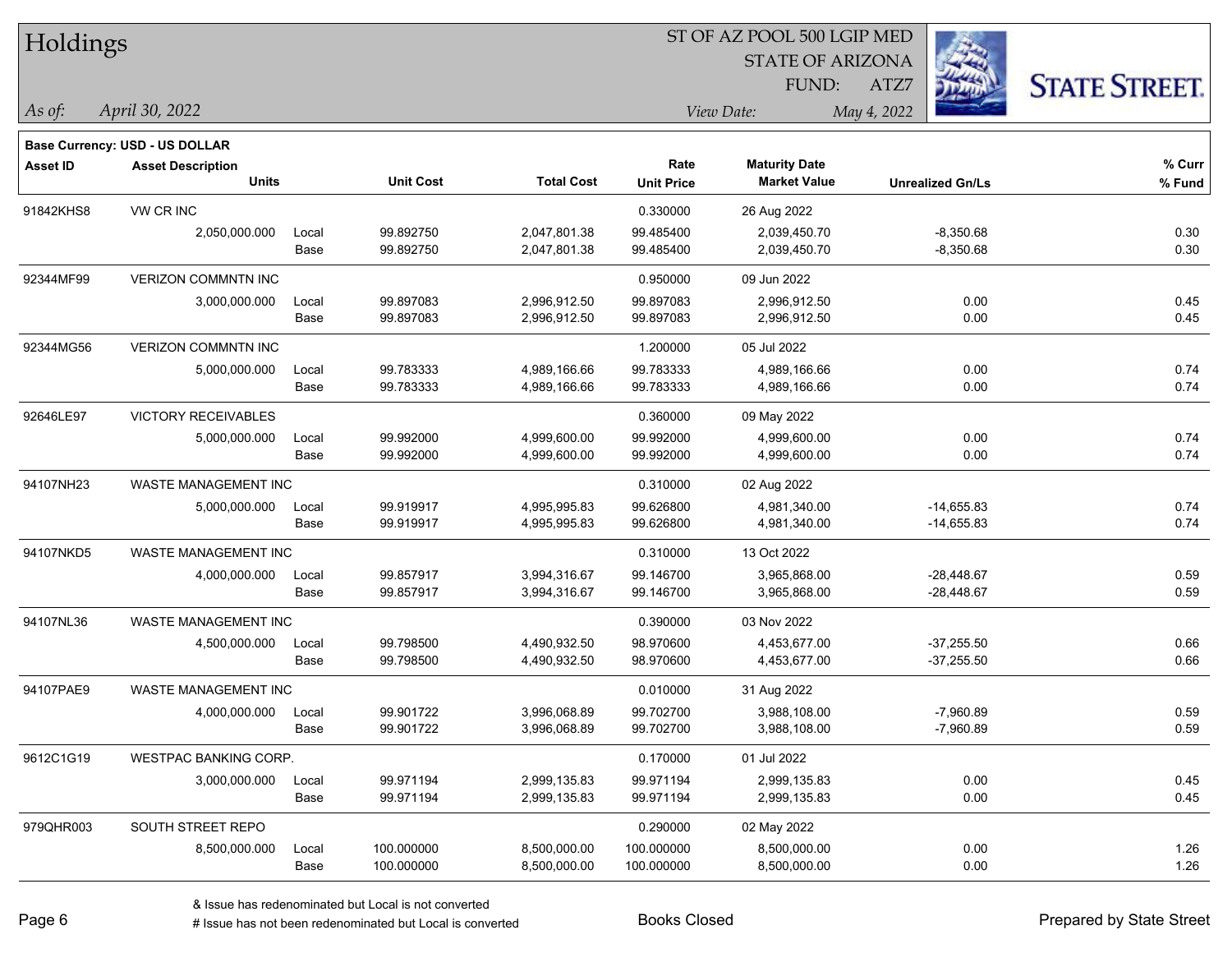| Holdings               |                                            |       |                  |                   | ST OF AZ POOL 500 LGIP MED |                         |                         |                      |  |  |
|------------------------|--------------------------------------------|-------|------------------|-------------------|----------------------------|-------------------------|-------------------------|----------------------|--|--|
|                        |                                            |       |                  |                   |                            | <b>STATE OF ARIZONA</b> |                         |                      |  |  |
|                        |                                            |       |                  |                   |                            | <b>FUND:</b>            | ATZ7                    | <b>STATE STREET.</b> |  |  |
| As of:                 | April 30, 2022                             |       |                  |                   |                            | View Date:              | May 4, 2022             |                      |  |  |
|                        | <b>Base Currency: USD - US DOLLAR</b>      |       |                  |                   |                            |                         |                         |                      |  |  |
| <b>Asset ID</b>        | <b>Asset Description</b>                   |       |                  |                   | Rate                       | <b>Maturity Date</b>    |                         | % Curr               |  |  |
|                        | <b>Units</b>                               |       | <b>Unit Cost</b> | <b>Total Cost</b> | <b>Unit Price</b>          | <b>Market Value</b>     | <b>Unrealized Gn/Ls</b> | % Fund               |  |  |
| <b>US DOLLAR Total</b> |                                            |       |                  |                   |                            |                         |                         |                      |  |  |
|                        | 217,965,000.000                            | Local |                  | 217,809,360.01    |                            | 217,513,254.28          | $-296, 105.73$          | 32.36                |  |  |
|                        |                                            | Base  |                  | 217,809,360.01    |                            | 217,513,254.28          | $-296, 105.73$          | 32.36                |  |  |
|                        | <b>CASH EQUIVALENT Total</b>               |       |                  |                   |                            |                         |                         |                      |  |  |
|                        | 217,965,000.000                            | Base  |                  | 217,809,360.01    |                            | 217,513,254.28          | -296,105.73             | 32.36                |  |  |
| <b>FIXED INCOME</b>    |                                            |       |                  |                   |                            |                         |                         |                      |  |  |
| <b>US DOLLAR</b>       |                                            |       |                  |                   |                            |                         | Exchange Rate:          | 1.000000             |  |  |
| 001055BK7              | AFLAC INC SR UNSECURED 03/26 1.125         |       |                  |                   | 1.125000                   | 15 Mar 2026             |                         |                      |  |  |
|                        | 2,500,000.000                              | Local | 99.925517        | 2,498,137.92      | 91.178248                  | 2,279,456.20            | $-218,681.72$           | 0.34                 |  |  |
|                        |                                            | Base  | 99.925517        | 2,498,137.92      | 91.178248                  | 2,279,456.20            | -218,681.72             | 0.34                 |  |  |
| 00206RMJ8              | AT+T INC SR UNSECURED 03/24 0.9            |       |                  |                   | 0.900000                   | 25 Mar 2024             |                         |                      |  |  |
|                        | 3,000,000.000                              | Local | 100.000000       | 3,000,000.00      | 96.080949                  | 2,882,428.47            | $-117,571.53$           | 0.43                 |  |  |
|                        |                                            | Base  | 100.000000       | 3,000,000.00      | 96.080949                  | 2,882,428.47            | $-117,571.53$           | 0.43                 |  |  |
| 00206RML3              | AT+T INC SR UNSECURED 03/26 1.7            |       |                  |                   | 1.700000                   | 25 Mar 2026             |                         |                      |  |  |
|                        | 3,000,000.000                              | Local | 99.925169        | 2,997,755.08      | 92.405172                  | 2,772,155.16            | $-225,599.92$           | 0.41                 |  |  |
|                        |                                            | Base  | 99.925169        | 2,997,755.08      | 92.405172                  | 2,772,155.16            | $-225,599.92$           | 0.41                 |  |  |
| 02079KAH0              | ALPHABET INC SR UNSECURED 08/25 0.45       |       |                  |                   | 0.450000                   | 15 Aug 2025             |                         |                      |  |  |
|                        | 3,000,000.000                              | Local | 99.935773        | 2,998,073.20      | 92.239198                  | 2,767,175.94            | -230,897.26             | 0.41                 |  |  |
|                        |                                            | Base  | 99.935773        | 2,998,073.20      | 92.239198                  | 2,767,175.94            | -230,897.26             | 0.41                 |  |  |
| 023135BW5              | AMAZON.COM INC SR UNSECURED 05/24 0.45     |       |                  |                   | 0.450000                   | 12 May 2024             |                         |                      |  |  |
|                        | 4,000,000.000 Local                        |       | 99.901157        | 3,996,046.27      | 95.498659                  | 3,819,946.36            | -176,099.91             | 0.57                 |  |  |
|                        |                                            | Base  | 99.901157        | 3,996,046.27      | 95.498659                  | 3,819,946.36            | $-176,099.91$           | 0.57                 |  |  |
| 023135CF1              | AMAZON.COM INC SR UNSECURED 04/27 3.3      |       |                  |                   | 3.300000                   | 13 Apr 2027             |                         |                      |  |  |
|                        | 3,000,000.000                              | Local | 99.795903        | 2,993,877.08      | 99.294587                  | 2,978,837.61            | $-15,039.47$            | 0.44                 |  |  |
|                        |                                            | Base  | 99.795903        | 2,993,877.08      | 99.294587                  | 2,978,837.61            | $-15,039.47$            | 0.44                 |  |  |
| 025816CG2              | AMERICAN EXPRESS CO SR UNSECURED 07/24 2.5 |       |                  |                   | 2.500000                   | 30 Jul 2024             |                         |                      |  |  |
|                        | 5,000,000.000                              | Local | 99.855303        | 4,992,765.13      | 98.012667                  | 4,900,633.35            | $-92,131.78$            | 0.73<br>0.73         |  |  |
|                        |                                            | Base  | 99.855303        | 4,992,765.13      | 98.012667                  | 4,900,633.35            | $-92,131.78$            |                      |  |  |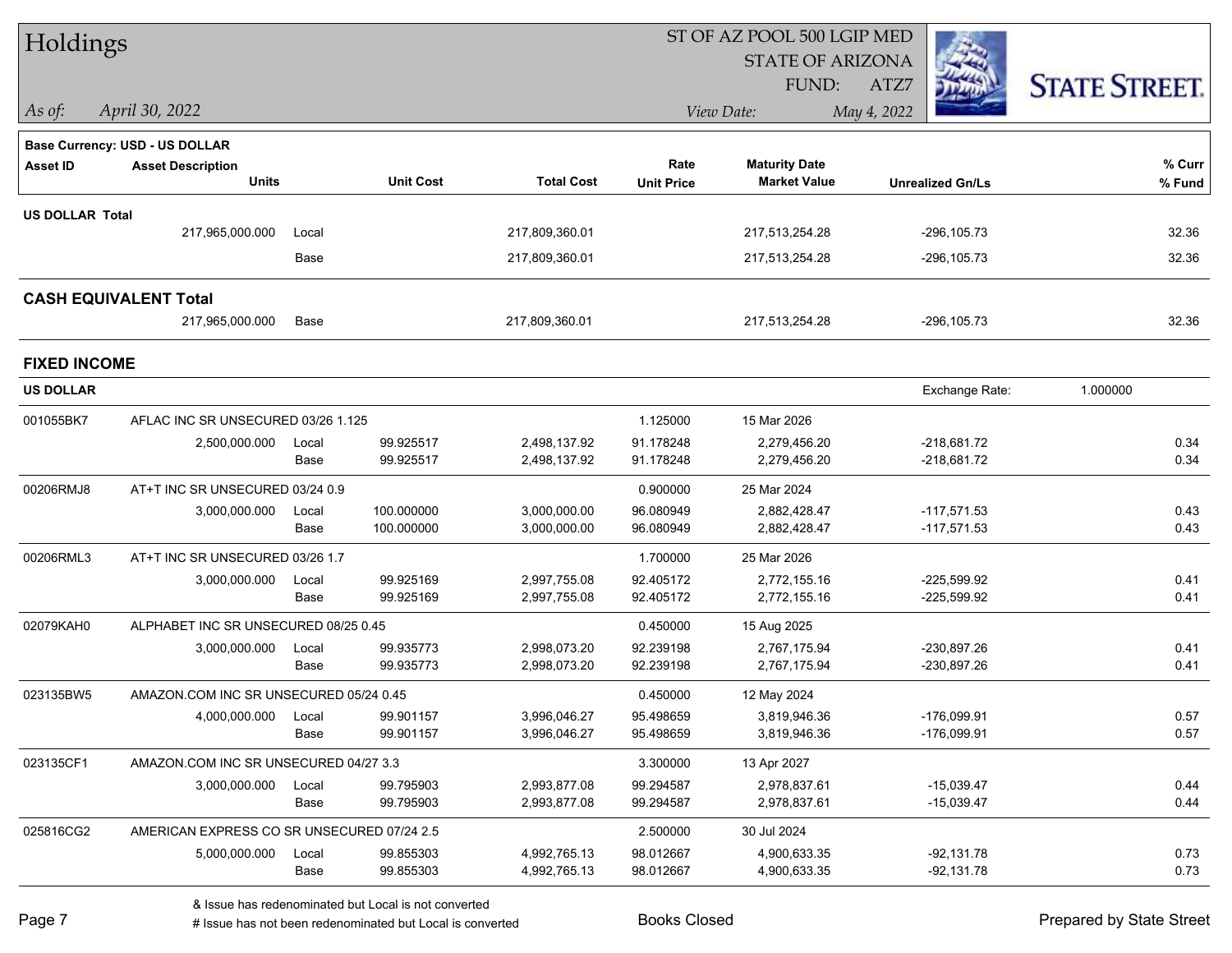| Holdings        |                                                |       |                  |                   |                   | ST OF AZ POOL 500 LGIP MED |             |                         |                      |
|-----------------|------------------------------------------------|-------|------------------|-------------------|-------------------|----------------------------|-------------|-------------------------|----------------------|
|                 |                                                |       |                  |                   |                   | <b>STATE OF ARIZONA</b>    |             |                         |                      |
|                 |                                                |       |                  |                   |                   | FUND:                      | ATZ7        |                         | <b>STATE STREET.</b> |
| As of:          | April 30, 2022                                 |       |                  |                   |                   | View Date:                 | May 4, 2022 |                         |                      |
|                 | <b>Base Currency: USD - US DOLLAR</b>          |       |                  |                   |                   |                            |             |                         |                      |
| <b>Asset ID</b> | <b>Asset Description</b>                       |       |                  |                   | Rate              | <b>Maturity Date</b>       |             |                         | % Curr               |
|                 | <b>Units</b>                                   |       | <b>Unit Cost</b> | <b>Total Cost</b> | <b>Unit Price</b> | <b>Market Value</b>        |             | <b>Unrealized Gn/Ls</b> | % Fund               |
| 025816CR8       | AMERICAN EXPRESS CO SR UNSECURED 03/25 VAR     |       |                  |                   | 1.210000          | 04 Mar 2025                |             |                         |                      |
|                 | 3,000,000.000                                  | Local | 100.000000       | 3,000,000.00      | 100.670277        | 3,020,108.31               |             | 20,108.31               | 0.45                 |
|                 |                                                | Base  | 100.000000       | 3,000,000.00      | 100.670277        | 3,020,108.31               |             | 20,108.31               | 0.45                 |
| 02582JHS2       | AMERICAN EXPRESS CREDIT ACCOUN AMXCA 2018 3 A  |       |                  |                   | 0.874140          | 15 Oct 2025                |             |                         |                      |
|                 | 4,000,000.000                                  | Local | 100.000000       | 4,000,000.00      | 100.159010        | 4,006,360.40               |             | 6,360.40                | 0.60                 |
| Original Face:  | 4,000,000.000                                  | Base  | 100.000000       | 4,000,000.00      | 100.159010        | 4,006,360.40               |             | 6,360.40                | 0.60                 |
| 02665WDP3       | AMERICAN HONDA FINANCE SR UNSECURED 09/23 VAR  |       |                  |                   | 1.030140          | 08 Sep 2023                |             |                         |                      |
|                 | 5,000,000.000                                  | Local | 100.000000       | 5,000,000.00      | 100.049883        | 5,002,494.15               |             | 2,494.15                | 0.74                 |
|                 |                                                | Base  | 100.000000       | 5,000,000.00      | 100.049883        | 5,002,494.15               |             | 2,494.15                | 0.74                 |
| 02665WDY4       | AMERICAN HONDA FINANCE SR UNSECURED 08/24 0.75 |       |                  |                   | 0.750000          | 09 Aug 2024                |             |                         |                      |
|                 | 2,000,000.000                                  | Local | 99.948356        | 1,998,967.12      | 94.644254         | 1,892,885.08               |             | $-106,082.04$           | 0.28                 |
|                 |                                                | Base  | 99.948356        | 1,998,967.12      | 94.644254         | 1,892,885.08               |             | $-106,082.04$           | 0.28                 |
| 02665WEA5       | AMERICAN HONDA FINANCE SR UNSECURED 01/25 1.5  |       |                  |                   | 1.500000          | 13 Jan 2025                |             |                         |                      |
|                 | 3,000,000.000                                  | Local | 99.928708        | 2,997,861.23      | 95.261363         | 2,857,840.89               |             | $-140,020.34$           | 0.43                 |
|                 |                                                | Base  | 99.928708        | 2,997,861.23      | 95.261363         | 2,857,840.89               |             | $-140,020.34$           | 0.43                 |
| 037833CP3       | APPLE INC SR UNSECURED 05/22 VAR               |       |                  |                   | 0.727430          | 11 May 2022                |             |                         |                      |
|                 | 7,000,000.000                                  | Local | 100.000000       | 7,000,000.00      | 100.000011        | 7,000,000.77               |             | 0.77                    | 1.04                 |
|                 |                                                | Base  | 100.000000       | 7,000,000.00      | 100.000011        | 7,000,000.77               |             | 0.77                    | 1.04                 |
| 037833DM9       | APPLE INC SR UNSECURED 09/24 1.8               |       |                  |                   | 1.800000          | 11 Sep 2024                |             |                         |                      |
|                 | 2,000,000.000                                  | Local | 99.894252        | 1,997,885.03      | 97.750566         | 1,955,011.32               |             | $-42,873.71$            | 0.29                 |
|                 |                                                | Base  | 99.894252        | 1,997,885.03      | 97.750566         | 1,955,011.32               |             | $-42,873.71$            | 0.29                 |
| 037833DT4       | APPLE INC SR UNSECURED 05/25 1.125             |       |                  |                   | 1.125000          | 11 May 2025                |             |                         |                      |
|                 | 5,000,000.000                                  | Local | 99.892759        | 4,994,637.97      | 94.317781         | 4,715,889.05               |             | -278,748.92             | 0.70                 |
|                 |                                                | Base  | 99.892759        | 4,994,637.97      | 94.317781         | 4,715,889.05               |             | -278,748.92             | 0.70                 |
| 037833EB2       | APPLE INC SR UNSECURED 02/26 0.7               |       |                  |                   | 0.700000          | 08 Feb 2026                |             |                         |                      |
|                 | 5,000,000.000                                  | Local | 99.831031        | 4,991,551.53      | 91.413856         | 4,570,692.80               |             | -420,858.73             | 0.68                 |
|                 |                                                | Base  | 99.831031        | 4,991,551.53      | 91.413856         | 4,570,692.80               |             | -420,858.73             | 0.68                 |
| 06048WK66       | BANK OF AMERICA CORP SR UNSECURED 12/25 VAR    |       |                  |                   | 0.650000          | 23 Dec 2025                |             |                         |                      |
|                 | 3,000,000.000                                  | Local | 99.762143        | 2,992,864.28      | 89.492588         | 2,684,777.64               |             | $-308,086.64$           | 0.40                 |
|                 |                                                | Base  | 99.762143        | 2,992,864.28      | 89.492588         | 2,684,777.64               |             | $-308,086.64$           | 0.40                 |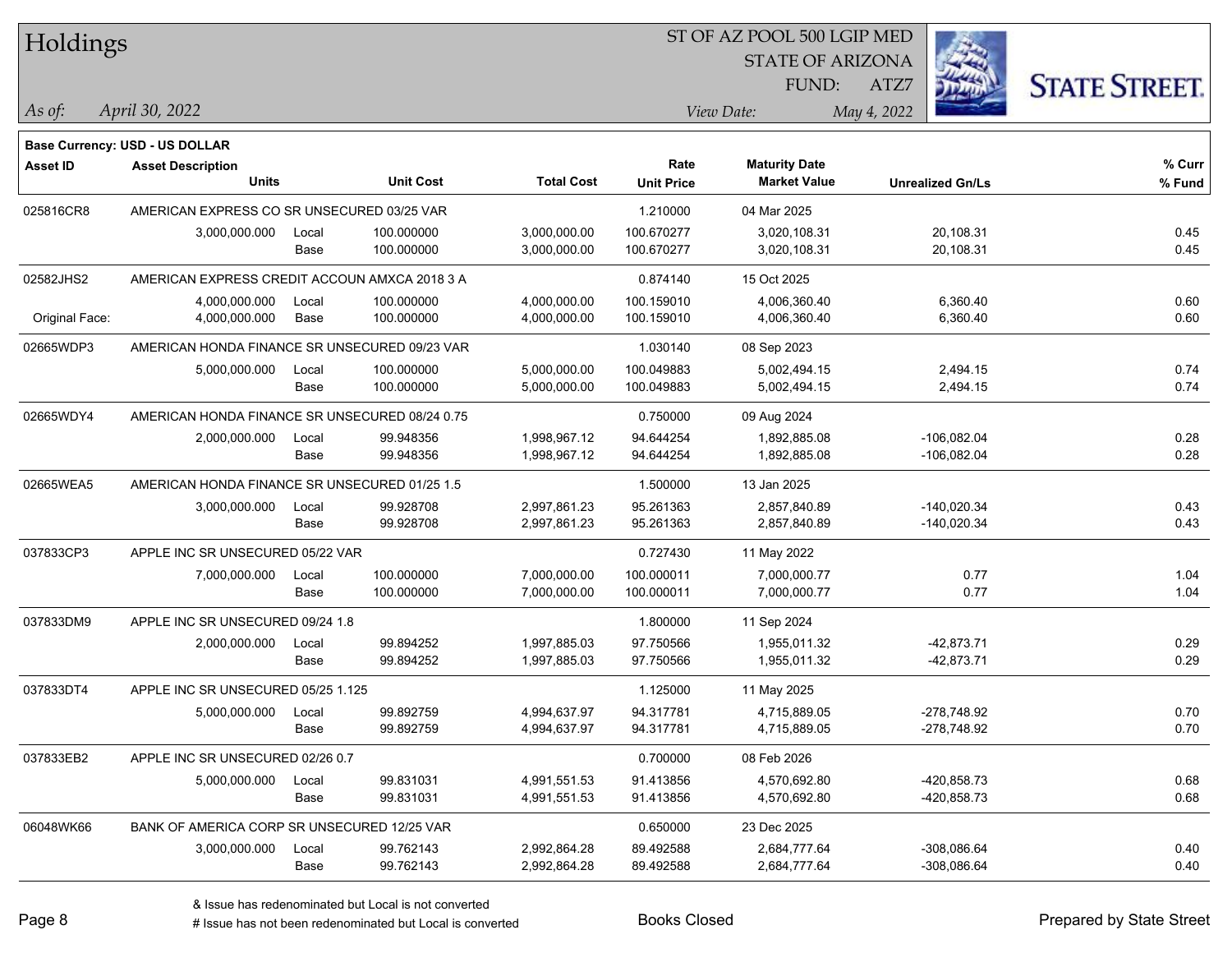| Holdings        |                                                |       |                  |                   | ST OF AZ POOL 500 LGIP MED |                         |                         |                      |
|-----------------|------------------------------------------------|-------|------------------|-------------------|----------------------------|-------------------------|-------------------------|----------------------|
|                 |                                                |       |                  |                   |                            | <b>STATE OF ARIZONA</b> |                         |                      |
|                 |                                                |       |                  |                   |                            | FUND:                   | ATZ7                    | <b>STATE STREET.</b> |
| As of:          | April 30, 2022                                 |       |                  |                   |                            | View Date:              | May 4, 2022             |                      |
|                 | <b>Base Currency: USD - US DOLLAR</b>          |       |                  |                   |                            |                         |                         |                      |
| <b>Asset ID</b> | <b>Asset Description</b>                       |       |                  |                   | Rate                       | <b>Maturity Date</b>    |                         | % Curr               |
|                 | <b>Units</b>                                   |       | <b>Unit Cost</b> | <b>Total Cost</b> | <b>Unit Price</b>          | <b>Market Value</b>     | <b>Unrealized Gn/Ls</b> | % Fund               |
| 06048WK82       | BANK OF AMERICA CORP SR UNSECURED 01/26 VAR    |       |                  |                   | 0.600000                   | 26 Jan 2026             |                         |                      |
|                 | 3,000,000.000                                  | Local | 97.268387        | 2,918,051.61      | 87.289763                  | 2,618,692.89            | $-299,358.72$           | 0.39                 |
|                 |                                                | Base  | 97.268387        | 2,918,051.61      | 87.289763                  | 2,618,692.89            | $-299,358.72$           | 0.39                 |
| 06048WU99       | BANK OF AMERICA CORP SR UNSECURED 09/24 3      |       |                  |                   | 3.000000                   | 27 Sep 2024             |                         |                      |
|                 | 2,000,000.000                                  | Local | 100.000000       | 2,000,000.00      | 99.202945                  | 1,984,058.90            | $-15,941.10$            | 0.30                 |
|                 |                                                | Base  | 100.000000       | 2,000,000.00      | 99.202945                  | 1,984,058.90            | $-15,941.10$            | 0.30                 |
| 06051GHF9       | BANK OF AMERICA CORP SR UNSECURED 03/24 VAR    |       |                  |                   | 3.550000                   | 05 Mar 2024             |                         |                      |
|                 | 3,564,000.000                                  | Local | 101.406643       | 3,614,132.76      | 100.079466                 | 3,566,832.17            | $-47,300.59$            | 0.53                 |
|                 |                                                | Base  | 101.406643       | 3,614,132.76      | 100.079466                 | 3,566,832.17            | $-47,300.59$            | 0.53                 |
| 06051GJG5       | BANK OF AMERICA CORP SR UNSECURED 09/25 VAR    |       |                  |                   | 0.981000                   | 25 Sep 2025             |                         |                      |
|                 | 4,000,000.000                                  | Local | 100.000000       | 4,000,000.00      | 93.127485                  | 3,725,099.40            | $-274,900.60$           | 0.55                 |
|                 |                                                | Base  | 100.000000       | 4,000,000.00      | 93.127485                  | 3,725,099.40            | $-274,900.60$           | 0.55                 |
| 06367UBV8       | BANK OF MONTREAL SR UNSECURED 144A 11/26 VAR   |       |                  |                   | 1.000000                   | 18 Nov 2026             |                         |                      |
|                 | 3,000,000.000                                  | Local | 100.000000       | 3,000,000.00      | 90.509000                  | 2,715,270.00            | $-284,730.00$           | 0.40                 |
|                 |                                                | Base  | 100.000000       | 3,000,000.00      | 90.509000                  | 2,715,270.00            | $-284,730.00$           | 0.40                 |
| 06367WF99       | BANK OF MONTREAL SR UNSECURED 05/23 VAR        |       |                  |                   | 1.491000                   | 12 May 2023             |                         |                      |
|                 | 3,000,000.000                                  | Local | 100.000000       | 3,000,000.00      | 100.557000                 | 3,016,710.00            | 16,710.00               | 0.45                 |
|                 |                                                | Base  | 100.000000       | 3,000,000.00      | 100.557000                 | 3,016,710.00            | 16,710.00               | 0.45                 |
| 06367WX81       | BANK OF MONTREAL SR UNSECURED 07/25 VAR        |       |                  |                   | 1.000000                   | 30 Jul 2025             |                         |                      |
|                 | 4,229,000.000                                  | Local | 100.000000       | 4,229,000.00      | 92.611197                  | 3,916,527.52            | $-312,472.48$           | 0.58                 |
|                 |                                                | Base  | 100.000000       | 4,229,000.00      | 92.611197                  | 3,916,527.52            | $-312,472.48$           | 0.58                 |
| 06406RAL1       | BANK OF NY MELLON CORP SR UNSECURED 10/24 2.1  |       |                  |                   | 2.100000                   | 24 Oct 2024             |                         |                      |
|                 | 3,000,000.000                                  | Local | 99.913123        | 2,997,393.68      | 97.774680                  | 2,933,240.40            | $-64, 153.28$           | 0.44                 |
|                 |                                                | Base  | 99.913123        | 2,997,393.68      | 97.774680                  | 2,933,240.40            | $-64, 153.28$           | 0.44                 |
| 06406RAP2       | BANK OF NY MELLON CORP SR UNSECURED 12/23 0.35 |       |                  |                   | 0.350000                   | 07 Dec 2023             |                         |                      |
|                 | 2,000,000.000                                  | Local | 99.944239        | 1,998,884.78      | 95.956623                  | 1,919,132.46            | $-79,752.32$            | 0.29                 |
|                 |                                                | Base  | 99.944239        | 1,998,884.78      | 95.956623                  | 1,919,132.46            | -79,752.32              | 0.29                 |
| 06406RAS6       | BANK OF NY MELLON CORP SR UNSECURED 04/24 0.5  |       |                  |                   | 0.500000                   | 26 Apr 2024             |                         |                      |
|                 | 3,000,000.000                                  | Local | 99.930174        | 2,997,905.21      | 95.086081                  | 2,852,582.43            | $-145,322.78$           | 0.42                 |
|                 |                                                | Base  | 99.930174        | 2,997,905.21      | 95.086081                  | 2,852,582.43            | $-145,322.78$           | 0.42                 |

# Issue has not been redenominated but Local is converted Books Closed Prepared by State Street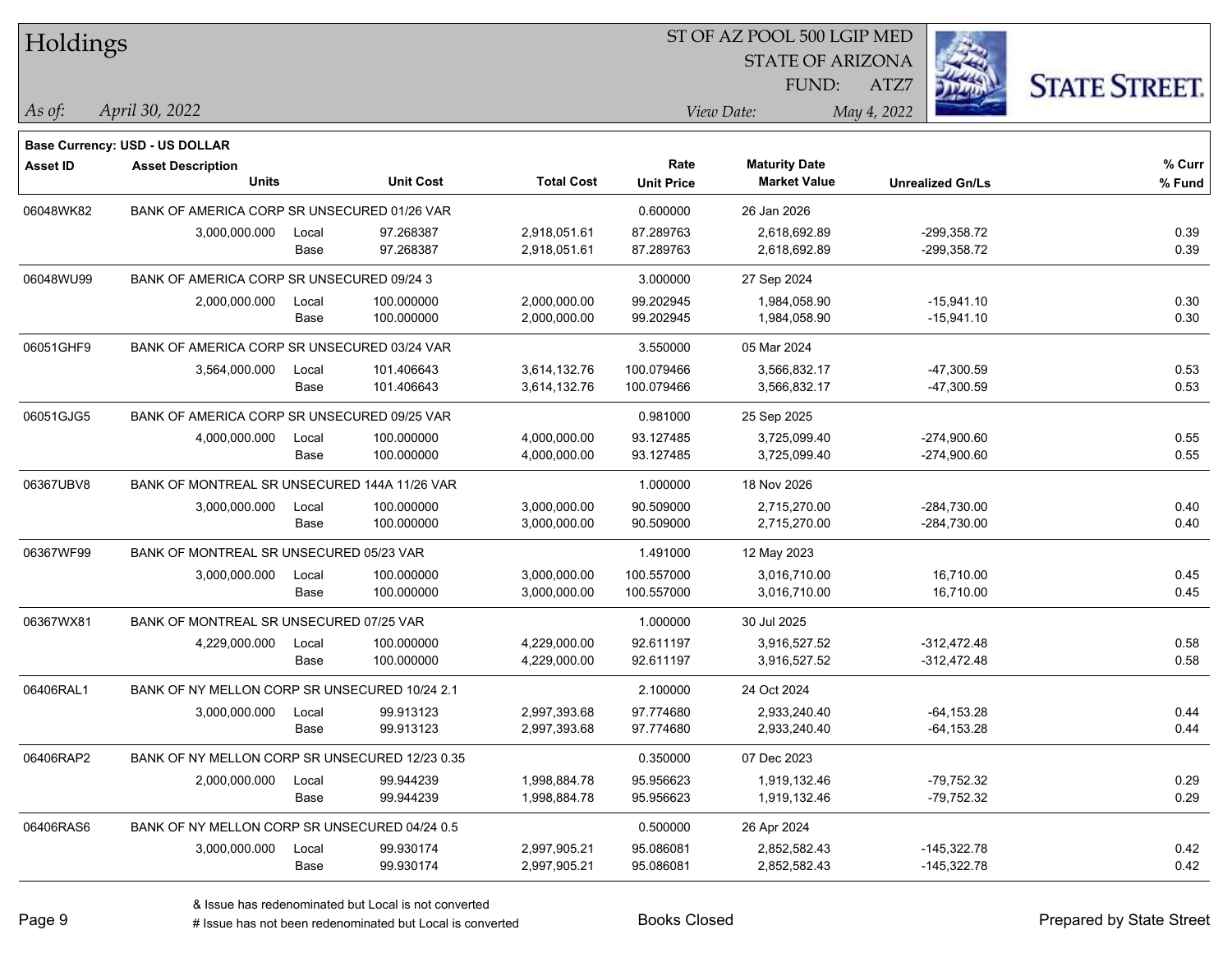| Holdings        |                                               |       |                  |                   |                           | ST OF AZ POOL 500 LGIP MED                  |                         |                      |
|-----------------|-----------------------------------------------|-------|------------------|-------------------|---------------------------|---------------------------------------------|-------------------------|----------------------|
|                 |                                               |       |                  |                   |                           | <b>STATE OF ARIZONA</b>                     |                         |                      |
|                 |                                               |       |                  |                   |                           | FUND:                                       | ATZ7                    | <b>STATE STREET.</b> |
| As of:          | April 30, 2022                                |       |                  |                   |                           | View Date:                                  | May 4, 2022             |                      |
|                 | <b>Base Currency: USD - US DOLLAR</b>         |       |                  |                   |                           |                                             |                         |                      |
| <b>Asset ID</b> | <b>Asset Description</b><br><b>Units</b>      |       | <b>Unit Cost</b> | <b>Total Cost</b> | Rate<br><b>Unit Price</b> | <b>Maturity Date</b><br><b>Market Value</b> | <b>Unrealized Gn/Ls</b> | % Curr<br>% Fund     |
| 06406RBE6       | BANK OF NY MELLON CORP SR UNSECURED 04/25 VAR |       |                  |                   | 0.900000                  | 25 Apr 2025                                 |                         |                      |
|                 | 3,000,000.000                                 | Local | 100.000000       | 3,000,000.00      | 100.027000                | 3,000,810.00                                | 810.00                  | 0.45                 |
|                 |                                               | Base  | 100.000000       | 3,000,000.00      | 100.027000                | 3,000,810.00                                | 810.00                  | 0.45                 |
| 064159F84       | BANK OF NOVA SCOTIA SR UNSECURED 12/25 0.8    |       |                  |                   | 0.800000                  | 30 Dec 2025                                 |                         |                      |
|                 | 2,420,000.000                                 | Local | 100.000000       | 2,420,000.00      | 89.679937                 | 2,170,254.48                                | $-249,745.52$           | 0.32                 |
|                 |                                               | Base  | 100.000000       | 2,420,000.00      | 89.679937                 | 2,170,254.48                                | $-249,745.52$           | 0.32                 |
| 064159SH0       | BANK OF NOVA SCOTIA SR UNSECURED 11/22 2      |       |                  |                   | 2.000000                  | 15 Nov 2022                                 |                         |                      |
|                 | 3,000,000.000                                 | Local | 99.994553        | 2,999,836.60      | 99.959662                 | 2,998,789.86                                | $-1,046.74$             | 0.45                 |
|                 |                                               | Base  | 99.994553        | 2,999,836.60      | 99.959662                 | 2,998,789.86                                | $-1,046.74$             | 0.45                 |
| 06417XAA9       | BANK OF NOVA SCOTIA SR UNSECURED 01/25 VAR    |       |                  |                   | 0.740000                  | 10 Jan 2025                                 |                         |                      |
|                 | 3,000,000.000                                 | Local | 100.000000       | 3,000,000.00      | 99.087714                 | 2,972,631.42                                | $-27,368.58$            | 0.44                 |
|                 |                                               | Base  | 100.000000       | 3,000,000.00      | 99.087714                 | 2,972,631.42                                | $-27,368.58$            | 0.44                 |
| 06418BAC2       | BANK OF NOVA SCOTIA SR UNSECURED 03/24 2.44   |       |                  |                   | 2.440000                  | 11 Mar 2024                                 |                         |                      |
|                 | 2,000,000.000                                 | Local | 100.000000       | 2,000,000.00      | 98.354284                 | 1,967,085.68                                | $-32,914.32$            | 0.29                 |
|                 |                                               | Base  | 100.000000       | 2,000,000.00      | 98.354284                 | 1,967,085.68                                | $-32,914.32$            | 0.29                 |
| 07330NAT2       | TRUIST BANK SR UNSECURED 12/24 2.15           |       |                  |                   | 2.150000                  | 06 Dec 2024                                 |                         |                      |
|                 | 5,000,000.000                                 | Local | 99.913012        | 4,995,650.60      | 97.259054                 | 4,862,952.70                                | -132,697.90             | 0.72                 |
|                 |                                               | Base  | 99.913012        | 4,995,650.60      | 97.259054                 | 4,862,952.70                                | -132,697.90             | 0.72                 |
| 097023CZ6       | BOEING CO SR UNSECURED 02/24 1.95             |       |                  |                   | 1.950000                  | 01 Feb 2024                                 |                         |                      |
|                 | 3,000,000.000                                 | Local | 99.926496        | 2,997,794.87      | 97.073696                 | 2,912,210.88                                | $-85,583.99$            | 0.43                 |
|                 |                                               | Base  | 99.926496        | 2,997,794.87      | 97.073696                 | 2,912,210.88                                | $-85,583.99$            | 0.43                 |
| 097023DD4       | BOEING CO SR UNSECURED 02/23 1.167            |       |                  |                   | 1.167000                  | 04 Feb 2023                                 |                         |                      |
|                 | 2,000,000.000                                 | Local | 100.000000       | 2,000,000.00      | 98.662789                 | 1,973,255.78                                | $-26,744.22$            | 0.29                 |
|                 |                                               | Base  | 100.000000       | 2,000,000.00      | 98.662789                 | 1,973,255.78                                | $-26,744.22$            | 0.29                 |
| 12598AAB6       | CNH EQUIPMENT TRUST CNH 2021 A A2             |       |                  |                   | 0.230000                  | 15 Mar 2024                                 |                         |                      |
|                 | 967,649.020                                   | Local | 99.997605        | 967,625.84        | 99.696220                 | 964,709.50                                  | $-2,916.34$             | 0.14                 |
| Original Face:  | 2,250,000.000                                 | Base  | 99.997605        | 967,625.84        | 99.696220                 | 964,709.50                                  | $-2,916.34$             | 0.14                 |
| 13605W2F7       | CANADIAN IMPERIAL BANK SR UNSECURED 03/26 VAR |       |                  |                   | 1.200000                  | 23 Mar 2026                                 |                         |                      |
|                 | 2,000,000.000                                 | Local | 100.000000       | 2,000,000.00      | 98.457000                 | 1,969,140.00                                | $-30,860.00$            | 0.29                 |
|                 |                                               | Base  | 100.000000       | 2,000,000.00      | 98.457000                 | 1,969,140.00                                | $-30,860.00$            | 0.29                 |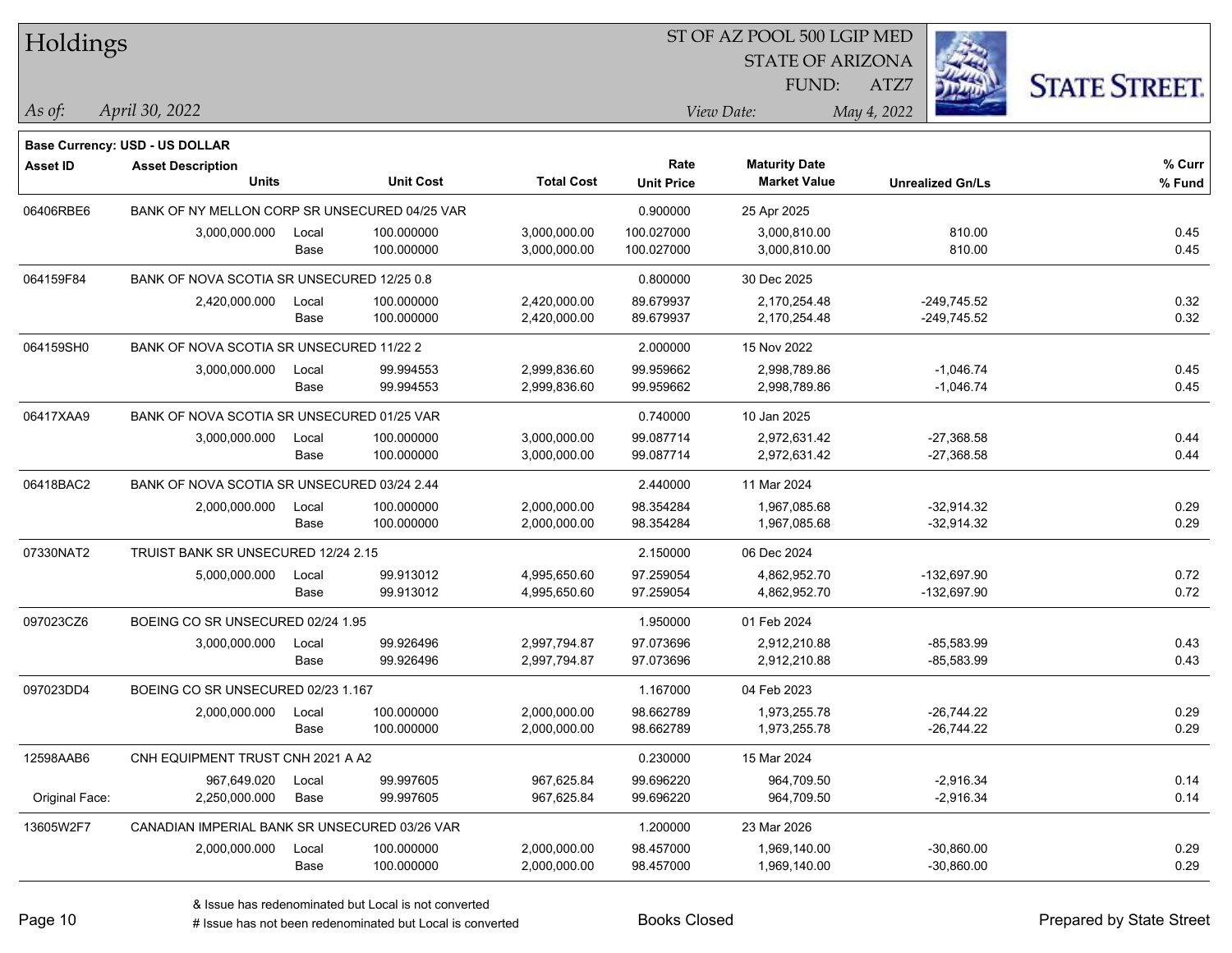| Holdings        |                                                 |       |                  |                   | ST OF AZ POOL 500 LGIP MED |                         |                         |                      |  |  |
|-----------------|-------------------------------------------------|-------|------------------|-------------------|----------------------------|-------------------------|-------------------------|----------------------|--|--|
|                 |                                                 |       |                  |                   |                            | <b>STATE OF ARIZONA</b> |                         |                      |  |  |
|                 |                                                 |       |                  |                   |                            | FUND:                   | ATZ7                    | <b>STATE STREET.</b> |  |  |
| As of:          | April 30, 2022                                  |       |                  |                   |                            | View Date:              | May 4, 2022             |                      |  |  |
|                 | Base Currency: USD - US DOLLAR                  |       |                  |                   |                            |                         |                         |                      |  |  |
| <b>Asset ID</b> | <b>Asset Description</b>                        |       |                  |                   | Rate                       | <b>Maturity Date</b>    |                         | % Curr               |  |  |
|                 | <b>Units</b>                                    |       | <b>Unit Cost</b> | <b>Total Cost</b> | <b>Unit Price</b>          | <b>Market Value</b>     | <b>Unrealized Gn/Ls</b> | % Fund               |  |  |
| 13605W3A7       | CANADIAN IMPERIAL BANK SR UNSECURED 04/26 VAR   |       |                  |                   | 1.400000                   | 14 Apr 2026             |                         |                      |  |  |
|                 | 3,000,000.000                                   | Local | 100.000000       | 3,000,000.00      | 90.147000                  | 2,704,410.00            | $-295,590.00$           | 0.40                 |  |  |
|                 |                                                 | Base  | 100.000000       | 3,000,000.00      | 90.147000                  | 2,704,410.00            | $-295,590.00$           | 0.40                 |  |  |
| 136069TZ4       | CANADIAN IMPERIAL BANK SR UNSECURED 06/22 VAR   |       |                  |                   | 1.604710                   | 16 Jun 2022             |                         |                      |  |  |
|                 | 3,000,000.000                                   | Local | 100.000000       | 3,000,000.00      | 100.038732                 | 3,001,161.96            | 1,161.96                | 0.45                 |  |  |
|                 |                                                 | Base  | 100.000000       | 3,000,000.00      | 100.038732                 | 3,001,161.96            | 1,161.96                | 0.45                 |  |  |
| 14040HCK9       | CAPITAL ONE FINANCIAL CO SR UNSECURED 12/24 VAR |       |                  |                   | 1.343000                   | 06 Dec 2024             |                         |                      |  |  |
|                 | 3,000,000.000                                   | Local | 100.000000       | 3,000,000.00      | 96.128519                  | 2,883,855.57            | $-116, 144.43$          | 0.43                 |  |  |
|                 |                                                 | Base  | 100.000000       | 3,000,000.00      | 96.128519                  | 2,883,855.57            | $-116, 144.43$          | 0.43                 |  |  |
| 141781BP8       | CARGILL INC SR UNSECURED 144A 02/24 0.4         |       |                  |                   | 0.400000                   | 02 Feb 2024             |                         |                      |  |  |
|                 | 2,000,000.000                                   | Local | 99.938556        | 1,998,771.11      | 95.403830                  | 1,908,076.60            | $-90,694.51$            | 0.28                 |  |  |
|                 |                                                 | Base  | 99.938556        | 1,998,771.11      | 95.403830                  | 1,908,076.60            | $-90,694.51$            | 0.28                 |  |  |
| 14913R2P1       | CATERPILLAR FINL SERVICE SR UNSECURED 09/24 0.6 |       |                  |                   | 0.600000                   | 13 Sep 2024             |                         |                      |  |  |
|                 | 3,000,000.000                                   | Local | 99.892393        | 2,996,771.80      | 94.542543                  | 2,836,276.29            | $-160,495.51$           | 0.42                 |  |  |
|                 |                                                 | Base  | 99.892393        | 2,996,771.80      | 94.542543                  | 2,836,276.29            | $-160,495.51$           | 0.42                 |  |  |
| 166756AE6       | CHEVRON USA INC COMPANY GUAR 08/25 0.687        |       |                  |                   | 0.687000                   | 12 Aug 2025             |                         |                      |  |  |
|                 | 5,000,000.000                                   | Local | 100.000000       | 5,000,000.00      | 91.997608                  | 4,599,880.40            | -400,119.60             | 0.68                 |  |  |
|                 |                                                 | Base  | 100.000000       | 5,000,000.00      | 91.997608                  | 4,599,880.40            | -400,119.60             | 0.68                 |  |  |
| 17298CM39       | CITIGROUP INC SR UNSECURED 05/26 1.375          |       |                  |                   | 1.375000                   | 20 May 2026             |                         |                      |  |  |
|                 | 3,000,000.000                                   | Local | 100.000000       | 3,000,000.00      | 91.997071                  | 2,759,912.13            | $-240,087.87$           | 0.41                 |  |  |
|                 |                                                 | Base  | 100.000000       | 3,000,000.00      | 91.997071                  | 2,759,912.13            | $-240,087.87$           | 0.41                 |  |  |
| 17328W4G0       | CITIGROUP GLOBAL MARKETS COMPANY GUAR 07/25 VAR |       |                  |                   | 1.100000                   | 31 Jul 2025             |                         |                      |  |  |
|                 | 5,000,000.000                                   | Local | 100.000000       | 5,000,000.00      | 92.107256                  | 4,605,362.80            | -394,637.20             | 0.69                 |  |  |
|                 |                                                 | Base  | 100.000000       | 5,000,000.00      | 92.107256                  | 4,605,362.80            | -394,637.20             | 0.69                 |  |  |
| 17329FWZ3       | CITIGROUP GLOBAL COMPANY GUAR 09/23 0.5         |       |                  |                   | 0.500000                   | 25 Sep 2023             |                         |                      |  |  |
|                 | 3,000,000.000                                   | Local | 100.000000       | 3,000,000.00      | 96.685901                  | 2,900,577.03            | $-99,422.97$            | 0.43                 |  |  |
|                 |                                                 | Base  | 100.000000       | 3,000,000.00      | 96.685901                  | 2,900,577.03            | -99,422.97              | 0.43                 |  |  |
| 17329QKQ2       | CITIGROUP GLOBAL MARKETS COMPANY GUAR 07/23 0.5 |       |                  |                   | 0.500000                   | 28 Jul 2023             |                         |                      |  |  |
|                 | 3,000,000.000                                   | Local | 100.000000       | 3,000,000.00      | 95.957703                  | 2,878,731.09            | $-121,268.91$           | 0.43                 |  |  |
|                 |                                                 | Base  | 100.000000       | 3,000,000.00      | 95.957703                  | 2,878,731.09            | $-121,268.91$           | 0.43                 |  |  |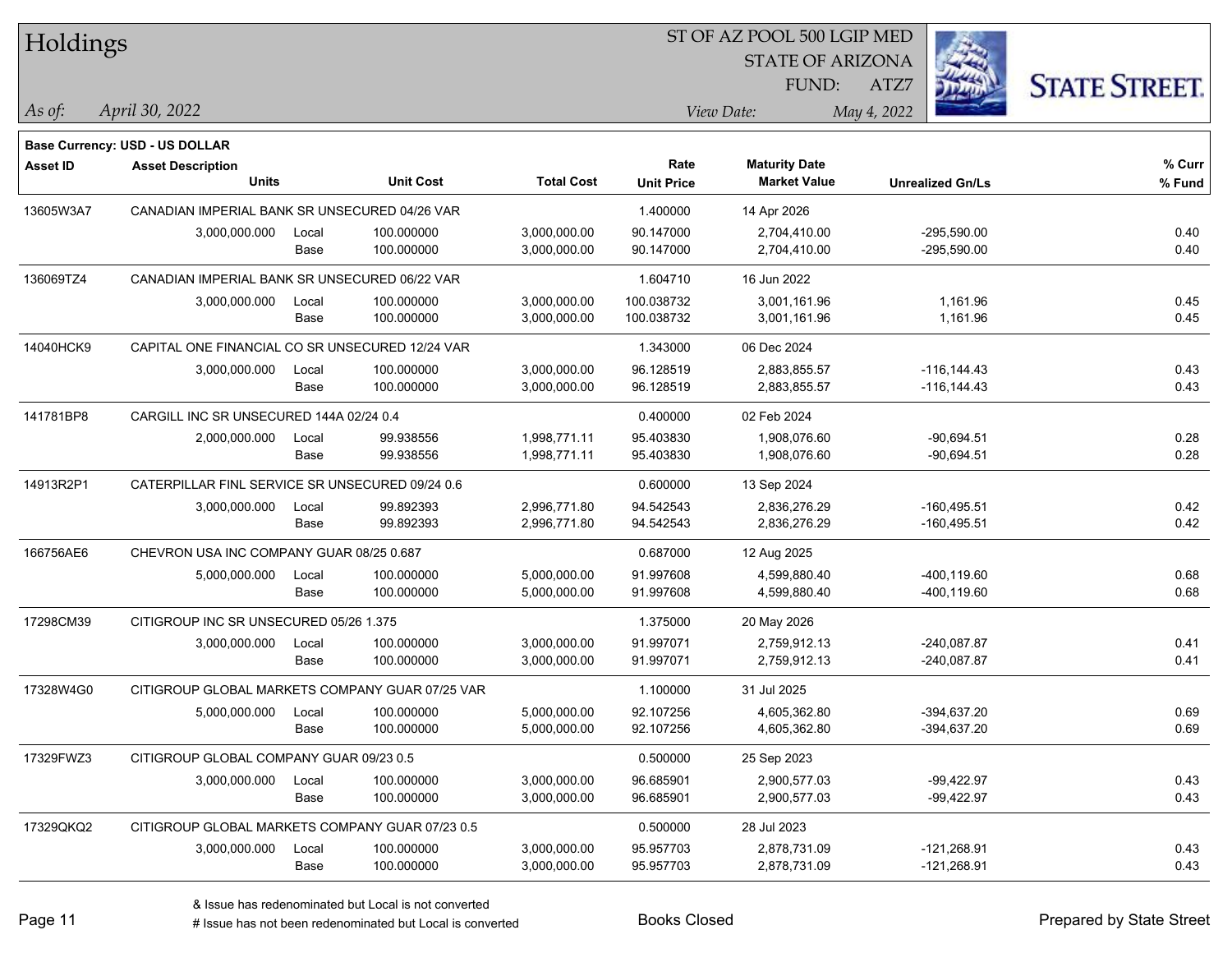| Holdings        |                                                  |       |                  |                   | ST OF AZ POOL 500 LGIP MED |                         |                         |                      |  |  |
|-----------------|--------------------------------------------------|-------|------------------|-------------------|----------------------------|-------------------------|-------------------------|----------------------|--|--|
|                 |                                                  |       |                  |                   |                            | <b>STATE OF ARIZONA</b> |                         |                      |  |  |
|                 |                                                  |       |                  |                   |                            | FUND:                   | ATZ7                    | <b>STATE STREET.</b> |  |  |
|                 | April 30, 2022                                   |       |                  |                   |                            | View Date:              |                         |                      |  |  |
| $\vert$ As of:  |                                                  |       |                  |                   |                            |                         | May 4, 2022             |                      |  |  |
|                 | Base Currency: USD - US DOLLAR                   |       |                  |                   |                            |                         |                         |                      |  |  |
| <b>Asset ID</b> | <b>Asset Description</b>                         |       |                  |                   | Rate                       | <b>Maturity Date</b>    |                         | % Curr               |  |  |
|                 | <b>Units</b>                                     |       | <b>Unit Cost</b> | <b>Total Cost</b> | <b>Unit Price</b>          | <b>Market Value</b>     | <b>Unrealized Gn/Ls</b> | % Fund               |  |  |
| 24422EVN6       | JOHN DEERE CAPITAL CORP SR UNSECURED 01/24 0.45  |       |                  |                   | 0.450000                   | 17 Jan 2024             |                         |                      |  |  |
|                 | 3,000,000.000                                    | Local | 99.957630        | 2,998,728.90      | 96.081592                  | 2,882,447.76            | $-116,281.14$           | 0.43                 |  |  |
|                 |                                                  | Base  | 99.957630        | 2,998,728.90      | 96.081592                  | 2,882,447.76            | $-116,281.14$           | 0.43                 |  |  |
| 24422EVU0       | JOHN DEERE CAPITAL CORP SR UNSECURED 09/24 0.625 |       |                  |                   | 0.625000                   | 10 Sep 2024             |                         |                      |  |  |
|                 | 2,000,000.000                                    | Local | 99.948794        | 1,998,975.88      | 94.563434                  | 1,891,268.68            | $-107,707.20$           | 0.28                 |  |  |
|                 |                                                  | Base  | 99.948794        | 1,998,975.88      | 94.563434                  | 1,891,268.68            | $-107,707.20$           | 0.28                 |  |  |
| 24703WAB5       | DELL EQUIPMENT FINANCE TRUST DEFT 2022 1 A2 144A |       |                  |                   | 2.110000                   | 23 Aug 2027             |                         |                      |  |  |
|                 | 3,000,000.000                                    | Local | 99.997098        | 2,999,912.94      | 98.944580                  | 2,968,337.40            | $-31,575.54$            | 0.44                 |  |  |
| Original Face:  | 3,000,000.000                                    | Base  | 99.997098        | 2,999,912.94      | 98.944580                  | 2,968,337.40            | $-31,575.54$            | 0.44                 |  |  |
| 254687FK7       | WALT DISNEY COMPANY/THE COMPANY GUAR 08/24 1.75  |       |                  |                   | 1.750000                   | 30 Aug 2024             |                         |                      |  |  |
|                 | 5,000,000.000                                    | Local | 99.812762        | 4,990,638.11      | 96.837050                  | 4,841,852.50            | $-148,785.61$           | 0.72                 |  |  |
|                 |                                                  | Base  | 99.812762        | 4,990,638.11      | 96.837050                  | 4,841,852.50            | $-148,785.61$           | 0.72                 |  |  |
| 278642AX1       | EBAY INC SR UNSECURED 05/26 1.4                  |       |                  |                   | 1.400000                   | 10 May 2026             |                         |                      |  |  |
|                 | 2,000,000.000                                    | Local | 99.895769        | 1,997,915.37      | 91.076354                  | 1,821,527.08            | $-176,388.29$           | 0.27                 |  |  |
|                 |                                                  | Base  | 99.895769        | 1,997,915.37      | 91.076354                  | 1,821,527.08            | $-176,388.29$           | 0.27                 |  |  |
| 30231GBC5       | EXXON MOBIL CORPORATION SR UNSECURED 08/24 2.019 |       |                  |                   | 2.019000                   | 16 Aug 2024             |                         |                      |  |  |
|                 | 5,000,000.000                                    | Local | 100.000000       | 5,000,000.00      | 97.948095                  | 4,897,404.75            | $-102,595.25$           | 0.73                 |  |  |
|                 |                                                  | Base  | 100.000000       | 5,000,000.00      | 97.948095                  | 4,897,404.75            | $-102,595.25$           | 0.73                 |  |  |
| 3128M8RU0       | FED HM LN PC POOL G06499 FG 03/41 FIXED 4        |       |                  |                   | 4.000000                   | 01 Mar 2041             |                         |                      |  |  |
|                 | 337,795.890                                      | Local | 102.988497       | 347,890.91        | 101.812463                 | 343,918.32              | $-3,972.59$             | 0.05                 |  |  |
| Original Face:  | 2,090,000.000                                    | Base  | 102.988497       | 347,890.91        | 101.812463                 | 343,918.32              | $-3,972.59$             | 0.05                 |  |  |
| 3128MMHX4       | FED HM LN PC POOL G18245 FG 03/23 FIXED 4.5      |       |                  |                   | 4.500000                   | 01 Mar 2023             |                         |                      |  |  |
|                 | 294.150                                          | Local | 100.193779       | 294.72            | 101.825508                 | 299.52                  | 4.80                    | 0.00                 |  |  |
| Original Face:  | 250,000.000                                      | Base  | 100.193779       | 294.72            | 101.825508                 | 299.52                  | 4.80                    | 0.00                 |  |  |
| 3128MMK36       | FED HM LN PC POOL G18313 FG 06/24 FIXED 4.5      |       |                  |                   | 4.500000                   | 01 Jun 2024             |                         |                      |  |  |
|                 | 7,518.560                                        | Local | 100.039635       | 7,521.54          | 101.943560                 | 7,664.69                | 143.15                  | 0.00                 |  |  |
| Original Face:  | 1,000,000.000                                    | Base  | 100.039635       | 7,521.54          | 101.943560                 | 7,664.69                | 143.15                  | 0.00                 |  |  |
| 3128MMKJ1       | FED HM LN PC POOL G18296 FG 02/24 FIXED 4.5      |       |                  |                   | 4.500000                   | 01 Feb 2024             |                         |                      |  |  |
|                 | 7,569.370                                        | Local | 100.210453       | 7,585.30          | 101.928284                 | 7,715.33                | 130.03                  | 0.00                 |  |  |
| Original Face:  | 2,206,300.000                                    | Base  | 100.210453       | 7,585.30          | 101.928284                 | 7,715.33                | 130.03                  | 0.00                 |  |  |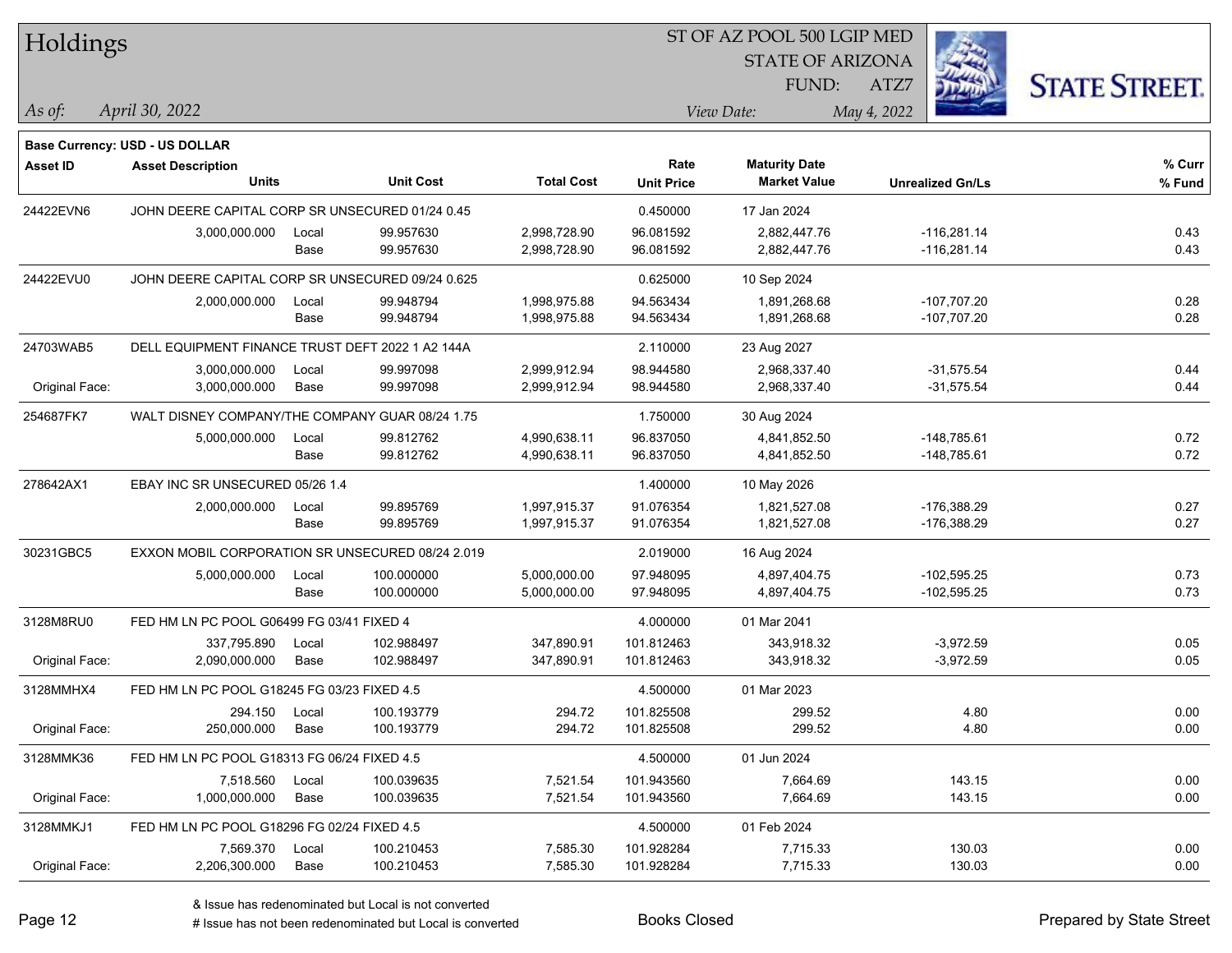| Holdings        |                                                                   |       |                  |                   |                   |                         |             |                         |                      |
|-----------------|-------------------------------------------------------------------|-------|------------------|-------------------|-------------------|-------------------------|-------------|-------------------------|----------------------|
|                 |                                                                   |       |                  |                   |                   | <b>STATE OF ARIZONA</b> |             |                         |                      |
|                 |                                                                   |       |                  |                   |                   | FUND:                   | ATZ7        |                         | <b>STATE STREET.</b> |
| $\vert$ As of:  | April 30, 2022                                                    |       |                  |                   |                   | View Date:              | May 4, 2022 |                         |                      |
|                 |                                                                   |       |                  |                   |                   |                         |             |                         |                      |
| <b>Asset ID</b> | <b>Base Currency: USD - US DOLLAR</b><br><b>Asset Description</b> |       |                  |                   | Rate              | <b>Maturity Date</b>    |             |                         | % Curr               |
|                 | <b>Units</b>                                                      |       | <b>Unit Cost</b> | <b>Total Cost</b> | <b>Unit Price</b> | <b>Market Value</b>     |             | <b>Unrealized Gn/Ls</b> | % Fund               |
| 3128MMN33       | FED HM LN PC POOL G18409 FG 11/26 FIXED 3                         |       |                  |                   | 3.000000          | 01 Nov 2026             |             |                         |                      |
|                 | 252,850.600                                                       | Local | 100.810320       | 254,899.50        | 99.668656         | 252,012.79              |             | $-2,886.71$             | 0.04                 |
| Original Face:  | 5,000,000.000                                                     | Base  | 100.810320       | 254,899.50        | 99.668656         | 252,012.79              |             | $-2,886.71$             | 0.04                 |
| 3128MMQT3       | FED HM LN PC POOL G18465 FG 05/28 FIXED 2.5                       |       |                  |                   | 2.500000          | 01 May 2028             |             |                         |                      |
|                 | 766,322.450                                                       | Local | 101.317791       | 776,420.98        | 98.866842         | 757,638.81              |             | $-18,782.17$            | 0.11                 |
| Original Face:  | 5,000,000.000                                                     | Base  | 101.317791       | 776,420.98        | 98.866842         | 757,638.81              |             | $-18,782.17$            | 0.11                 |
| 3128PMY87       | FED HM LN PC POOL J09735 FG 06/24 FIXED 4.5                       |       |                  |                   | 4.500000          | 01 Jun 2024             |             |                         |                      |
|                 | 8,572.670                                                         | Local | 100.401975       | 8,607.13          | 101.921015        | 8,737.35                |             | 130.22                  | 0.00                 |
| Original Face:  | 1,000,000.000                                                     | Base  | 100.401975       | 8,607.13          | 101.921015        | 8,737.35                |             | 130.22                  | 0.00                 |
| 3128PR3M9       | FED HM LN PC POOL J12604 FG 07/25 FIXED 4                         |       |                  |                   | 4.000000          | 01 Jul 2025             |             |                         |                      |
|                 | 104,491.980                                                       | Local | 100.624191       | 105,144.21        | 101.821293        | 106,395.09              |             | 1,250.88                | 0.02                 |
| Original Face:  | 6,000,000.000                                                     | Base  | 100.624191       | 105,144.21        | 101.821293        | 106,395.09              |             | 1,250.88                | 0.02                 |
| 3128PSKA4       | FED HM LN PC POOL J12989 FG 09/25 FIXED 3.5                       |       |                  |                   | 3.500000          | 01 Sep 2025             |             |                         |                      |
|                 | 97,777.750                                                        | Local | 100.840897       | 98,599.96         | 100.404887        | 98,173.64               |             | $-426.32$               | 0.01                 |
| Original Face:  | 5,000,000.000                                                     | Base  | 100.840897       | 98,599.96         | 100.404887        | 98,173.64               |             | $-426.32$               | 0.01                 |
| 31292LFA8       | FED HM LN PC POOL C03761 FG 02/42 FIXED 3.5                       |       |                  |                   | 3.500000          | 01 Feb 2042             |             |                         |                      |
|                 | 661,382.350                                                       | Local | 103.319711       | 683,338.33        | 99.050300         | 655,101.20              |             | $-28,237.13$            | 0.10                 |
| Original Face:  | 5,000,000.000                                                     | Base  | 103.319711       | 683,338.33        | 99.050300         | 655,101.20              |             | $-28,237.13$            | 0.10                 |
| 312936EV5       | FED HM LN PC POOL A89148 FG 10/39 FIXED 4                         |       |                  |                   | 4.000000          | 01 Oct 2039             |             |                         |                      |
|                 | 607,396.160                                                       | Local | 103.175060       | 626,681.35        | 101.333938        | 615,498.45              |             | $-11,182.90$            | 0.09                 |
| Original Face:  | 5,700,000.000                                                     | Base  | 103.175060       | 626,681.35        | 101.333938        | 615,498.45              |             | $-11,182.90$            | 0.09                 |
| 312944H79       | FED HM LN PC POOL A95654 FG 12/40 FIXED 4                         |       |                  |                   | 4.000000          | 01 Dec 2040             |             |                         |                      |
|                 | 254,059.760                                                       | Local | 102.973450       | 261.614.10        | 101.800418        | 258,633.90              |             | $-2,980.20$             | 0.04                 |
| Original Face:  | 2,000,000.000                                                     | Base  | 102.973450       | 261,614.10        | 101.800418        | 258,633.90              |             | $-2,980.20$             | 0.04                 |
| 3130AKXZ4       | FEDERAL HOME LOAN BANK BONDS 02/26 0.62                           |       |                  |                   | 0.620000          | 26 Feb 2026             |             |                         |                      |
|                 | 3,000,000.000                                                     | Local | 100.000000       | 3,000,000.00      | 92.268352         | 2,768,050.56            |             | $-231,949.44$           | 0.41                 |
|                 |                                                                   | Base  | 100.000000       | 3,000,000.00      | 92.268352         | 2,768,050.56            |             | $-231,949.44$           | 0.41                 |
| 3130ALGJ7       | FEDERAL HOME LOAN BANK BONDS 03/26 1                              |       |                  |                   | 1.000000          | 23 Mar 2026             |             |                         |                      |
|                 | 2,925,000.000                                                     | Local | 100.000000       | 2,925,000.00      | 92.493618         | 2,705,438.33            |             | $-219,561.67$           | 0.40                 |
| Original Face:  | 3,000,000.000                                                     | Base  | 100.000000       | 2,925,000.00      | 92.493618         | 2,705,438.33            |             | $-219,561.67$           | 0.40                 |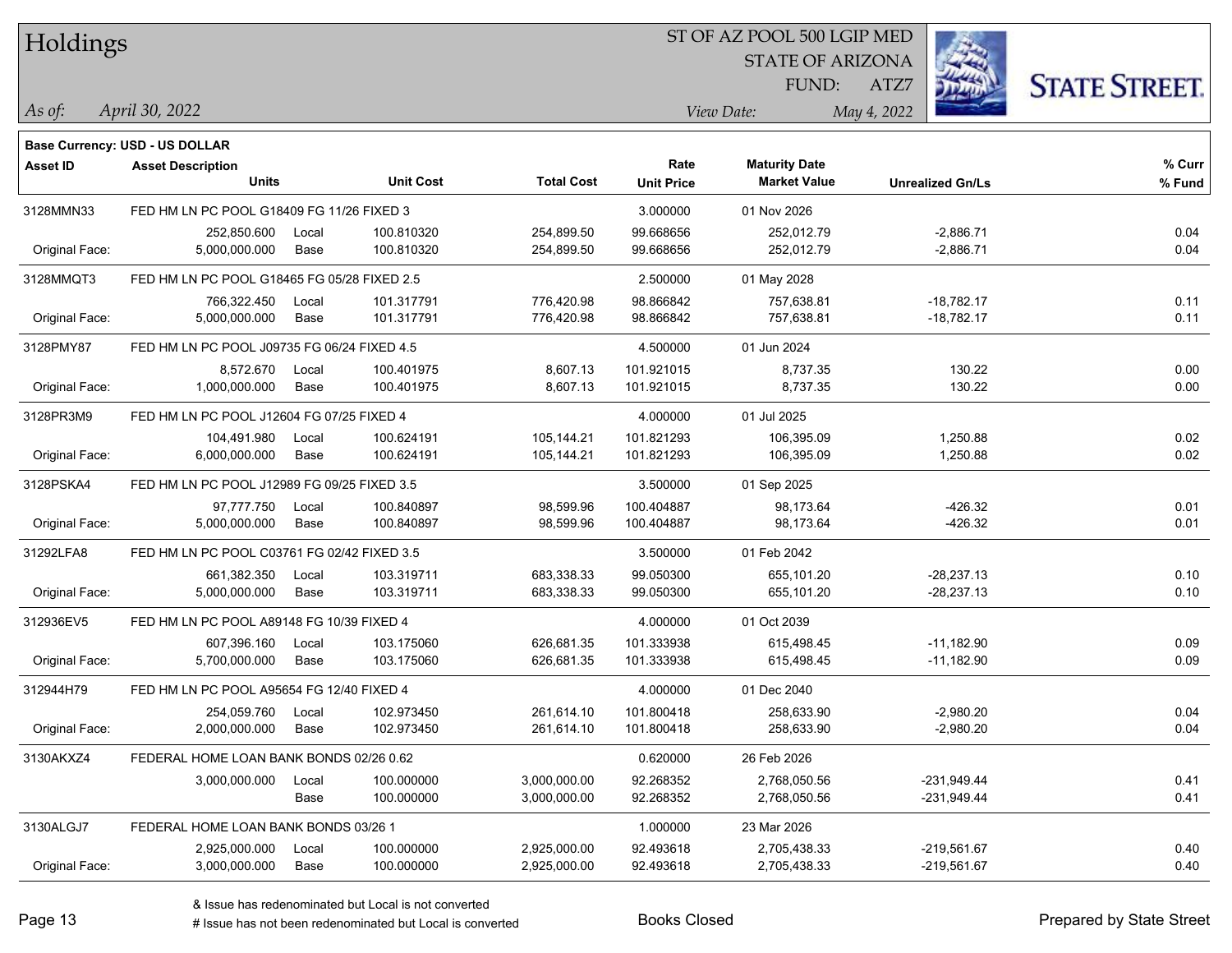| Holdings       |                                             |       |                  |                   | ST OF AZ POOL 500 LGIP MED |                         |                         |                      |  |  |
|----------------|---------------------------------------------|-------|------------------|-------------------|----------------------------|-------------------------|-------------------------|----------------------|--|--|
|                |                                             |       |                  |                   |                            | <b>STATE OF ARIZONA</b> |                         |                      |  |  |
|                |                                             |       |                  |                   |                            | FUND:                   | ATZ7                    | <b>STATE STREET.</b> |  |  |
| As of:         | April 30, 2022                              |       |                  |                   |                            | View Date:              | May 4, 2022             |                      |  |  |
|                |                                             |       |                  |                   |                            |                         |                         |                      |  |  |
|                | Base Currency: USD - US DOLLAR              |       |                  |                   |                            |                         |                         |                      |  |  |
| Asset ID       | <b>Asset Description</b>                    |       |                  |                   | Rate                       | <b>Maturity Date</b>    |                         | % Curr               |  |  |
|                | <b>Units</b>                                |       | <b>Unit Cost</b> | <b>Total Cost</b> | <b>Unit Price</b>          | <b>Market Value</b>     | <b>Unrealized Gn/Ls</b> | % Fund               |  |  |
| 3130AP6R1      | FEDERAL HOME LOAN BANK BONDS 07/25 0.75     |       |                  |                   | 0.750000                   | 07 Jul 2025             |                         |                      |  |  |
|                | 3,000,000.000                               | Local | 100.000000       | 3,000,000.00      | 93.471240                  | 2,804,137.20            | $-195,862.80$           | 0.42                 |  |  |
|                |                                             | Base  | 100.000000       | 3,000,000.00      | 93.471240                  | 2,804,137.20            | -195,862.80             | 0.42                 |  |  |
| 3130APQQ1      | FEDERAL HOME LOAN BANK BONDS 05/24 0.8      |       |                  |                   | 0.800000                   | 15 May 2024             |                         |                      |  |  |
|                | 3,000,000.000                               | Local | 100.000000       | 3,000,000.00      | 96.485322                  | 2,894,559.66            | $-105,440.34$           | 0.43                 |  |  |
|                |                                             | Base  | 100.000000       | 3,000,000.00      | 96.485322                  | 2,894,559.66            | $-105,440.34$           | 0.43                 |  |  |
| 3130AR5U1      | FEDERAL HOME LOAN BANK BONDS 03/26 2.05     |       |                  |                   | 2.050000                   | 10 Mar 2026             |                         |                      |  |  |
|                | 4,500,000.000                               | Local | 100.000000       | 4,500,000.00      | 97.042992                  | 4,366,934.64            | -133,065.36             | 0.65                 |  |  |
|                |                                             | Base  | 100.000000       | 4,500,000.00      | 97.042992                  | 4,366,934.64            | -133,065.36             | 0.65                 |  |  |
| 3133EL4W1      | FEDERAL FARM CREDIT BANK BONDS 08/25 0.61   |       |                  |                   | 0.610000                   | 25 Aug 2025             |                         |                      |  |  |
|                | 3,000,000.000                               | Local | 100.000000       | 3,000,000.00      | 92.438651                  | 2,773,159.53            | $-226,840.47$           | 0.41                 |  |  |
|                |                                             | Base  | 100.000000       | 3,000,000.00      | 92.438651                  | 2,773,159.53            | $-226,840.47$           | 0.41                 |  |  |
| 3133ELX33      | FEDERAL FARM CREDIT BANK BONDS 07/25 0.69   |       |                  |                   | 0.690000                   | 22 Jul 2025             |                         |                      |  |  |
|                | 3,000,000.000                               | Local | 100.000000       | 3,000,000.00      | 93.026292                  | 2,790,788.76            | $-209,211.24$           | 0.42                 |  |  |
|                |                                             | Base  | 100.000000       | 3,000,000.00      | 93.026292                  | 2,790,788.76            | $-209,211.24$           | 0.42                 |  |  |
| 3133ENQE3      | FEDERAL FARM CREDIT BANK BONDS 03/27 2.375  |       |                  |                   | 2.375000                   | 01 Mar 2027             |                         |                      |  |  |
|                | 3,000,000.000                               | Local | 100.000000       | 3,000,000.00      | 96.905000                  | 2,907,150.00            | $-92,850.00$            | 0.43                 |  |  |
|                |                                             | Base  | 100.000000       | 3,000,000.00      | 96.905000                  | 2,907,150.00            | $-92,850.00$            | 0.43                 |  |  |
| 3133L8CR4      | FED HM LN PC POOL RC1880 FR 03/36 FIXED 1.5 |       |                  |                   | 1.500000                   | 01 Mar 2036             |                         |                      |  |  |
|                | 1,679,210.140                               | Local | 102.181903       | 1,715,848.88      | 91.729371                  | 1,540,328.90            | $-175,519.98$           | 0.23                 |  |  |
| Original Face: | 2,000,000.000                               | Base  | 102.181903       | 1,715,848.88      | 91.729371                  | 1,540,328.90            | -175,519.98             | 0.23                 |  |  |
| 3134GVB31      | FREDDIE MAC NOTES 05/25 0.75                |       |                  |                   | 0.750000                   | 28 May 2025             |                         |                      |  |  |
|                | 3,000,000.000                               | Local | 100.000000       | 3,000,000.00      | 93.207586                  | 2,796,227.58            | $-203,772.42$           | 0.42                 |  |  |
|                |                                             | Base  | 100.000000       | 3,000,000.00      | 93.207586                  | 2,796,227.58            | $-203,772.42$           | 0.42                 |  |  |
| 3134GWZV1      | FREDDIE MAC NOTES 10/25 0.65                |       |                  |                   | 0.650000                   | 22 Oct 2025             |                         |                      |  |  |
|                | 5,000,000.000                               | Local | 100.000000       | 5,000,000.00      | 92.270408                  | 4,613,520.40            | $-386,479.60$           | 0.69                 |  |  |
|                |                                             | Base  | 100.000000       | 5,000,000.00      | 92.270408                  | 4,613,520.40            | $-386,479.60$           | 0.69                 |  |  |
| 3134GXHD9      | FREDDIE MAC NOTES 12/25 0.7                 |       |                  |                   | 0.700000                   | 23 Dec 2025             |                         |                      |  |  |
|                | 3,000,000.000                               | Local | 100.000000       | 3,000,000.00      | 91.820554                  | 2,754,616.62            | $-245,383.38$           | 0.41                 |  |  |
|                |                                             | Base  | 100.000000       | 3,000,000.00      | 91.820554                  | 2,754,616.62            | $-245,383.38$           | 0.41                 |  |  |
|                |                                             |       |                  |                   |                            |                         |                         |                      |  |  |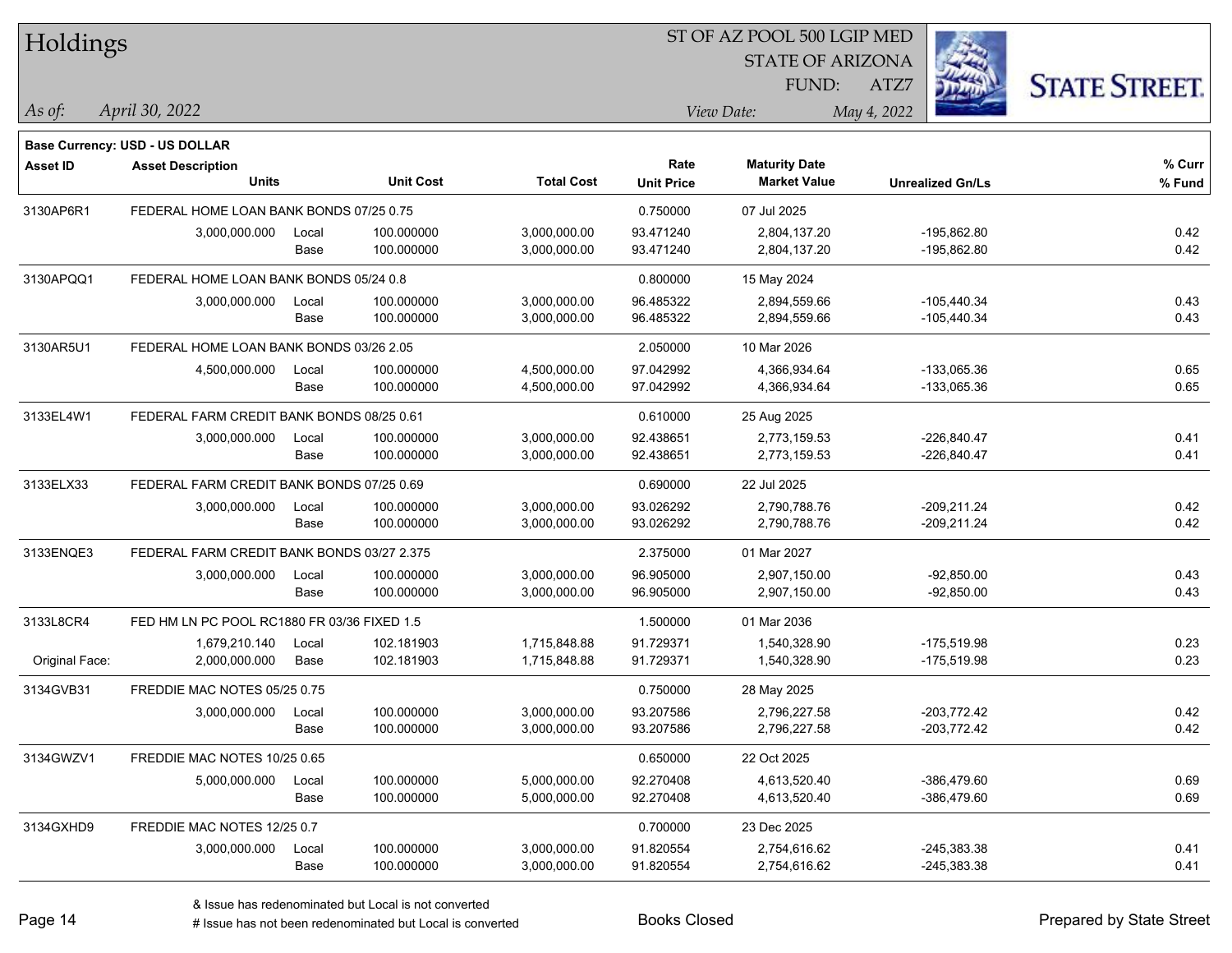| Holdings        |                                       |       |                  |                   |                   | ST OF AZ POOL 500 LGIP MED<br><b>STATE OF ARIZONA</b> | $\mathbb{Z}$            |                      |
|-----------------|---------------------------------------|-------|------------------|-------------------|-------------------|-------------------------------------------------------|-------------------------|----------------------|
|                 |                                       |       |                  |                   |                   | FUND:                                                 | ATZ7                    | <b>STATE STREET.</b> |
| $\vert$ As of:  | April 30, 2022                        |       |                  |                   |                   | View Date:                                            | May 4, 2022             |                      |
|                 | <b>Base Currency: USD - US DOLLAR</b> |       |                  |                   |                   |                                                       |                         |                      |
| <b>Asset ID</b> | <b>Asset Description</b>              |       |                  |                   | Rate              | <b>Maturity Date</b>                                  |                         | % Curr               |
|                 | <b>Units</b>                          |       | <b>Unit Cost</b> | <b>Total Cost</b> | <b>Unit Price</b> | <b>Market Value</b>                                   | <b>Unrealized Gn/Ls</b> | % Fund               |
| 3136ALSW2       | FANNIE MAE FNR 2014 68 MA             |       |                  |                   | 3.000000          | 25 Nov 2040                                           |                         |                      |
|                 | 56,789.410                            | Local | 101.729513       | 57,771.59         | 100.025100        | 56,803.66                                             | $-967.93$               | 0.01                 |
| Original Face:  | 5,300,000.000                         | Base  | 101.729513       | 57,771.59         | 100.025100        | 56,803.66                                             | $-967.93$               | 0.01                 |
| 3136BBHC9       | FANNIE MAE FNR 2020 54 GY             |       |                  |                   | 2.000000          | 25 Jun 2044                                           |                         |                      |
|                 | 1,746,027.960                         | Local | 102.490787       | 1,789,517.79      | 95.538820         | 1,668,134.51                                          | $-121,383.28$           | 0.25                 |
| Original Face:  | 3,000,000.000                         | Base  | 102.490787       | 1,789,517.79      | 95.538820         | 1,668,134.51                                          | $-121,383.28$           | 0.25                 |
| 3136BJK53       | FANNIE MAE FNR 2021 74 BA             |       |                  |                   | 2.000000          | 25 Jun 2050                                           |                         |                      |
|                 | 2,891,226.960                         | Local | 101.742110       | 2,941,595.30      | 92.081690         | 2,662,290.65                                          | $-279,304.65$           | 0.40                 |
| Original Face:  | 3,000,000.000                         | Base  | 101.742110       | 2,941,595.30      | 92.081690         | 2,662,290.65                                          | $-279,304.65$           | 0.40                 |
| 3136G4D75       | FANNIE MAE NOTES 07/25 0.6            |       |                  |                   | 0.600000          | 29 Jul 2025                                           |                         |                      |
|                 | 3,000,000.000                         | Local | 100.000000       | 3,000,000.00      | 92.932400         | 2,787,972.00                                          | $-212,028.00$           | 0.41                 |
|                 |                                       | Base  | 100.000000       | 3,000,000.00      | 92.932400         | 2,787,972.00                                          | $-212,028.00$           | 0.41                 |
| 3137BDYM2       | FREDDIE MAC FHR 4387 E                |       |                  |                   | 2.000000          | 15 Nov 2028                                           |                         |                      |
|                 | 1,359,190.050                         | Local | 99.851083        | 1,357,165.99      | 97.117260         | 1,320,008.13                                          | $-37,157.86$            | 0.20                 |
| Original Face:  | 8,190,000.000                         | Base  | 99.851083        | 1,357,165.99      | 97.117260         | 1,320,008.13                                          | $-37,157.86$            | 0.20                 |
| 3137F8AW3       | FREDDIE MAC FHR 5058 BD               |       |                  |                   | 3.000000          | 25 Dec 2035                                           |                         |                      |
|                 | 311,662.580                           | Local | 102.402098       | 319,149.02        | 100.056500        | 311,838.67                                            | $-7,310.35$             | 0.05                 |
| Original Face:  | 2,000,000.000                         | Base  | 102.402098       | 319,149.02        | 100.056500        | 311,838.67                                            | $-7,310.35$             | 0.05                 |
| 3137FVUG5       | FREDDIE MAC FHR 5016 BA               |       |                  |                   | 2.000000          | 25 Sep 2044                                           |                         |                      |
|                 | 1,507,111.320                         | Local | 102.537989       | 1,545,361.64      | 94.538190         | 1,424,795.76                                          | $-120,565.88$           | 0.21                 |
| Original Face:  | 3,000,000.000                         | Base  | 102.537989       | 1,545,361.64      | 94.538190         | 1,424,795.76                                          | $-120,565.88$           | 0.21                 |
| 3138MFUC9       | FNMA POOL AQ0578 FN 11/27 FIXED 2.5   |       |                  |                   | 2.500000          | 01 Nov 2027                                           |                         |                      |
|                 | 208,842.420                           | Local | 100.839164       | 210,594.95        | 98.140651         | 204,959.31                                            | $-5,635.64$             | 0.03                 |
| Original Face:  | 1,500,000.000                         | Base  | 100.839164       | 210,594.95        | 98.140651         | 204,959.31                                            | $-5,635.64$             | 0.03                 |
| 31412QBF5       | FNMA POOL 931638 FN 07/39 FIXED 4.5   |       |                  |                   | 4.500000          | 01 Jul 2039                                           |                         |                      |
|                 | 28,561.780                            | Local | 101.290466       | 28,930.36         | 104.326594        | 29,797.53                                             | 867.17                  | 0.00                 |
| Original Face:  | 983,845.000                           | Base  | 101.290466       | 28,930.36         | 104.326594        | 29,797.53                                             | 867.17                  | 0.00                 |
| 31413MFY8       | FNMA POOL 949383 FN 08/22 FIXED 6     |       |                  |                   | 6.000000          | 01 Aug 2022                                           |                         |                      |
|                 | 1,664.770                             | Local | 100.036041       | 1,665.37          | 100.274398        | 1,669.34                                              | 3.97                    | 0.00                 |
| Original Face:  | 1,800,000.000                         | Base  | 100.036041       | 1,665.37          | 100.274398        | 1,669.34                                              | 3.97                    | 0.00                 |

 $\overline{\text{SP } \overline{\text{SP } \text{O}}$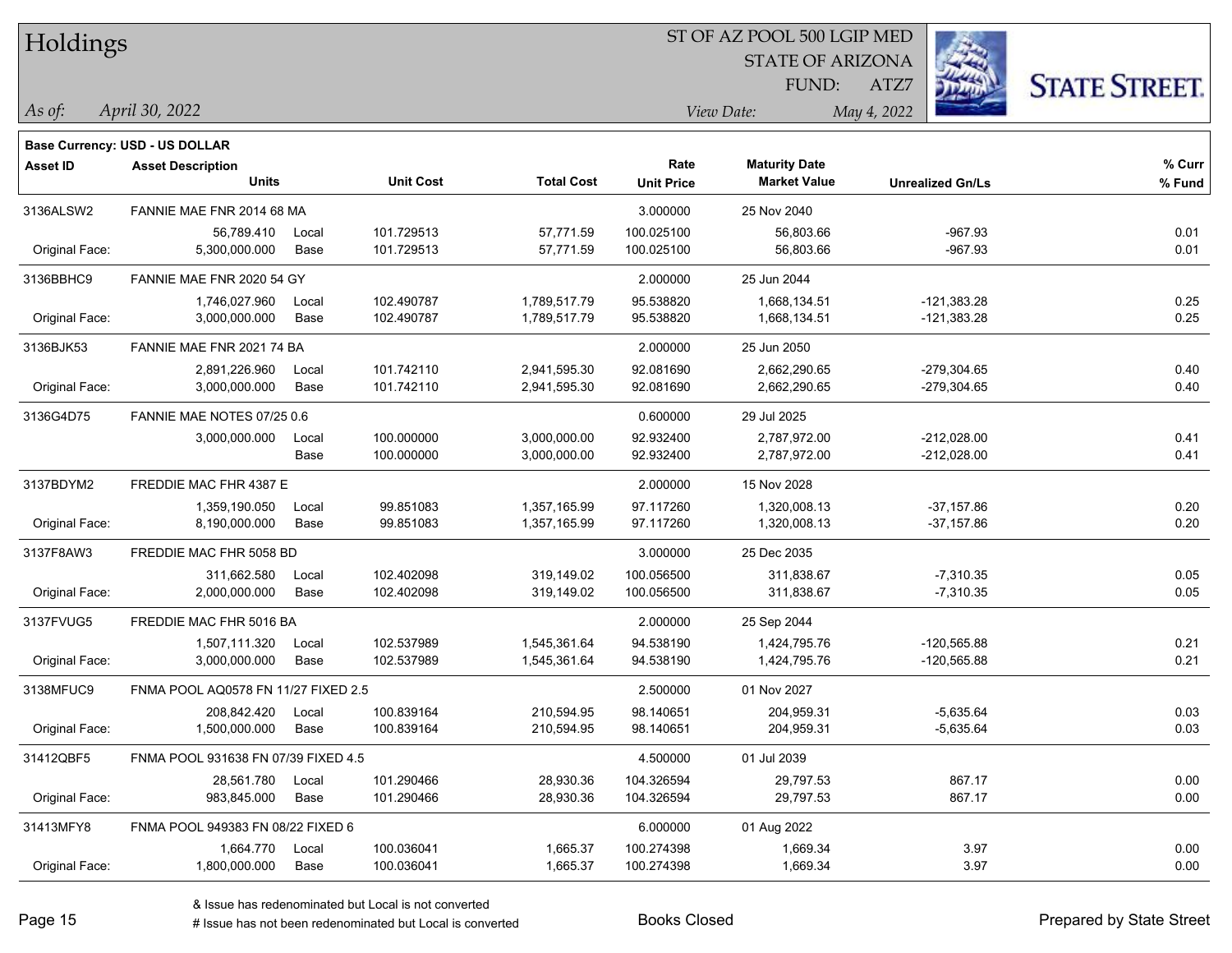| Holdings        |                                       |       |                  |                   |                   | ST OF AZ POOL 500 LGIP MED |                         |                      |
|-----------------|---------------------------------------|-------|------------------|-------------------|-------------------|----------------------------|-------------------------|----------------------|
|                 |                                       |       |                  |                   |                   | <b>STATE OF ARIZONA</b>    |                         |                      |
|                 |                                       |       |                  |                   |                   | FUND:                      | ATZ7                    | <b>STATE STREET.</b> |
| As of:          | April 30, 2022                        |       |                  |                   |                   | View Date:                 | May 4, 2022             |                      |
|                 | <b>Base Currency: USD - US DOLLAR</b> |       |                  |                   |                   |                            |                         |                      |
| <b>Asset ID</b> | <b>Asset Description</b>              |       |                  |                   | Rate              | <b>Maturity Date</b>       |                         | % Curr               |
|                 | <b>Units</b>                          |       | <b>Unit Cost</b> | <b>Total Cost</b> | <b>Unit Price</b> | <b>Market Value</b>        | <b>Unrealized Gn/Ls</b> | % Fund               |
| 31416XE97       | FNMA POOL AB1959 FN 12/40 FIXED 4     |       |                  |                   | 4.000000          | 01 Dec 2040                |                         |                      |
|                 | 654,718.740                           | Local | 103.281971       | 676,206.42        | 101.244628        | 662,867.55                 | $-13,338.87$            | 0.10                 |
| Original Face:  | 5.200.000.000                         | Base  | 103.281971       | 676,206.42        | 101.244628        | 662,867.55                 | $-13,338.87$            | 0.10                 |
| 31417AU98       | FNMA POOL AB4207 FN 01/27 FIXED 2.5   |       |                  |                   | 2.500000          | 01 Jan 2027                |                         |                      |
|                 | 250,191.340                           | Local | 100.891450       | 252,421.67        | 98.146736         | 245,554.63                 | $-6,867.04$             | 0.04                 |
| Original Face:  | 2,680,283.000                         | Base  | 100.891450       | 252,421.67        | 98.146736         | 245,554.63                 | $-6,867.04$             | 0.04                 |
| 31417CUR4       | FNMA POOL AB5991 FN 08/27 FIXED 2.5   |       |                  |                   | 2.500000          | 01 Aug 2027                |                         |                      |
|                 | 1,850,419.800                         | Local | 101.387139       | 1,876,087.69      | 98.141615         | 1,816,031.88               | $-60,055.81$            | 0.27                 |
| Original Face:  | 15,000,000.000                        | Base  | 101.387139       | 1,876,087.69      | 98.141615         | 1,816,031.88               | $-60,055.81$            | 0.27                 |
| 31417GSE7       | FNMA POOL AB9516 FN 05/28 FIXED 2.5   |       |                  |                   | 2.500000          | 01 May 2028                |                         |                      |
|                 | 711,179.620                           | Local | 100.802533       | 716,887.07        | 98.138445         | 697,940.62                 | $-18,946.45$            | 0.10                 |
| Original Face:  | 4,200,000.000                         | Base  | 100.802533       | 716,887.07        | 98.138445         | 697,940.62                 | $-18,946.45$            | 0.10                 |
| 31417SXR6       | FNMA POOL AC6087 FN 11/24 FIXED 5     |       |                  |                   | 5.000000          | 01 Nov 2024                |                         |                      |
|                 | 19,203.980                            | Local | 100.896012       | 19,376.05         | 101.941696        | 19,576.86                  | 200.81                  | 0.00                 |
| Original Face:  | 1,500,000.000                         | Base  | 100.896012       | 19,376.05         | 101.941696        | 19,576.86                  | 200.81                  | 0.00                 |
| 31417VTG8       | FNMA POOL AC8650 FN 01/25 FIXED 4     |       |                  |                   | 4.000000          | 01 Jan 2025                |                         |                      |
|                 | 40,889.630                            | Local | 100.567968       | 41,121.87         | 101.715181        | 41,590.96                  | 469.09                  | 0.01                 |
| Original Face:  | 3,200,000.000                         | Base  | 100.567968       | 41,121.87         | 101.715181        | 41,590.96                  | 469.09                  | 0.01                 |
| 31418ACU0       | FNMA POOL MA0982 FN 02/27 FIXED 3.5   |       |                  |                   | 3.500000          | 01 Feb 2027                |                         |                      |
|                 | 52,528.530                            | Local | 101.744995       | 53,445.15         | 100.357825        | 52,716.49                  | $-728.66$               | 0.01                 |
| Original Face:  | 765,534.000                           | Base  | 101.744995       | 53,445.15         | 100.357825        | 52,716.49                  | $-728.66$               | 0.01                 |
| 31418AHW1       | FNMA POOL MA1144 FN 08/27 FIXED 2.5   |       |                  |                   | 2.500000          | 01 Aug 2027                |                         |                      |
|                 | 469,774.830                           | Local | 101.384604       | 476,279.35        | 98.121614         | 460,950.65                 | $-15,328.70$            | 0.07                 |
| Original Face:  | 5,157,070.000                         | Base  | 101.384604       | 476,279.35        | 98.121614         | 460,950.65                 | $-15,328.70$            | 0.07                 |
| 31418RFS5       | FNMA POOL AD3776 FN 03/25 FIXED 4.5   |       |                  |                   | 4.500000          | 01 Mar 2025                |                         |                      |
|                 | 49,419.850                            | Local | 100.693325       | 49,762.49         | 102.409576        | 50,610.66                  | 848.17                  | 0.01                 |
| Original Face:  | 5,000,000.000                         | Base  | 100.693325       | 49,762.49         | 102.409576        | 50,610.66                  | 848.17                  | 0.01                 |
| 31419AJM0       | FNMA POOL AE0267 FN 08/25 FIXED VAR   |       |                  |                   | 4.000000          | 01 Aug 2025                |                         |                      |
|                 | 110,559.000                           | Local | 101.027750       | 111,695.27        | 101.753615        | 112,497.78                 | 802.51                  | 0.02                 |
| Original Face:  | 5,000,000.000                         | Base  | 101.027750       | 111,695.27        | 101.753615        | 112,497.78                 | 802.51                  | 0.02                 |

 $\overline{\phantom{a}}$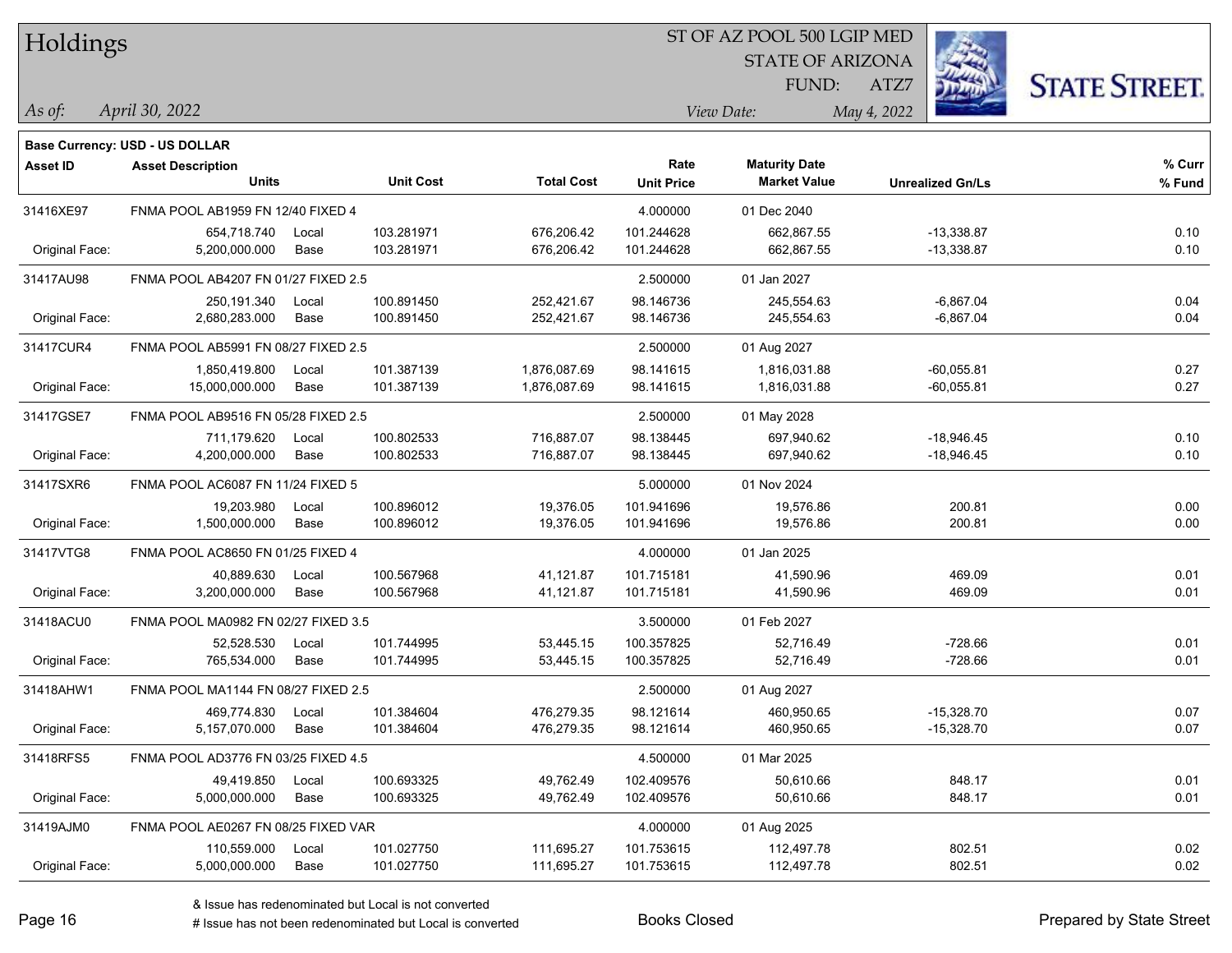| Holdings        |                                                   |               |                          |                              |                           | ST OF AZ POOL 500 LGIP MED                  |                                |                      |
|-----------------|---------------------------------------------------|---------------|--------------------------|------------------------------|---------------------------|---------------------------------------------|--------------------------------|----------------------|
|                 |                                                   |               |                          |                              |                           | <b>STATE OF ARIZONA</b>                     |                                |                      |
|                 |                                                   |               |                          |                              |                           | FUND:                                       | ATZ7                           | <b>STATE STREET.</b> |
| As of:          | April 30, 2022                                    |               |                          |                              |                           | View Date:                                  | May 4, 2022                    |                      |
|                 | <b>Base Currency: USD - US DOLLAR</b>             |               |                          |                              |                           |                                             |                                |                      |
| <b>Asset ID</b> | <b>Asset Description</b><br><b>Units</b>          |               | <b>Unit Cost</b>         | <b>Total Cost</b>            | Rate<br><b>Unit Price</b> | <b>Maturity Date</b><br><b>Market Value</b> | <b>Unrealized Gn/Ls</b>        | % Curr<br>% Fund     |
| 31419BBT1       | FNMA POOL AE0949 FN 02/41 FIXED VAR               |               |                          |                              | 4.000000                  | 01 Feb 2041                                 |                                |                      |
| Original Face:  | 157,384.780<br>2.000.000.000                      | Local<br>Base | 103.096487<br>103.096487 | 162,258.18<br>162,258.18     | 101.240555<br>101.240555  | 159,337.22<br>159,337.22                    | $-2,920.96$<br>$-2,920.96$     | 0.02<br>0.02         |
|                 |                                                   |               |                          |                              |                           |                                             |                                |                      |
| 31419CZL0       | FNMA POOL AE2546 FN 09/40 FIXED 4.5<br>70,387.050 |               | 102.938850               | 72,455.62                    | 4.500000                  | 01 Sep 2040<br>72,727.16                    | 271.54                         | 0.01                 |
| Original Face:  | 5,000,000.000                                     | Local<br>Base | 102.938850               | 72,455.62                    | 103.324631<br>103.324631  | 72,727.16                                   | 271.54                         | 0.01                 |
| 31419JM47       | FNMA POOL AE7578 FN 11/40 FIXED 4.5               |               |                          |                              | 4.500000                  | 01 Nov 2040                                 |                                |                      |
|                 | 958,150.560                                       | Local         | 105.823207               | 1,013,945.65                 | 104.261746                | 998,984.50                                  | $-14,961.15$                   | 0.15                 |
| Original Face:  | 14,750,000.000                                    | Base          | 105.823207               | 1,013,945.65                 | 104.261746                | 998,984.50                                  | $-14,961.15$                   | 0.15                 |
| 31419KU78       | FNMA POOL AE8705 FN 11/25 FIXED 3                 |               |                          |                              | 3.000000                  | 01 Nov 2025                                 |                                |                      |
| Original Face:  | 60,416.100<br>2,000,000.000                       | Local<br>Base | 100.602224<br>100.602224 | 60,779.94<br>60,779.94       | 98.580827<br>98.580827    | 59,558.69<br>59,558.69                      | $-1,221.25$<br>$-1,221.25$     | 0.01<br>0.01         |
| 31422XTW2       | FARMER MAC NOTES 02/27 2                          |               |                          |                              | 2.000000                  | 25 Feb 2027                                 |                                |                      |
|                 | 2,000,000.000                                     | Local<br>Base | 100.000000<br>100.000000 | 2,000,000.00<br>2,000,000.00 | 95.820154<br>95.820154    | 1,916,403.08<br>1,916,403.08                | $-83,596.92$<br>-83,596.92     | 0.29<br>0.29         |
| 341081GD3       | FLORIDA POWER + LIGHT CO SR UNSECURED 05/23 VAR   |               |                          |                              | 0.396950                  | 10 May 2023                                 |                                |                      |
|                 | 3,000,000.000                                     | Local<br>Base | 100.000000<br>100.000000 | 3,000,000.00<br>3,000,000.00 | 99.709680<br>99.709680    | 2,991,290.40<br>2,991,290.40                | $-8,709.60$<br>$-8,709.60$     | 0.45<br>0.45         |
| 38141GXZ2       | GOLDMAN SACHS GROUP INC SR UNSECURED 03/24 VAR    |               |                          |                              | 0.673000                  | 08 Mar 2024                                 |                                |                      |
|                 | 3,000,000.000                                     | Local<br>Base | 100.000000<br>100.000000 | 3,000,000.00<br>3,000,000.00 | 97.549032<br>97.549032    | 2,926,470.96<br>2,926,470.96                | $-73,529.04$<br>$-73,529.04$   | 0.44<br>0.44         |
| 38150AEH4       | GOLDMAN SACHS GROUP INC SR UNSECURED 11/25 VAR    |               |                          |                              | 0.800000                  | 24 Nov 2025                                 |                                |                      |
|                 | 3,000,000.000                                     | Local<br>Base | 100.000000<br>100.000000 | 3,000,000.00<br>3,000,000.00 | 90.372905<br>90.372905    | 2,711,187.15<br>2,711,187.15                | -288,812.85<br>-288,812.85     | 0.40<br>0.40         |
| 38150AFG5       | GOLDMAN SACHS GROUP INC SR UNSECURED 04/26 VAR    |               |                          |                              | 1.350000                  | 30 Apr 2026                                 |                                |                      |
|                 | 3,000,000.000                                     | Local<br>Base | 100.000000<br>100.000000 | 3,000,000.00<br>3,000,000.00 | 90.169794<br>90.169794    | 2,705,093.82<br>2,705,093.82                | $-294,906.18$<br>$-294,906.18$ | 0.40<br>0.40         |
| 38150AG82       | GOLDMAN SACHS GROUP INC SR UNSECURED 06/26 1.4    |               |                          |                              | 1.400000                  | 16 Jun 2026                                 |                                |                      |
|                 | 3,000,000.000                                     | Local<br>Base | 100.000000<br>100.000000 | 3,000,000.00<br>3,000,000.00 | 89.240743<br>89.240743    | 2,677,222.29<br>2,677,222.29                | $-322,777.71$<br>$-322,777.71$ | 0.40<br>0.40         |

 $\overline{\phantom{a}}$ 

 $\overline{\phantom{0}}$ 

 $\overline{\phantom{0}}$ 

 $\overline{\phantom{0}}$ 

# Issue has not been redenominated but Local is converted Books Closed Prepared by State Street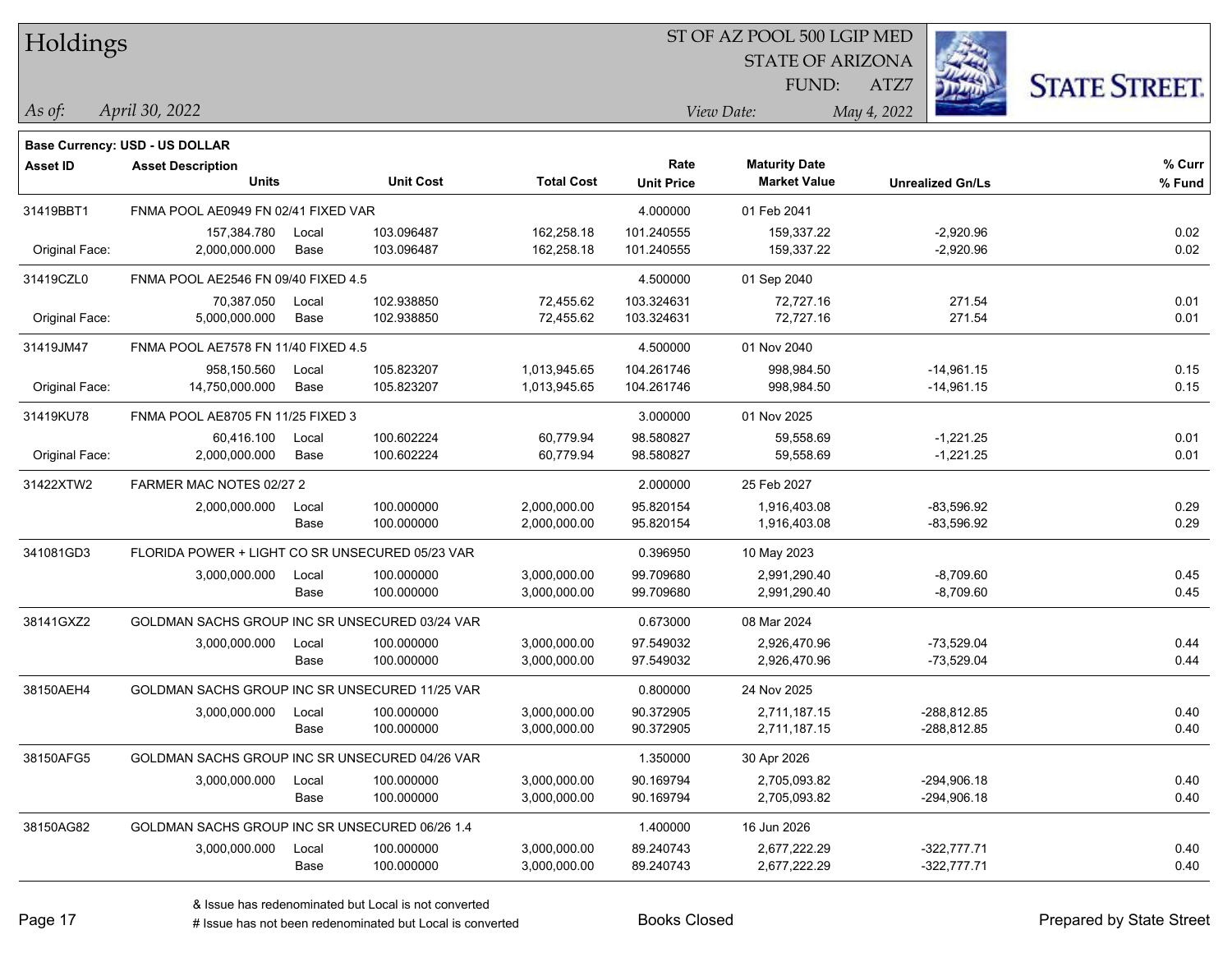| Holdings        |                                                  |       |                  |                   | ST OF AZ POOL 500 LGIP MED |                         |                         |                      |  |
|-----------------|--------------------------------------------------|-------|------------------|-------------------|----------------------------|-------------------------|-------------------------|----------------------|--|
|                 |                                                  |       |                  |                   |                            | <b>STATE OF ARIZONA</b> |                         |                      |  |
|                 |                                                  |       |                  |                   |                            | FUND:                   | ATZ7                    | <b>STATE STREET.</b> |  |
| $\vert$ As of:  | April 30, 2022                                   |       |                  |                   |                            | View Date:              | May 4, 2022             |                      |  |
|                 |                                                  |       |                  |                   |                            |                         |                         |                      |  |
|                 | Base Currency: USD - US DOLLAR                   |       |                  |                   | Rate                       | <b>Maturity Date</b>    |                         | % Curr               |  |
| <b>Asset ID</b> | <b>Asset Description</b><br><b>Units</b>         |       | <b>Unit Cost</b> | <b>Total Cost</b> | <b>Unit Price</b>          | <b>Market Value</b>     | <b>Unrealized Gn/Ls</b> | % Fund               |  |
| 38150AHZ1       | GOLDMAN SACHS GROUP INC SR UNSECURED 10/24 1     |       |                  |                   | 1.000000                   | 07 Oct 2024             |                         |                      |  |
|                 | 3,000,000.000                                    | Local | 99.956438        | 2,998,693.14      | 94.082225                  | 2,822,466.75            | $-176,226.39$           | 0.42                 |  |
|                 |                                                  | Base  | 99.956438        | 2,998,693.14      | 94.082225                  | 2,822,466.75            | $-176,226.39$           | 0.42                 |  |
| 38150AJH9       | GOLDMAN SACHS GROUP INC SR UNSECURED 11/23 1     |       |                  |                   | 1.000000                   | 15 Nov 2023             |                         |                      |  |
|                 | 5,000,000.000                                    | Local | 100.000000       | 5,000,000.00      | 95.615714                  | 4,780,785.70            | $-219,214.30$           | 0.71                 |  |
|                 |                                                  | Base  | 100.000000       | 5,000,000.00      | 95.615714                  | 4,780,785.70            | $-219,214.30$           | 0.71                 |  |
| 38150AKC8       | GOLDMAN SACHS GROUP INC SR UNSECURED 01/25 VAR   |       |                  |                   | 1.013111                   | 31 Jan 2025             |                         |                      |  |
|                 | 3,000,000.000                                    | Local | 100.000000       | 3,000,000.00      | 99.181450                  | 2,975,443.50            | $-24,556.50$            | 0.44                 |  |
|                 |                                                  | Base  | 100.000000       | 3,000,000.00      | 99.181450                  | 2,975,443.50            | -24,556.50              | 0.44                 |  |
| 38150AKG9       | GOLDMAN SACHS GROUP INC SR UNSECURED 02/25 2.125 |       |                  |                   | 2.125000                   | 14 Feb 2025             |                         |                      |  |
|                 | 5,000,000.000                                    | Local | 100.000000       | 5,000,000.00      | 96.239064                  | 4,811,953.20            | $-188,046.80$           | 0.72                 |  |
|                 |                                                  | Base  | 100.000000       | 5,000,000.00      | 96.239064                  | 4,811,953.20            | $-188,046.80$           | 0.72                 |  |
| 38378KBF5       | GOVERNMENT NATIONAL MORTGAGE A GNR 2013 30 A     |       |                  |                   | 1.500000                   | 16 May 2042             |                         |                      |  |
|                 | 429,703.990                                      | Local | 98.988459        | 425,357.36        | 99.424420                  | 427,230.70              | 1,873.34                | 0.06                 |  |
| Original Face:  | 4,000,000.000                                    | Base  | 98.988459        | 425,357.36        | 99.424420                  | 427,230.70              | 1,873.34                | 0.06                 |  |
| 38378KDJ5       | GOVERNMENT NATIONAL MORTGAGE A GNR 2013 46 AB    |       |                  |                   | 1.723000                   | 16 Aug 2042             |                         |                      |  |
|                 | 179,018.840                                      | Local | 99.234444        | 177,648.35        | 98.854970                  | 176,969.02              | $-679.33$               | 0.03                 |  |
| Original Face:  | 1,900,000.000                                    | Base  | 99.234444        | 177,648.35        | 98.854970                  | 176,969.02              | $-679.33$               | 0.03                 |  |
| 38379KTC2       | GOVERNMENT NATIONAL MORTGAGE A GNR 2015 85 AF    |       |                  |                   | 2.400000                   | 16 May 2044             |                         |                      |  |
|                 | 75,251.460                                       | Local | 99.608380        | 74,956.76         | 99.964070                  | 75,224.42               | 267.66                  | 0.01                 |  |
| Original Face:  | 3,050,000.000                                    | Base  | 99.608380        | 74,956.76         | 99.964070                  | 75,224.42               | 267.66                  | 0.01                 |  |
| 38379U5P7       | GOVERNMENT NATIONAL MORTGAGE A GNR 2017 20 AG    |       |                  |                   | 2.000000                   | 16 Aug 2048             |                         |                      |  |
|                 | 710,107.530                                      | Local | 99.372830        | 705,653.95        | 98.568800                  | 699.944.47              | $-5,709.48$             | 0.10                 |  |
| Original Face:  | 3,000,000.000                                    | Base  | 99.372830        | 705,653.95        | 98.568800                  | 699,944.47              | $-5,709.48$             | 0.10                 |  |
| 38380LD26       | GOVERNMENT NATIONAL MORTGAGE A GNR 2019 H15 GA   |       |                  |                   | 2.250000                   | 20 Aug 2069             |                         |                      |  |
|                 | 972,387.590                                      | Local | 102.802830       | 999,641.96        | 97.189700                  | 945,060.58              | $-54,581.38$            | 0.14                 |  |
| Original Face:  | 3,000,000.000                                    | Base  | 102.802830       | 999,641.96        | 97.189700                  | 945,060.58              | $-54,581.38$            | 0.14                 |  |
| 38380LN25       | GOVERNMENT NATIONAL MORTGAGE A GNR 2019 H18 KA   |       |                  |                   | 2.200000                   | 20 Nov 2069             |                         |                      |  |
|                 | 502,594.290                                      | Local | 100.401509       | 504,612.25        | 98.124227                  | 493,166.76              | $-11,445.49$            | 0.07                 |  |
| Original Face:  | 1,000,000.000                                    | Base  | 100.401509       | 504,612.25        | 98.124227                  | 493,166.76              | $-11,445.49$            | 0.07                 |  |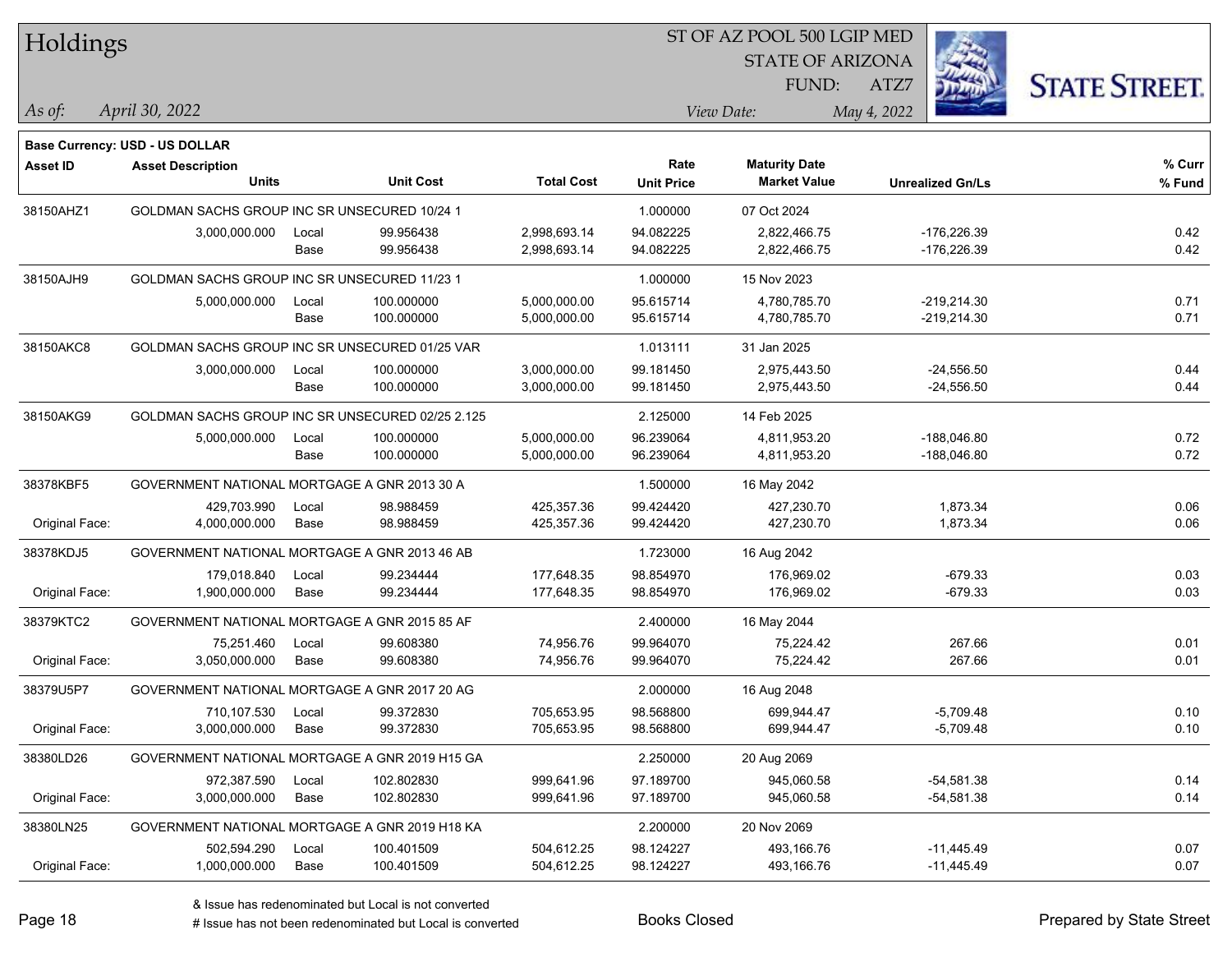| Holdings        |                                                   |               |                  |                   | ST OF AZ POOL 500 LGIP MED |                                             |                         |                      |  |
|-----------------|---------------------------------------------------|---------------|------------------|-------------------|----------------------------|---------------------------------------------|-------------------------|----------------------|--|
|                 |                                                   |               |                  |                   |                            | <b>STATE OF ARIZONA</b>                     |                         |                      |  |
|                 |                                                   |               |                  |                   |                            | FUND:                                       | ATZ7                    | <b>STATE STREET.</b> |  |
| As of:          | April 30, 2022                                    |               |                  |                   |                            | View Date:                                  | May 4, 2022             |                      |  |
|                 |                                                   |               |                  |                   |                            |                                             |                         |                      |  |
|                 | Base Currency: USD - US DOLLAR                    |               |                  |                   | Rate                       |                                             |                         | % Curr               |  |
| <b>Asset ID</b> | <b>Asset Description</b><br><b>Units</b>          |               | <b>Unit Cost</b> | <b>Total Cost</b> | <b>Unit Price</b>          | <b>Maturity Date</b><br><b>Market Value</b> | <b>Unrealized Gn/Ls</b> | % Fund               |  |
| 41284NAB6       | HARLEY DAVIDSON MOTORCYCLE TRU HDMOT 2021 A A2    |               |                  |                   |                            |                                             |                         |                      |  |
|                 | 319,543.280                                       | Local         | 99.993340        | 319,522.00        | 0.220000<br>99.938470      | 15 Apr 2024<br>319,346.67                   | $-175.33$               | 0.05                 |  |
| Original Face:  | 2,750,000.000                                     | Base          | 99.993340        | 319,522.00        | 99.938470                  | 319,346.67                                  | $-175.33$               | 0.05                 |  |
|                 | INTL BK RECON + DEVELOP SR UNSECURED 08/24 VAR    |               |                  |                   |                            |                                             |                         |                      |  |
| 459058HC0       | 3,000,000.000                                     |               | 100.044059       | 3,001,321.76      | 0.420480<br>100.455610     | 06 Aug 2024<br>3,013,668.30                 | 12,346.54               | 0.45                 |  |
|                 |                                                   | Local<br>Base | 100.044059       | 3,001,321.76      | 100.455610                 | 3,013,668.30                                | 12,346.54               | 0.45                 |  |
| 459200KM2       | IBM CORP SR UNSECURED 02/27 2.2                   |               |                  |                   | 2.200000                   | 09 Feb 2027                                 |                         |                      |  |
|                 | 2,000,000.000                                     | Local         | 99.986602        | 1,999,732.04      | 93.723115                  | 1,874,462.30                                | $-125,269.74$           | 0.28                 |  |
|                 |                                                   | Base          | 99.986602        | 1,999,732.04      | 93.723115                  | 1,874,462.30                                | $-125,269.74$           | 0.28                 |  |
| 46625HRL6       | JPMORGAN CHASE + CO SR UNSECURED 05/23 2.7        |               |                  |                   | 2.700000                   | 18 May 2023                                 |                         |                      |  |
|                 | 3,000,000.000                                     | Local         | 99.627391        | 2,988,821.74      | 100.040272                 | 3,001,208.16                                | 12,386.42               | 0.45                 |  |
|                 |                                                   | Base          | 99.627391        | 2,988,821.74      | 100.040272                 | 3,001,208.16                                | 12,386.42               | 0.45                 |  |
| 47787JAC2       | JOHN DEERE OWNER TRUST JDOT 2022 A A3             |               |                  |                   | 2.320000                   | 16 Sep 2026                                 |                         |                      |  |
|                 | 2,000,000.000                                     | Local         | 99.978479        | 1,999,569.58      | 97.715100                  | 1,954,302.00                                | $-45,267.58$            | 0.29                 |  |
| Original Face:  | 2,000,000.000                                     | Base          | 99.978479        | 1,999,569.58      | 97.715100                  | 1,954,302.00                                | $-45,267.58$            | 0.29                 |  |
| 478160CN2       | JOHNSON + JOHNSON SR UNSECURED 09/25 0.55         |               |                  |                   | 0.550000                   | 01 Sep 2025                                 |                         |                      |  |
|                 | 2,000,000.000                                     | Local         | 99.928140        | 1,998,562.79      | 92.108461                  | 1,842,169.22                                | -156,393.57             | 0.27                 |  |
|                 |                                                   | Base          | 99.928140        | 1,998,562.79      | 92.108461                  | 1,842,169.22                                | -156,393.57             | 0.27                 |  |
| 48128GV56       | JPMORGAN CHASE + CO SR UNSECURED 08/25 0.8        |               |                  |                   | 0.800000                   | 18 Aug 2025                                 |                         |                      |  |
|                 | 2,000,000.000                                     | Local         | 100.000000       | 2,000,000.00      | 90.712069                  | 1,814,241.38                                | $-185,758.62$           | 0.27                 |  |
|                 |                                                   | Base          | 100.000000       | 2,000,000.00      | 90.712069                  | 1,814,241.38                                | $-185,758.62$           | 0.27                 |  |
| 48133DE55       | JPMORGAN CHASE FINANCIAL COMPANY GUAR 04/24 3.125 |               |                  |                   | 3.125000                   | 29 Apr 2024                                 |                         |                      |  |
|                 | 6,000,000.000                                     | Local         | 100.000000       | 6,000,000.00      | 99.858099                  | 5,991,485.94                                | $-8,514.06$             | 0.89                 |  |
|                 |                                                   | Base          | 100.000000       | 6,000,000.00      | 99.858099                  | 5,991,485.94                                | $-8,514.06$             | 0.89                 |  |
| 48133DE71       | JPMORGAN CHASE FINANCIAL COMPANY GUAR 05/23 2.5   |               |                  |                   | 2.500000                   | 01 May 2023                                 |                         |                      |  |
|                 | 6,000,000.000                                     | Local         | 100.000000       | 6,000,000.00      | 99.682106                  | 5,980,926.36                                | $-19,073.64$            | 0.89                 |  |
|                 |                                                   | Base          | 100.000000       | 6,000,000.00      | 99.682106                  | 5,980,926.36                                | $-19,073.64$            | 0.89                 |  |
| 49327M2Z6       | KEY BANK NA SR UNSECURED 03/23 1.25               |               |                  |                   | 1.250000                   | 10 Mar 2023                                 |                         |                      |  |
|                 | 3,000,000.000                                     | Local         | 99.987232        | 2,999,616.96      | 98.888000                  | 2,966,640.00                                | $-32,976.96$            | 0.44                 |  |
|                 |                                                   | Base          | 99.987232        | 2,999,616.96      | 98.888000                  | 2,966,640.00                                | $-32,976.96$            | 0.44                 |  |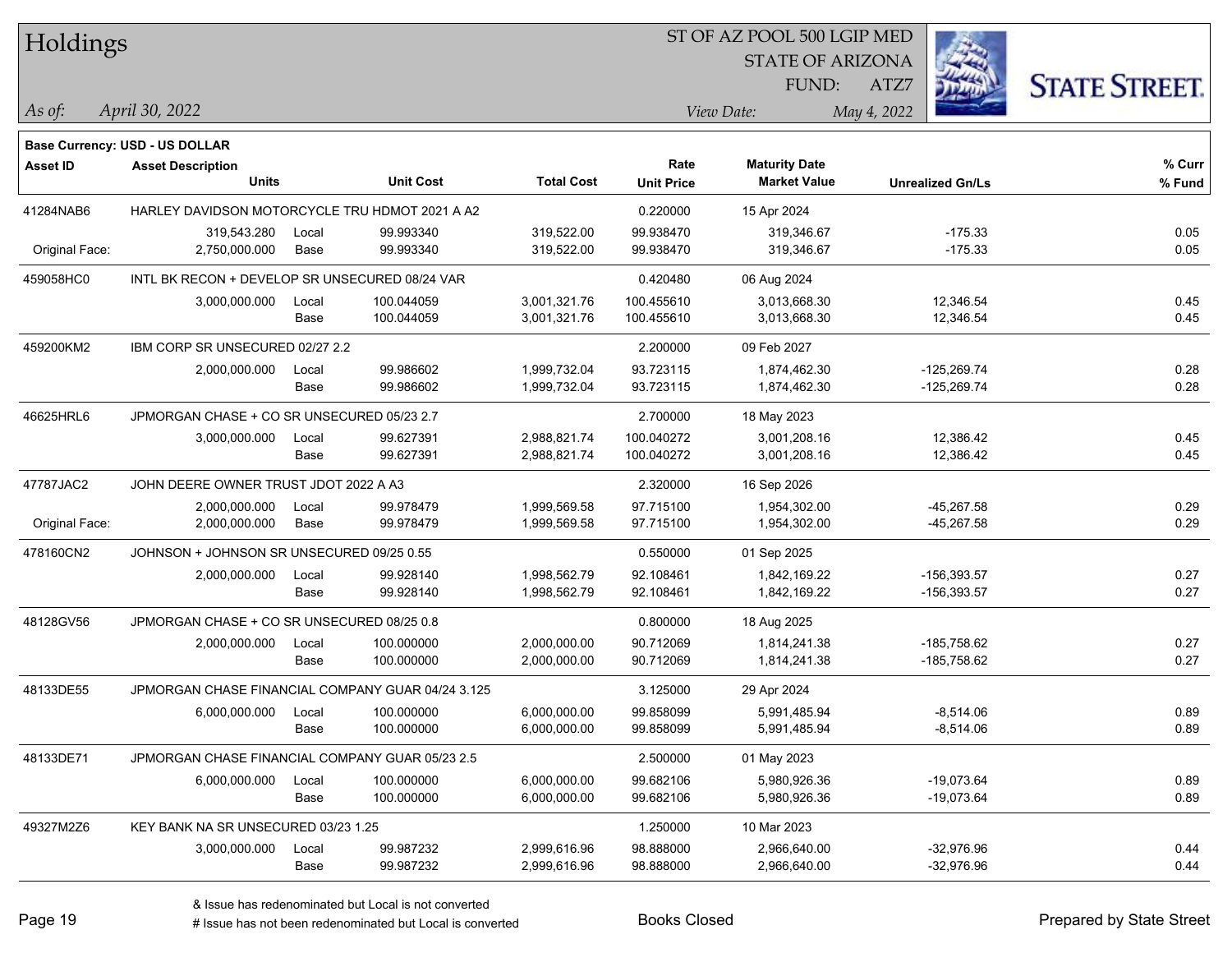| Holdings        |                                                    |       |            |                   | ST OF AZ POOL 500 LGIP MED |                         |             |                         |                      |  |
|-----------------|----------------------------------------------------|-------|------------|-------------------|----------------------------|-------------------------|-------------|-------------------------|----------------------|--|
|                 |                                                    |       |            |                   |                            | <b>STATE OF ARIZONA</b> |             |                         |                      |  |
|                 |                                                    |       |            |                   |                            | FUND:                   | ATZ7        |                         | <b>STATE STREET.</b> |  |
| As of:          | April 30, 2022                                     |       |            |                   |                            | View Date:              | May 4, 2022 |                         |                      |  |
|                 | <b>Base Currency: USD - US DOLLAR</b>              |       |            |                   |                            |                         |             |                         |                      |  |
| <b>Asset ID</b> | <b>Asset Description</b>                           |       |            |                   | Rate                       | <b>Maturity Date</b>    |             |                         | % Curr               |  |
|                 | <b>Units</b>                                       |       | Unit Cost  | <b>Total Cost</b> | <b>Unit Price</b>          | <b>Market Value</b>     |             | <b>Unrealized Gn/Ls</b> | % Fund               |  |
| 59217GEE5       | MET LIFE GLOB FUNDING I SECURED 144A 01/23 1.95    |       |            |                   | 1.950000                   | 13 Jan 2023             |             |                         |                      |  |
|                 | 3,000,000.000                                      | Local | 99.989917  | 2,999,697.50      | 99.550942                  | 2,986,528.26            |             | $-13,169.24$            | 0.44                 |  |
|                 |                                                    | Base  | 99.989917  | 2,999,697.50      | 99.550942                  | 2,986,528.26            |             | $-13,169.24$            | 0.44                 |  |
| 59217GEK1       | MET LIFE GLOB FUNDING I SECURED 144A 09/23 0.45    |       |            |                   | 0.450000                   | 01 Sep 2023             |             |                         |                      |  |
|                 | 2,335,000.000                                      | Local | 99.993493  | 2,334,848.07      | 96.954892                  | 2,263,896.73            |             | $-70,951.34$            | 0.34                 |  |
|                 |                                                    | Base  | 99.993493  | 2,334,848.07      | 96.954892                  | 2,263,896.73            |             | $-70,951.34$            | 0.34                 |  |
| 63743HEU2       | NATIONAL RURAL UTIL COOP SR UNSECURED 02/24 0.35   |       |            |                   | 0.350000                   | 08 Feb 2024             |             |                         |                      |  |
|                 | 5,000,000.000                                      | Local | 99.959167  | 4,997,958.35      | 95.341994                  | 4,767,099.70            |             | $-230,858.65$           | 0.71                 |  |
|                 |                                                    | Base  | 99.959167  | 4,997,958.35      | 95.341994                  | 4,767,099.70            |             | $-230,858.65$           | 0.71                 |  |
| 63743HEY4       | NATIONAL RURAL UTIL COOP SR UNSECURED 10/24 1      |       |            |                   | 1.000000                   | 18 Oct 2024             |             |                         |                      |  |
|                 | 2,000,000.000                                      | Local | 99.924568  | 1,998,491.35      | 94.381335                  | 1,887,626.70            |             | $-110,864.65$           | 0.28                 |  |
|                 |                                                    | Base  | 99.924568  | 1,998,491.35      | 94.381335                  | 1,887,626.70            |             | $-110,864.65$           | 0.28                 |  |
| 637639AB1       | NATIONAL SECS CLEARING SR UNSECURED 144A 04/25 1.5 |       |            |                   | 1.500000                   | 23 Apr 2025             |             |                         |                      |  |
|                 | 3,000,000.000                                      | Local | 99.883995  | 2,996,519.84      | 94.569678                  | 2,837,090.34            |             | $-159,429.50$           | 0.42                 |  |
|                 |                                                    | Base  | 99.883995  | 2,996,519.84      | 94.569678                  | 2,837,090.34            |             | $-159,429.50$           | 0.42                 |  |
| 637639AC9       | NATIONAL SECS CLEARING SR UNSECURED 144A 12/23 0.4 |       |            |                   | 0.400000                   | 07 Dec 2023             |             |                         |                      |  |
|                 | 2,000,000.000                                      | Local | 99.934859  | 1,998,697.18      | 95.933904                  | 1,918,678.08            |             | $-80,019.10$            | 0.29                 |  |
|                 |                                                    | Base  | 99.934859  | 1,998,697.18      | 95.933904                  | 1,918,678.08            |             | $-80,019.10$            | 0.29                 |  |
| 641062AQ7       | NESTLE HOLDINGS INC COMPANY GUAR 144A 01/24 0.375  |       |            |                   | 0.375000                   | 15 Jan 2024             |             |                         |                      |  |
|                 | 5,000,000.000                                      | Local | 99.876430  | 4,993,821.52      | 95.977510                  | 4,798,875.50            |             | $-194,946.02$           | 0.71                 |  |
|                 |                                                    | Base  | 99.876430  | 4,993,821.52      | 95.977510                  | 4,798,875.50            |             | -194,946.02             | 0.71                 |  |
| 64952WDL4       | NEW YORK LIFE GLOBAL FDG SECURED 144A 01/25 2      |       |            |                   | 2.000000                   | 22 Jan 2025             |             |                         |                      |  |
|                 | 5,000,000.000                                      | Local | 99.804092  | 4,990,204.62      | 96.086460                  | 4,804,323.00            |             | -185.881.62             | 0.71                 |  |
|                 |                                                    | Base  | 99.804092  | 4,990,204.62      | 96.086460                  | 4,804,323.00            |             | -185,881.62             | 0.71                 |  |
| 65339KBU3       | NEXTERA ENERGY CAPITAL COMPANY GUAR 03/23 0.65     |       |            |                   | 0.650000                   | 01 Mar 2023             |             |                         |                      |  |
|                 | 4,000,000.000                                      | Local | 99.995742  | 3,999,829.69      | 98.430045                  | 3,937,201.80            |             | $-62,627.89$            | 0.59                 |  |
|                 |                                                    | Base  | 99.995742  | 3,999,829.69      | 98.430045                  | 3,937,201.80            |             | $-62,627.89$            | 0.59                 |  |
| 65339KCE8       | NEXTERA ENERGY CAPITAL SR UNSECURED 03/24 VAR      |       |            |                   | 1.309573                   | 21 Mar 2024             |             |                         |                      |  |
|                 | 3,000,000.000                                      | Local | 100.000000 | 3,000,000.00      | 100.077360                 | 3,002,320.80            |             | 2,320.80                | 0.45                 |  |
|                 |                                                    | Base  | 100.000000 | 3,000,000.00      | 100.077360                 | 3,002,320.80            |             | 2,320.80                | 0.45                 |  |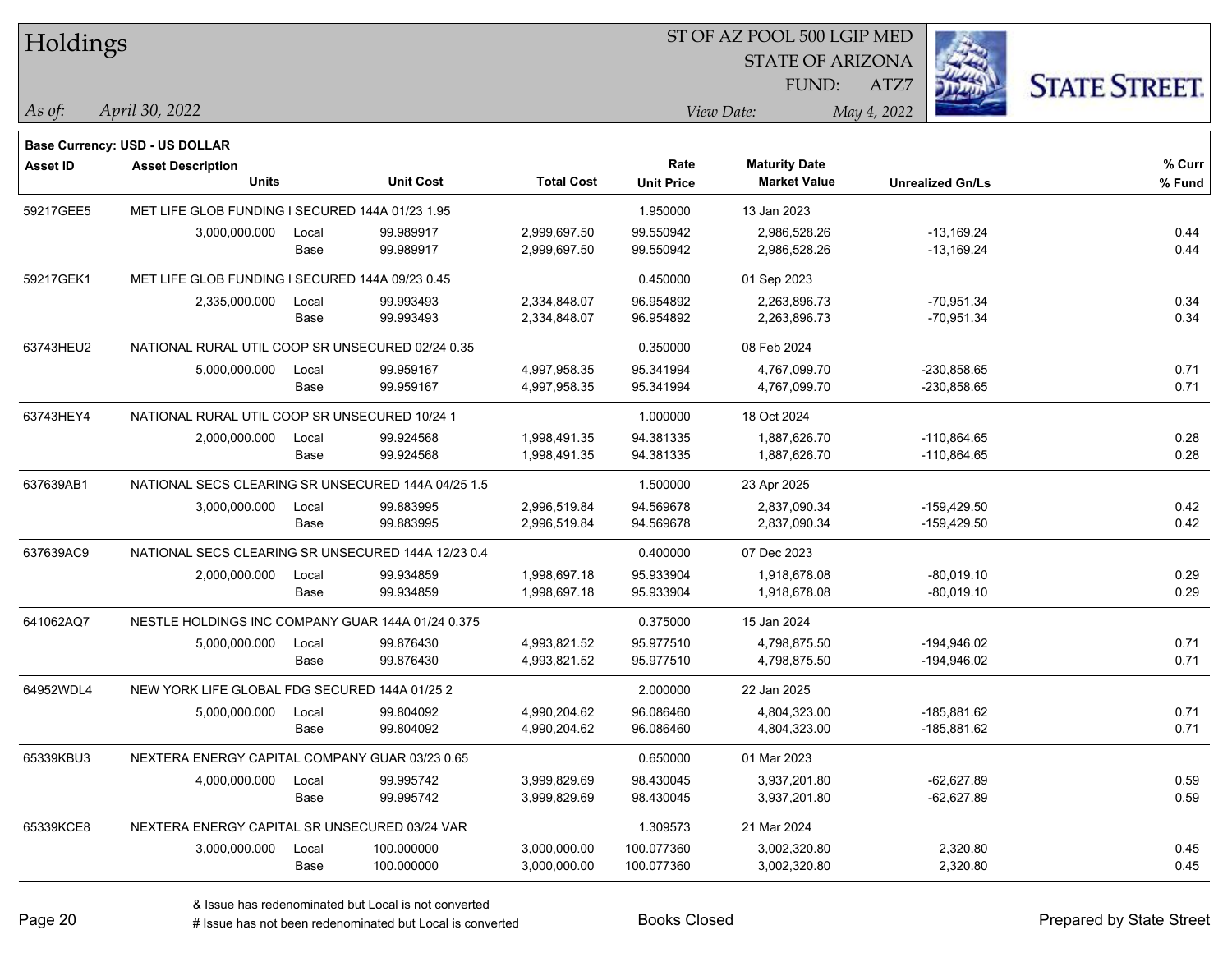| Holdings        |                                                 |       |                  |                   | 51 OF AZ POOL 500 LGIP MED |                         |                         |                      |  |  |
|-----------------|-------------------------------------------------|-------|------------------|-------------------|----------------------------|-------------------------|-------------------------|----------------------|--|--|
|                 |                                                 |       |                  |                   |                            | <b>STATE OF ARIZONA</b> | i.                      |                      |  |  |
|                 |                                                 |       |                  |                   |                            | FUND:                   | ATZ7                    | <b>STATE STREET.</b> |  |  |
| As of:          | April 30, 2022                                  |       |                  |                   |                            | View Date:              | May 4, 2022             |                      |  |  |
|                 |                                                 |       |                  |                   |                            |                         |                         |                      |  |  |
|                 | <b>Base Currency: USD - US DOLLAR</b>           |       |                  |                   |                            |                         |                         |                      |  |  |
| <b>Asset ID</b> | <b>Asset Description</b>                        |       |                  |                   | Rate                       | <b>Maturity Date</b>    |                         | % Curr               |  |  |
|                 | <b>Units</b>                                    |       | <b>Unit Cost</b> | <b>Total Cost</b> | <b>Unit Price</b>          | <b>Market Value</b>     | <b>Unrealized Gn/Ls</b> | % Fund               |  |  |
| 67066GAK0       | NVIDIA CORP SR UNSECURED 06/23 0.309            |       |                  |                   | 0.309000                   | 15 Jun 2023             |                         |                      |  |  |
|                 | 5,000,000.000                                   | Local | 100.000000       | 5,000,000.00      | 97.584585                  | 4,879,229.25            | $-120,770.75$           | 0.73                 |  |  |
|                 |                                                 | Base  | 100.000000       | 5,000,000.00      | 97.584585                  | 4,879,229.25            | $-120,770.75$           | 0.73                 |  |  |
| 68389XBB0       | ORACLE CORP SR UNSECURED 05/22 2.5              |       |                  |                   | 2.500000                   | 15 May 2022             |                         |                      |  |  |
|                 | 2,000,000.000                                   | Local | 100.000000       | 2,000,000.00      | 100.031420                 | 2,000,628.40            | 628.40                  | 0.30                 |  |  |
|                 |                                                 | Base  | 100.000000       | 2,000,000.00      | 100.031420                 | 2,000,628.40            | 628.40                  | 0.30                 |  |  |
| 68389XCC7       | ORACLE CORP SR UNSECURED 03/26 1.65             |       |                  |                   | 1.650000                   | 25 Mar 2026             |                         |                      |  |  |
|                 | 2,000,000.000                                   | Local | 99.962753        | 1,999,255.05      | 90.386487                  | 1,807,729.74            | $-191,525.31$           | 0.27                 |  |  |
|                 |                                                 | Base  | 99.962753        | 1,999,255.05      | 90.386487                  | 1,807,729.74            | $-191,525.31$           | 0.27                 |  |  |
| 713448FB9       | PEPSICO INC SR UNSECURED 10/23 0.4              |       |                  |                   | 0.400000                   | 07 Oct 2023             |                         |                      |  |  |
|                 | 2,000,000.000                                   | Local | 99.972723        | 1,999,454.46      | 97.333783                  | 1,946,675.66            | $-52,778.80$            | 0.29                 |  |  |
|                 |                                                 | Base  | 99.972723        | 1,999,454.46      | 97.333783                  | 1,946,675.66            | $-52,778.80$            | 0.29                 |  |  |
| 723484AH4       | PINNACLE WEST CAPITAL SR UNSECURED 06/25 1.3    |       |                  |                   | 1.300000                   | 15 Jun 2025             |                         |                      |  |  |
|                 | 3,000,000.000                                   | Local | 99.993809        | 2,999,814.27      | 92.500748                  | 2,775,022.44            | $-224,791.83$           | 0.41                 |  |  |
|                 |                                                 | Base  | 99.993809        | 2,999,814.27      | 92.500748                  | 2,775,022.44            | $-224,791.83$           | 0.41                 |  |  |
| 74256LEM7       | PRINCIPAL LFE GLB FND II SECURED 144A 04/24 VAR |       |                  |                   | 0.749999                   | 12 Apr 2024             |                         |                      |  |  |
|                 | 2,500,000.000                                   | Local | 100.000000       | 2,500,000.00      | 99.805158                  | 2,495,128.95            | $-4,871.05$             | 0.37                 |  |  |
|                 |                                                 | Base  | 100.000000       | 2,500,000.00      | 99.805158                  | 2,495,128.95            | $-4,871.05$             | 0.37                 |  |  |
| 742718FP9       | PROCTER + GAMBLE CO/THE SR UNSECURED 04/26 1    |       |                  |                   | 1.000000                   | 23 Apr 2026             |                         |                      |  |  |
|                 | 2,000,000.000                                   | Local | 99.968967        | 1,999,379.33      | 91.478558                  | 1,829,571.16            | $-169,808.17$           | 0.27                 |  |  |
|                 |                                                 | Base  | 99.968967        | 1,999,379.33      | 91.478558                  | 1,829,571.16            | $-169,808.17$           | 0.27                 |  |  |
| 771196BR2       | ROCHE HOLDINGS INC COMPANY GUAR 144A 03/24 VAR  |       |                  |                   | 0.436407                   | 05 Mar 2024             |                         |                      |  |  |
|                 | 3,000,000.000                                   | Local | 100.000000       | 3,000,000.00      | 99.795247                  | 2,993,857.41            | $-6,142.59$             | 0.45                 |  |  |
|                 |                                                 | Base  | 100.000000       | 3,000,000.00      | 99.795247                  | 2,993,857.41            | $-6,142.59$             | 0.45                 |  |  |
| 771196CA8       | ROCHE HOLDINGS INC COMPANY GUAR 144A 03/25 VAR  |       |                  |                   | 0.780019                   | 10 Mar 2025             |                         |                      |  |  |
|                 | 3,000,000.000                                   | Local | 100.000000       | 3,000,000.00      | 100.294921                 | 3,008,847.63            | 8,847.63                | 0.45                 |  |  |
|                 |                                                 | Base  | 100.000000       | 3,000,000.00      | 100.294921                 | 3,008,847.63            | 8,847.63                | 0.45                 |  |  |
| 78013XGQ5       | ROYAL BANK OF CANADA SR UNSECURED 03/23 VAR     |       |                  |                   | 0.983140                   | 06 Mar 2023             |                         |                      |  |  |
|                 | 5,000,000.000                                   | Local | 100.000000       | 5,000,000.00      | 99.766186                  | 4,988,309.30            | $-11,690.70$            | 0.74                 |  |  |
|                 |                                                 | Base  | 100.000000       | 5,000,000.00      | 99.766186                  | 4,988,309.30            | $-11,690.70$            | 0.74                 |  |  |

 $\overline{\text{SD} + \text{F} \text{PQQI}}$  500 LGID MED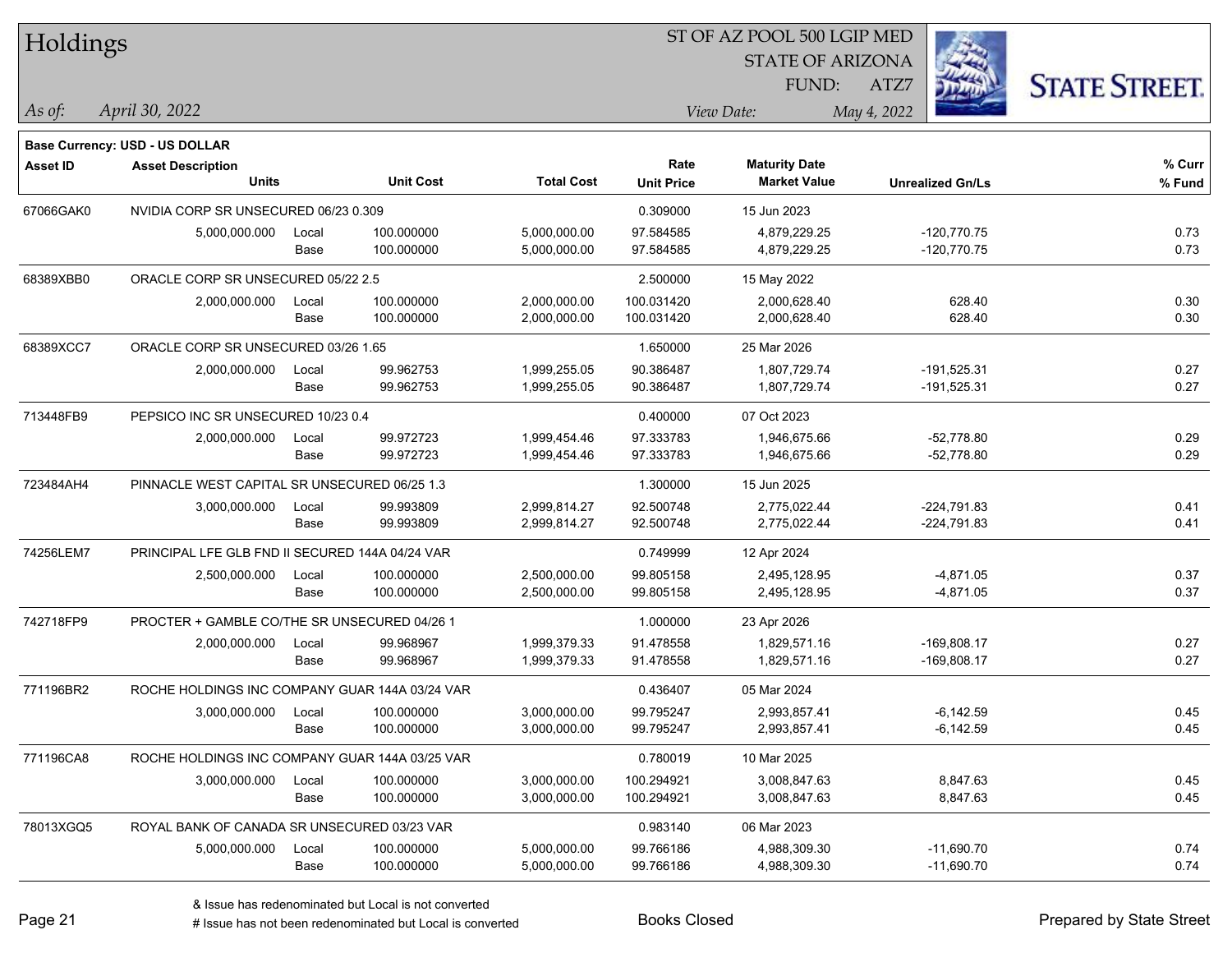| Holdings        |                                                 |       |                  |                   |                   | 51 OF AZ POOL 500 LGIP MED |                         |                      |
|-----------------|-------------------------------------------------|-------|------------------|-------------------|-------------------|----------------------------|-------------------------|----------------------|
|                 |                                                 |       |                  |                   |                   | <b>STATE OF ARIZONA</b>    | Ż.                      |                      |
|                 |                                                 |       |                  |                   |                   | FUND:                      | ATZ7                    | <b>STATE STREET.</b> |
| As of:          | April 30, 2022                                  |       |                  |                   |                   | View Date:                 | May 4, 2022             |                      |
|                 |                                                 |       |                  |                   |                   |                            |                         |                      |
|                 | Base Currency: USD - US DOLLAR                  |       |                  |                   |                   |                            |                         |                      |
| <b>Asset ID</b> | <b>Asset Description</b>                        |       |                  |                   | Rate              | <b>Maturity Date</b>       |                         | % Curr               |
|                 | <b>Units</b>                                    |       | <b>Unit Cost</b> | <b>Total Cost</b> | <b>Unit Price</b> | <b>Market Value</b>        | <b>Unrealized Gn/Ls</b> | % Fund               |
| 78014RCM0       | ROYAL BANK OF CANADA SR UNSECURED 03/25 VAR     |       |                  |                   | 1.500000          | 27 Mar 2025                |                         |                      |
|                 | 3,000,000.000                                   | Local | 100.000000       | 3,000,000.00      | 96.182000         | 2,885,460.00               | $-114,540.00$           | 0.43                 |
|                 |                                                 | Base  | 100.000000       | 3,000,000.00      | 96.182000         | 2,885,460.00               | $-114,540.00$           | 0.43                 |
| 78014RDA5       | ROYAL BANK OF CANADA SR UNSECURED 08/25 VAR     |       |                  |                   | 0.550000          | 18 Aug 2025                |                         |                      |
|                 | 3,000,000.000                                   | Local | 100.000000       | 3,000,000.00      | 92.878000         | 2,786,340.00               | $-213,660.00$           | 0.41                 |
|                 |                                                 | Base  | 100.000000       | 3,000,000.00      | 92.878000         | 2,786,340.00               | $-213,660.00$           | 0.41                 |
| 78014RDX5       | ROYAL BANK OF CANADA SR UNSECURED 02/25 VAR     |       |                  |                   | 1.583000          | 14 Feb 2025                |                         |                      |
|                 | 5,000,000.000                                   | Local | 100.000000       | 5,000,000.00      | 100.000000        | 5,000,000.00               | 0.00                    | 0.74                 |
|                 |                                                 | Base  | 100.000000       | 5,000,000.00      | 100.000000        | 5,000,000.00               | 0.00                    | 0.74                 |
| 78016EZX8       | ROYAL BANK OF CANADA SR UNSECURED 10/24 0.75    |       |                  |                   | 0.750000          | 07 Oct 2024                |                         |                      |
|                 | 2,000,000.000                                   | Local | 99.891838        | 1,997,836.75      | 93.881336         | 1,877,626.72               | $-120,210.03$           | 0.28                 |
|                 |                                                 | Base  | 99.891838        | 1,997,836.75      | 93.881336         | 1,877,626.72               | $-120,210.03$           | 0.28                 |
| 79466LAG9       | SALESFORCE INC SR UNSECURED 07/24 0.625         |       |                  |                   | 0.625000          | 15 Jul 2024                |                         |                      |
|                 | 2,000,000.000                                   | Local | 99.989606        | 1,999,792.12      | 94.781607         | 1,895,632.14               | $-104, 159.98$          | 0.28                 |
|                 |                                                 | Base  | 99.989606        | 1,999,792.12      | 94.781607         | 1,895,632.14               | $-104, 159.98$          | 0.28                 |
| 808513BZ7       | CHARLES SCHWAB CORP SR UNSECURED 03/27 VAR      |       |                  |                   | 1.238707          | 03 Mar 2027                |                         |                      |
|                 | 3,000,000.000                                   | Local | 100.000000       | 3,000,000.00      | 100.047128        | 3,001,413.84               | 1,413.84                | 0.45                 |
|                 |                                                 | Base  | 100.000000       | 3,000,000.00      | 100.047128        | 3,001,413.84               | 1,413.84                | 0.45                 |
| 822582CA8       | SHELL INTERNATIONAL FIN COMPANY GUAR 11/23 VAR  |       |                  |                   | 0.794860          | 13 Nov 2023                |                         |                      |
|                 | 1,950,000.000                                   | Local | 100.128932       | 1,952,514.17      | 100.456726        | 1,958,906.16               | 6,391.99                | 0.29                 |
|                 |                                                 | Base  | 100.128932       | 1,952,514.17      | 100.456726        | 1,958,906.16               | 6,391.99                | 0.29                 |
| 854502AP6       | STANLEY BLACK + DECKER I SR UNSECURED 02/25 2.3 |       |                  |                   | 2.300000          | 24 Feb 2025                |                         |                      |
|                 | 2,000,000.000                                   | Local | 99.889464        | 1,997,789.28      | 97.122850         | 1,942,457.00               | $-55,332.28$            | 0.29                 |
|                 |                                                 | Base  | 99.889464        | 1,997,789.28      | 97.122850         | 1,942,457.00               | $-55,332.28$            | 0.29                 |
| 855244AN9       | STARBUCKS CORP SR UNSECURED 03/23 3.1           |       |                  |                   | 3.100000          | 01 Mar 2023                |                         |                      |
|                 | 3,000,000.000                                   | Local | 99.995090        | 2,999,852.70      | 100.610466        | 3,018,313.98               | 18,461.28               | 0.45                 |
|                 |                                                 | Base  | 99.995090        | 2,999,852.70      | 100.610466        | 3,018,313.98               | 18,461.28               | 0.45                 |
| 855244AY5       | STARBUCKS CORP SR UNSECURED 05/22 1.3           |       |                  |                   | 1.300000          | 07 May 2022                |                         |                      |
|                 | 3,000,000.000                                   | Local | 99.999449        | 2,999,983.48      | 99.999690         | 2,999,990.70               | 7.22                    | 0.45                 |
|                 |                                                 | Base  | 99.999449        | 2,999,983.48      | 99.999690         | 2,999,990.70               | 7.22                    | 0.45                 |
|                 |                                                 |       |                  |                   |                   |                            |                         |                      |

 $ST$  OF AZ POOL 500 LCIP MED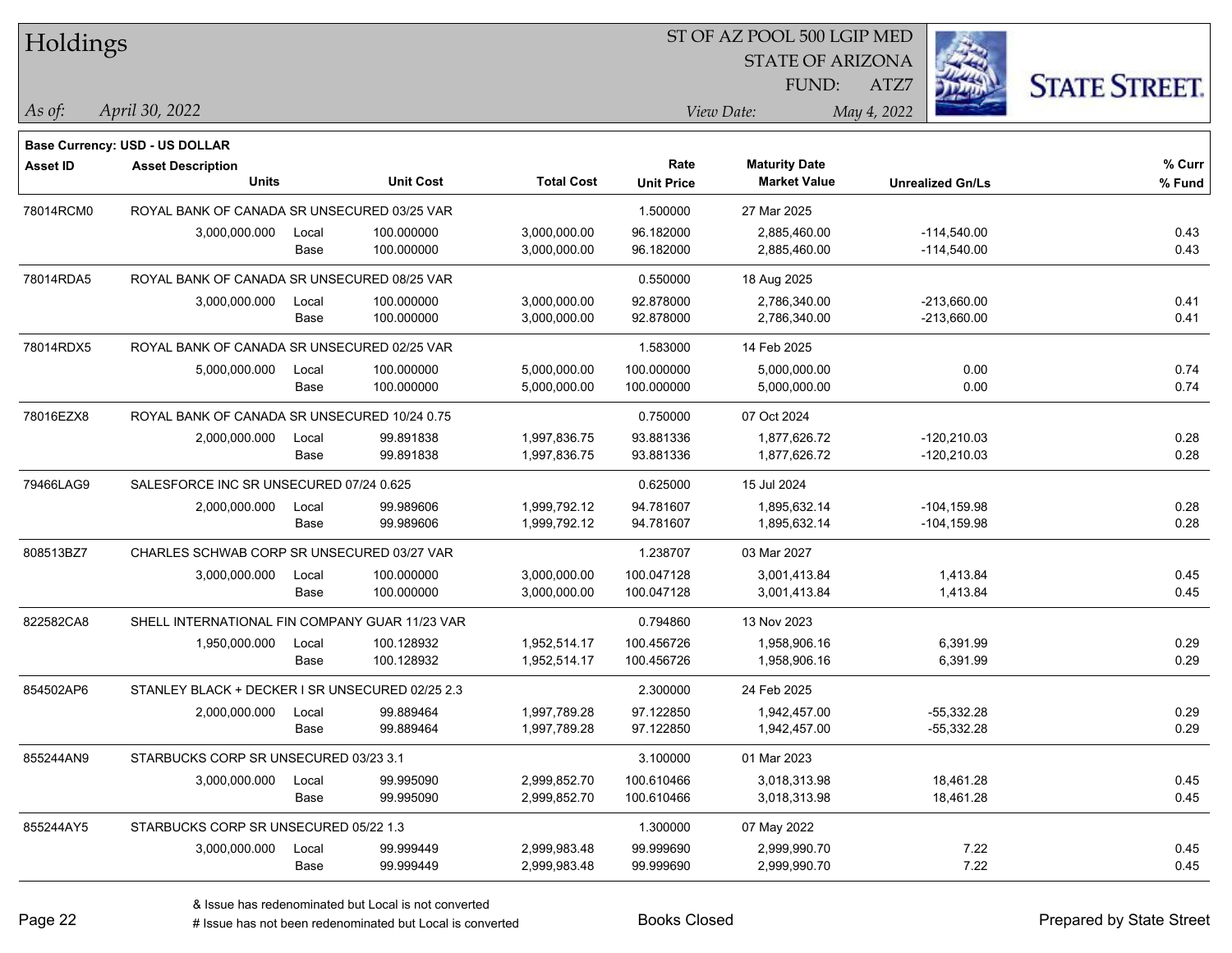| Holdings        |                                                 |       |                  |                   | ST OF AZ POOL 500 LGIP MED |                         |                         |           |                      |  |
|-----------------|-------------------------------------------------|-------|------------------|-------------------|----------------------------|-------------------------|-------------------------|-----------|----------------------|--|
|                 |                                                 |       |                  |                   |                            | <b>STATE OF ARIZONA</b> |                         |           |                      |  |
|                 |                                                 |       |                  |                   |                            | FUND:                   | ATZ7                    |           | <b>STATE STREET.</b> |  |
| As of:          | April 30, 2022                                  |       |                  |                   |                            | View Date:              | May 4, 2022             |           |                      |  |
|                 |                                                 |       |                  |                   |                            |                         |                         |           |                      |  |
| <b>Asset ID</b> | Base Currency: USD - US DOLLAR                  |       |                  |                   | Rate                       | <b>Maturity Date</b>    |                         |           | % Curr               |  |
|                 | <b>Asset Description</b><br><b>Units</b>        |       | <b>Unit Cost</b> | <b>Total Cost</b> | <b>Unit Price</b>          | <b>Market Value</b>     | <b>Unrealized Gn/Ls</b> |           | % Fund               |  |
| 855244BB4       | STARBUCKS CORP SR UNSECURED 02/24 VAR           |       |                  |                   | 0.562476                   | 14 Feb 2024             |                         |           |                      |  |
|                 | 2,000,000.000                                   | Local | 100.000000       | 2,000,000.00      | 100.093758                 | 2,001,875.16            | 1,875.16                |           | 0.30                 |  |
|                 |                                                 | Base  | 100.000000       | 2,000,000.00      | 100.093758                 | 2,001,875.16            | 1,875.16                |           | 0.30                 |  |
| 89114Q3J5       | TORONTO DOMINION BANK SR UNSECURED 07/22 VAR    |       |                  |                   | 1.486290                   | 22 Jul 2022             |                         |           |                      |  |
|                 | 3,000,000.000                                   | Local | 100.000000       | 3,000,000.00      | 100.037984                 | 3,001,139.52            | 1,139.52                |           | 0.45                 |  |
|                 |                                                 | Base  | 100.000000       | 3,000,000.00      | 100.037984                 | 3,001,139.52            | 1,139.52                |           | 0.45                 |  |
| 89114Q5A2       | TORONTO DOMINION BANK SR UNSECURED 08/24 VAR    |       |                  |                   | 2.450000                   | 14 Aug 2024             |                         |           |                      |  |
|                 | 3,000,000.000                                   | Local | 100.000000       | 3,000,000.00      | 96.962367                  | 2,908,871.01            | $-91,128.99$            |           | 0.43                 |  |
|                 |                                                 | Base  | 100.000000       | 3,000,000.00      | 96.962367                  | 2,908,871.01            | $-91,128.99$            |           | 0.43                 |  |
| 89114QCR7       | TORONTO DOMINION BANK SR UNSECURED 03/24 VAR    |       |                  |                   | 0.547450                   | 04 Mar 2024             |                         |           |                      |  |
|                 | 3,000,000.000                                   | Local | 100.000000       | 3,000,000.00      | 99.370925                  | 2,981,127.75            | $-18,872.25$            |           | 0.44                 |  |
|                 |                                                 | Base  | 100.000000       | 3,000,000.00      | 99.370925                  | 2,981,127.75            | $-18,872.25$            |           | 0.44                 |  |
| 89114RXN1       | TORONTO DOMINION BANK SR UNSECURED 05/24 0.5    |       |                  |                   | 0.500000                   | 20 May 2024             |                         |           |                      |  |
|                 | 3,000,000.000                                   | Local | 100.000000       | 3,000,000.00      | 92.912283                  | 2,787,368.49            | $-212,631.51$           |           | 0.41                 |  |
|                 |                                                 | Base  | 100.000000       | 3,000,000.00      | 92.912283                  | 2,787,368.49            | $-212,631.51$           |           | 0.41                 |  |
| 89114TG71       | TORONTO DOMINION BANK SR UNSECURED 04/26 1.3    |       |                  |                   | 1.300000                   | 30 Apr 2026             |                         |           |                      |  |
|                 | 3,000,000.000                                   | Local | 100.000000       | 3,000,000.00      | 90.719074                  | 2,721,572.22            | $-278,427.78$           |           | 0.40                 |  |
|                 |                                                 | Base  | 100.000000       | 3,000,000.00      | 90.719074                  | 2,721,572.22            | $-278,427.78$           |           | 0.40                 |  |
| 89114TZA3       | TORONTO DOMINION BANK SR UNSECURED 06/23 0.3    |       |                  |                   | 0.300000                   | 02 Jun 2023             |                         |           |                      |  |
|                 | 3,000,000.000                                   | Local | 99.970593        | 2,999,117.78      | 97.512121                  | 2,925,363.63            | $-73,754.15$            |           | 0.44                 |  |
|                 |                                                 | Base  | 99.970593        | 2,999,117.78      | 97.512121                  | 2,925,363.63            | -73,754.15              |           | 0.44                 |  |
| 89236TGT6       | TOYOTA MOTOR CREDIT CORP SR UNSECURED 02/25 1.8 |       |                  |                   | 1.800000                   | 13 Feb 2025             |                         |           |                      |  |
|                 | 5,000,000.000                                   | Local | 99.962631        | 4,998,131.55      | 95.964332                  | 4,798,216.60            | -199,914.95             |           | 0.71                 |  |
|                 |                                                 | Base  | 99.962631        | 4,998,131.55      | 95.964332                  | 4,798,216.60            | -199,914.95             |           | 0.71                 |  |
| 89236THS7       | TOYOTA MOTOR CREDIT CORP SR UNSECURED 06/22 VAR |       |                  |                   | 0.580000                   | 13 Jun 2022             |                         |           |                      |  |
|                 | 3,000,000.000                                   | Local | 100.000000       | 3,000,000.00      | 99.991000                  | 2,999,730.00            |                         | $-270.00$ | 0.45                 |  |
|                 |                                                 | Base  | 100.000000       | 3,000,000.00      | 99.991000                  | 2,999,730.00            |                         | $-270.00$ | 0.45                 |  |
| 89236TJD8       | TOYOTA MOTOR CREDIT CORP SR UNSECURED 04/23 0.4 |       |                  |                   | 0.400000                   | 06 Apr 2023             |                         |           |                      |  |
|                 | 5,000,000.000                                   | Local | 99.962118        | 4,998,105.91      | 98.095320                  | 4,904,766.00            | $-93,339.91$            |           | 0.73                 |  |
|                 |                                                 | Base  | 99.962118        | 4,998,105.91      | 98.095320                  | 4,904,766.00            | $-93,339.91$            |           | 0.73                 |  |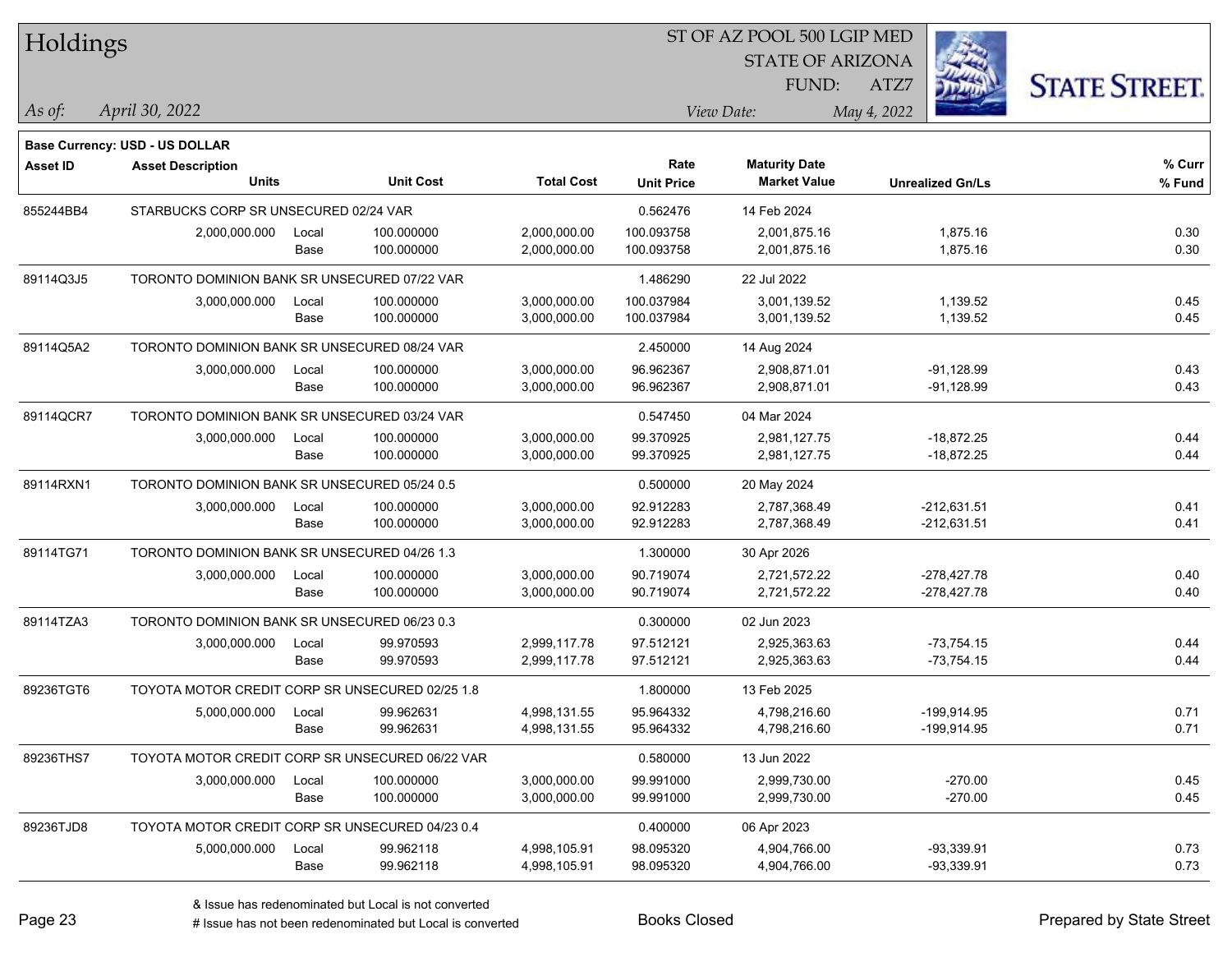| Holdings        |                                                  |       |                  |                   | ST OF AZ POOL 500 LGIP MED |                         |                         |                      |  |
|-----------------|--------------------------------------------------|-------|------------------|-------------------|----------------------------|-------------------------|-------------------------|----------------------|--|
|                 |                                                  |       |                  |                   |                            | <b>STATE OF ARIZONA</b> |                         |                      |  |
|                 |                                                  |       |                  |                   |                            | FUND:                   | ATZ7                    | <b>STATE STREET.</b> |  |
| $\vert$ As of:  | April 30, 2022                                   |       |                  |                   |                            | View Date:              | May 4, 2022             |                      |  |
|                 |                                                  |       |                  |                   |                            |                         |                         |                      |  |
|                 | Base Currency: USD - US DOLLAR                   |       |                  |                   | Rate                       | <b>Maturity Date</b>    |                         | % Curr               |  |
| <b>Asset ID</b> | <b>Asset Description</b><br><b>Units</b>         |       | <b>Unit Cost</b> | <b>Total Cost</b> | <b>Unit Price</b>          | <b>Market Value</b>     | <b>Unrealized Gn/Ls</b> | % Fund               |  |
| 89236TJZ9       | TOYOTA MOTOR CREDIT CORP SR UNSECURED 03/27 3.05 |       |                  |                   | 3.050000                   | 22 Mar 2027             |                         |                      |  |
|                 | 3,000,000.000                                    | Local | 99.991183        | 2,999,735.48      | 97.248561                  | 2,917,456.83            | $-82,278.65$            | 0.43                 |  |
|                 |                                                  | Base  | 99.991183        | 2,999,735.48      | 97.248561                  | 2,917,456.83            | $-82,278.65$            | 0.43                 |  |
| 89788JAA7       | TRUIST BANK SR UNSECURED 03/25 1.5               |       |                  |                   | 1.500000                   | 10 Mar 2025             |                         |                      |  |
|                 | 3,000,000.000                                    | Local | 99.883660        | 2,996,509.79      | 94.895586                  | 2,846,867.58            | $-149,642.21$           | 0.42                 |  |
|                 |                                                  | Base  | 99.883660        | 2,996,509.79      | 94.895586                  | 2,846,867.58            | $-149,642.21$           | 0.42                 |  |
| 90327QD48       | USAA CAPITAL CORP SR UNSECURED 144A 05/23 1.5    |       |                  |                   | 1.500000                   | 01 May 2023             |                         |                      |  |
|                 | 1,000,000.000                                    | Local | 99.959041        | 999,590.41        | 98.563609                  | 985,636.09              | $-13,954.32$            | 0.15                 |  |
|                 |                                                  | Base  | 99.959041        | 999,590.41        | 98.563609                  | 985,636.09              | $-13,954.32$            | 0.15                 |  |
| 90331HNL3       | US BANK NA CINCINNATI SR UNSECURED 01/23 2.85    |       |                  |                   | 2.850000                   | 23 Jan 2023             |                         |                      |  |
|                 | 2,000,000.000                                    | Local | 100.067290       | 2,001,345.79      | 100.418949                 | 2,008,378.98            | 7,033.19                | 0.30                 |  |
|                 |                                                  | Base  | 100.067290       | 2,001,345.79      | 100.418949                 | 2,008,378.98            | 7,033.19                | 0.30                 |  |
| 90331HPG2       | US BANK NA CINCINNATI SR UNSECURED 12/22 VAR     |       |                  |                   | 1.042860                   | 09 Dec 2022             |                         |                      |  |
|                 | 5,000,000.000                                    | Local | 100.000000       | 5,000,000.00      | 100.023998                 | 5,001,199.90            | 1,199.90                | 0.74                 |  |
|                 |                                                  | Base  | 100.000000       | 5,000,000.00      | 100.023998                 | 5,001,199.90            | 1,199.90                | 0.74                 |  |
| 91159HHX1       | US BANCORP SR UNSECURED 07/24 2.4                |       |                  |                   | 2.400000                   | 30 Jul 2024             |                         |                      |  |
|                 | 5,000,000.000                                    | Local | 99.955986        | 4,997,799.28      | 98.324234                  | 4,916,211.70            | $-81,587.58$            | 0.73                 |  |
|                 |                                                  | Base  | 99.955986        | 4,997,799.28      | 98.324234                  | 4,916,211.70            | $-81,587.58$            | 0.73                 |  |
| 91159HHZ6       | US BANCORP SR UNSECURED 05/25 1.45               |       |                  |                   | 1.450000                   | 12 May 2025             |                         |                      |  |
|                 | 3,000,000.000                                    | Local | 99.931038        | 2,997,931.15      | 94.267448                  | 2,828,023.44            | $-169,907.71$           | 0.42                 |  |
|                 |                                                  | Base  | 99.931038        | 2,997,931.15      | 94.267448                  | 2,828,023.44            | $-169,907.71$           | 0.42                 |  |
| 91282CBQ3       | US TREASURY N/B 02/26 0.5                        |       |                  |                   | 0.500000                   | 28 Feb 2026             |                         |                      |  |
|                 | 2,000,000.000                                    | Local | 99.596107        | 1,991,922.13      | 91.218750                  | 1,824,375.00            | $-167,547.13$           | 0.27                 |  |
|                 |                                                  | Base  | 99.596107        | 1,991,922.13      | 91.218750                  | 1,824,375.00            | $-167,547.13$           | 0.27                 |  |
| 91324PDR0       | UNITEDHEALTH GROUP INC SR UNSECURED 08/24 2.375  |       |                  |                   | 2.375000                   | 15 Aug 2024             |                         |                      |  |
|                 | 3,000,000.000                                    | Local | 99.988677        | 2,999,660.30      | 98.459001                  | 2,953,770.03            | $-45,890.27$            | 0.44                 |  |
|                 |                                                  | Base  | 99.988677        | 2,999,660.30      | 98.459001                  | 2,953,770.03            | -45,890.27              | 0.44                 |  |
| 92290BAA9       | VERIZON OWNER TRUST VZOT 2020 B A                |       |                  |                   | 0.470000                   | 20 Feb 2025             |                         |                      |  |
|                 | 3,250,000.000                                    | Local | 99.986966        | 3,249,576.38      | 98.462380                  | 3,200,027.35            | $-49,549.03$            | 0.48                 |  |
| Original Face:  | 3,250,000.000                                    | Base  | 99.986966        | 3,249,576.38      | 98.462380                  | 3,200,027.35            | -49,549.03              | 0.48                 |  |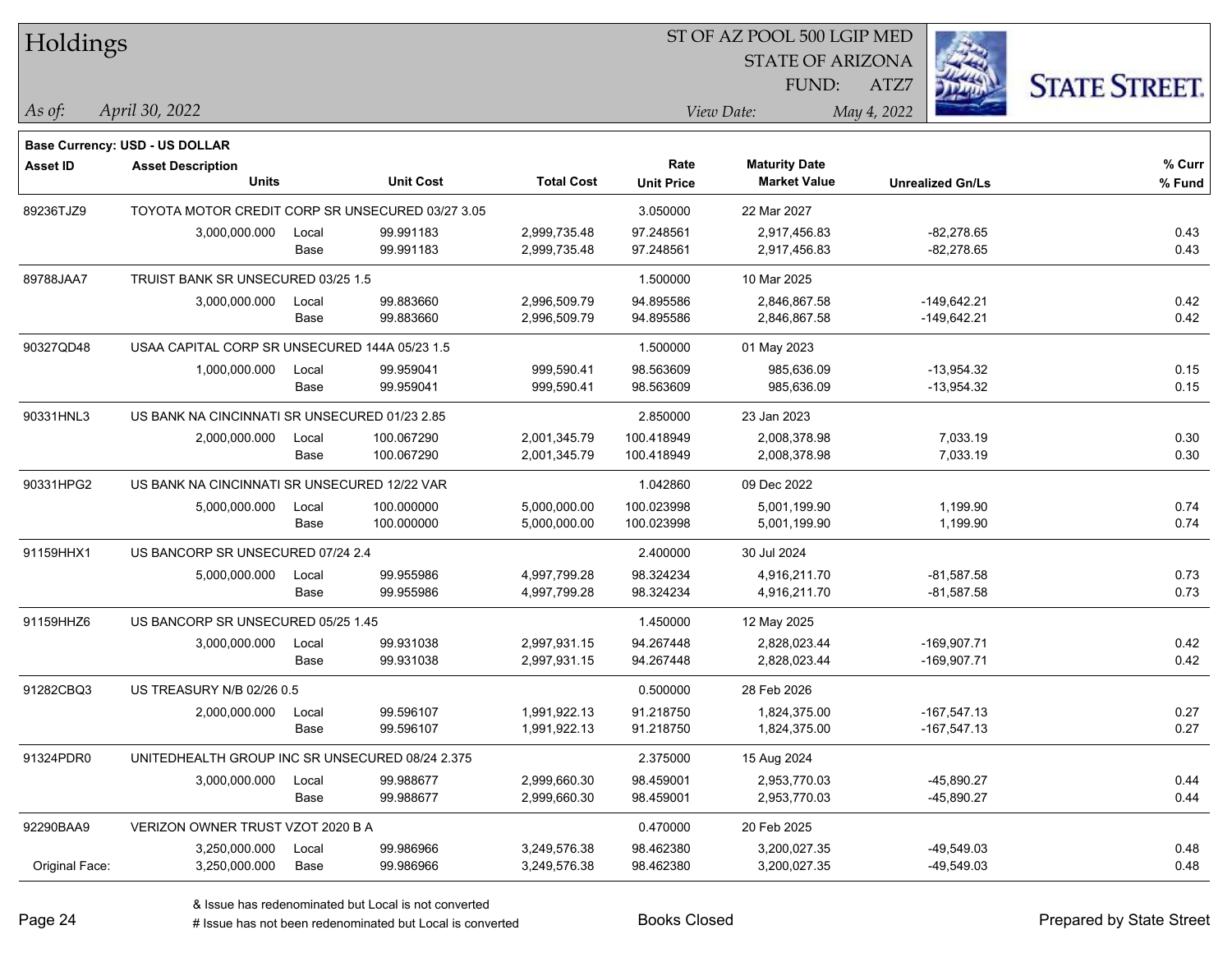| Holdings                  |                                                        |                         |                                                           |                              | ST OF AZ POOL 500 LGIP MED |                                             |                              |                          |
|---------------------------|--------------------------------------------------------|-------------------------|-----------------------------------------------------------|------------------------------|----------------------------|---------------------------------------------|------------------------------|--------------------------|
|                           |                                                        | <b>STATE OF ARIZONA</b> |                                                           |                              |                            |                                             |                              |                          |
|                           |                                                        |                         |                                                           |                              |                            | FUND:                                       | ATZ7                         | <b>STATE STREET.</b>     |
| As of:                    | April 30, 2022                                         |                         |                                                           |                              |                            | View Date:                                  | May 4, 2022                  |                          |
|                           |                                                        |                         |                                                           |                              |                            |                                             |                              |                          |
|                           | <b>Base Currency: USD - US DOLLAR</b>                  |                         |                                                           |                              |                            |                                             |                              |                          |
| <b>Asset ID</b>           | <b>Asset Description</b><br><b>Units</b>               |                         | <b>Unit Cost</b>                                          | <b>Total Cost</b>            | Rate<br><b>Unit Price</b>  | <b>Maturity Date</b><br><b>Market Value</b> | <b>Unrealized Gn/Ls</b>      | % Curr                   |
|                           |                                                        |                         |                                                           |                              |                            |                                             |                              | % Fund                   |
| 92343VGE8                 | VERIZON COMMUNICATIONS SR UNSECURED 03/26 VAR          |                         |                                                           |                              | 1.079570                   | 20 Mar 2026                                 |                              |                          |
|                           | 3,000,000.000                                          | Local<br>Base           | 100.000000<br>100.000000                                  | 3,000,000.00<br>3,000,000.00 | 99.665679<br>99.665679     | 2,989,970.37<br>2,989,970.37                | $-10,029.63$<br>$-10,029.63$ | 0.44<br>0.44             |
|                           |                                                        |                         |                                                           |                              |                            |                                             |                              |                          |
| 92343VGF5                 | VERIZON COMMUNICATIONS SR UNSECURED 03/24 0.75         |                         |                                                           |                              | 0.750000                   | 22 Mar 2024                                 |                              |                          |
|                           | 2,000,000.000                                          | Local                   | 99.996217                                                 | 1,999,924.34                 | 96.093272                  | 1,921,865.44                                | $-78,058.90$                 | 0.29                     |
|                           |                                                        | Base                    | 99.996217                                                 | 1,999,924.34                 | 96.093272                  | 1,921,865.44                                | $-78,058.90$                 | 0.29                     |
| 92343VGG3                 | VERIZON COMMUNICATIONS SR UNSECURED 03/26 1.45         |                         |                                                           |                              | 1.450000                   | 20 Mar 2026                                 |                              |                          |
|                           | 2,000,000.000                                          | Local                   | 99.847424                                                 | 1,996,948.47                 | 91.722481                  | 1,834,449.62                                | $-162,498.85$                | 0.27                     |
|                           |                                                        | Base                    | 99.847424                                                 | 1,996,948.47                 | 91.722481                  | 1,834,449.62                                | $-162,498.85$                | 0.27                     |
| 92347YAA2                 | VERIZON OWNER TRUST VZOT 2019 A A1A                    |                         |                                                           |                              | 2.930000                   | 20 Sep 2023                                 |                              |                          |
|                           | 142,554.350                                            | Local                   | 99.993855                                                 | 142,545.59                   | 100.215150                 | 142,861.06                                  | 315.47                       | 0.02                     |
| Original Face:            | 2,000,000.000                                          | Base                    | 99.993855                                                 | 142,545.59                   | 100.215150                 | 142,861.06                                  | 315.47                       | 0.02                     |
| 92348TAA2                 | VERIZON OWNER TRUST VZOT 2020 A A1A                    |                         |                                                           |                              | 1.850000                   | 22 Jul 2024                                 |                              |                          |
|                           | 1,395,807.990                                          | Local                   | 99.994180                                                 | 1,395,726.76                 | 99.994790                  | 1,395,735.27                                | 8.51                         | 0.21                     |
| Original Face:            | 2,000,000.000                                          | Base                    | 99.994180                                                 | 1,395,726.76                 | 99.994790                  | 1,395,735.27                                | 8.51                         | 0.21                     |
| 928668BJ0                 | VOLKSWAGEN GROUP AMERICA COMPANY GUAR 144A 11/23 0.875 |                         |                                                           |                              | 0.875000                   | 22 Nov 2023                                 |                              |                          |
|                           | 3,000,000.000                                          | Local                   | 99.921775                                                 | 2,997,653.24                 | 96.033111                  | 2,880,993.33                                | $-116,659.91$                | 0.43                     |
|                           |                                                        | Base                    | 99.921775                                                 | 2,997,653.24                 | 96.033111                  | 2,880,993.33                                | $-116,659.91$                | 0.43                     |
| 931142EL3                 | WALMART INC SR UNSECURED 07/24 2.85                    |                         |                                                           |                              | 2.850000                   | 08 Jul 2024                                 |                              |                          |
|                           | 2,000,000.000                                          | Local                   | 99.948777                                                 | 1,998,975.53                 | 100.095393                 | 2,001,907.86                                | 2,932.33                     | 0.30                     |
|                           |                                                        | Base                    | 99.948777                                                 | 1,998,975.53                 | 100.095393                 | 2,001,907.86                                | 2,932.33                     | 0.30                     |
| 961214DQ3                 | WESTPAC BANKING CORP SR UNSECURED 06/22 2.5            |                         |                                                           |                              | 2.500000                   | 28 Jun 2022                                 |                              |                          |
|                           | 2,000,000.000                                          | Local                   | 99.994823                                                 | 1,999,896.45                 | 100.207899                 | 2,004,157.98                                | 4,261.53                     | 0.30                     |
|                           |                                                        | Base                    | 99.994823                                                 | 1,999,896.45                 | 100.207899                 | 2,004,157.98                                | 4,261.53                     | 0.30                     |
| <b>US DOLLAR Total</b>    |                                                        |                         |                                                           |                              |                            |                                             |                              |                          |
|                           | 466,219,161.230                                        | Local                   |                                                           | 466,432,879.94               |                            | 449,146,741.22                              | -17,286,138.72               | 66.82                    |
| Original Face:            | 182,673,032.000                                        | Base                    |                                                           | 466,432,879.94               |                            | 449,146,741.22                              | -17,286,138.72               | 66.82                    |
| <b>FIXED INCOME Total</b> |                                                        |                         |                                                           |                              |                            |                                             |                              |                          |
|                           | 466,219,161.230                                        | Base                    |                                                           | 466,432,879.94               |                            | 449,146,741.22                              | $-17,286,138.72$             | 66.82                    |
|                           |                                                        |                         | & Issue has redenominated but Local is not converted      |                              |                            |                                             |                              |                          |
| Page 25                   |                                                        |                         | # Issue has not been redenominated but Local is converted |                              | <b>Books Closed</b>        |                                             |                              | Prepared by State Street |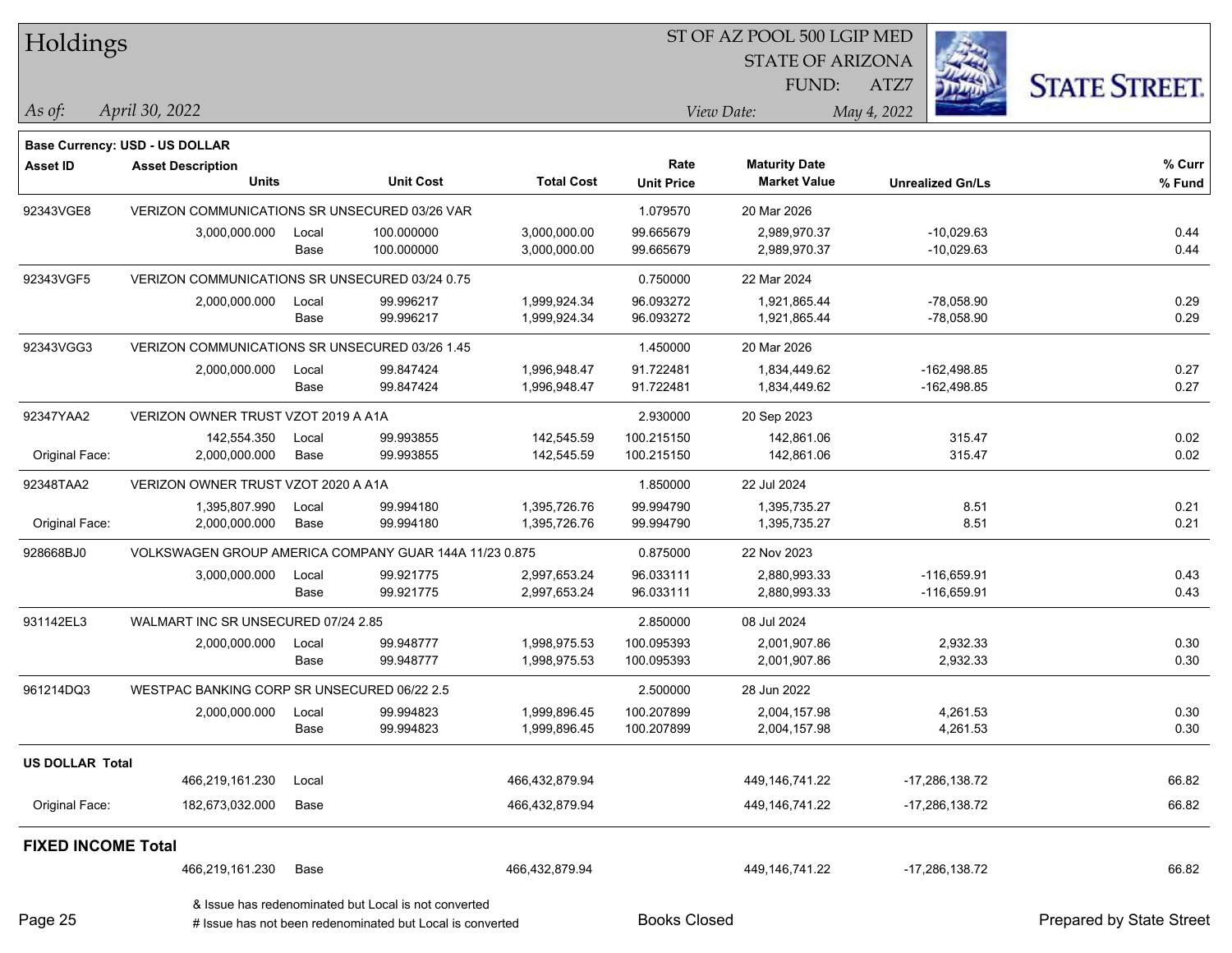| Holdings       |                                          |                  |                   |                           | ST OF AZ POOL 500 LGIP MED<br><b>STATE OF ARIZONA</b><br>FUND: | ATZ7        |                         | <b>STATE STREET.</b> |
|----------------|------------------------------------------|------------------|-------------------|---------------------------|----------------------------------------------------------------|-------------|-------------------------|----------------------|
| $\vert$ As of: | April 30, 2022                           |                  |                   |                           | View Date:                                                     | May 4, 2022 |                         |                      |
|                | <b>Base Currency: USD - US DOLLAR</b>    |                  |                   |                           |                                                                |             |                         |                      |
| Asset ID       | <b>Asset Description</b><br><b>Units</b> | <b>Unit Cost</b> | <b>Total Cost</b> | Rate<br><b>Unit Price</b> | <b>Maturity Date</b><br><b>Market Value</b>                    |             | <b>Unrealized Gn/Ls</b> | % Curr<br>% Fund     |
| Original Face: | 182,673,032.000                          |                  |                   |                           |                                                                |             |                         |                      |
|                |                                          |                  |                   |                           |                                                                |             |                         |                      |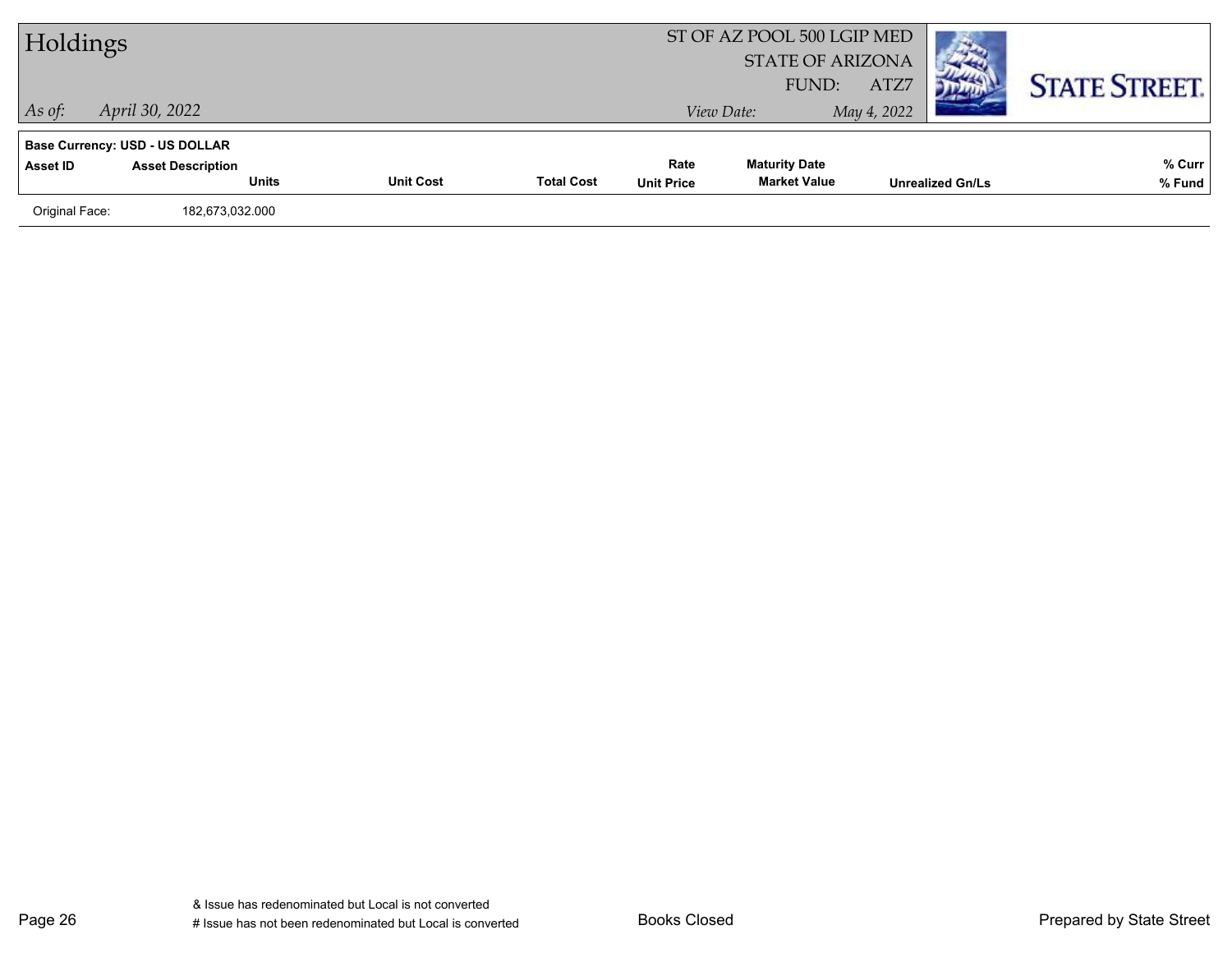| Holdings          |                                          |      |                  |                   | ST OF AZ POOL 500 LGIP MED<br><b>STATE OF ARIZONA</b><br>FUND: | ATZ7                                        |                         | <b>STATE STREET.</b> |                  |
|-------------------|------------------------------------------|------|------------------|-------------------|----------------------------------------------------------------|---------------------------------------------|-------------------------|----------------------|------------------|
| $\vert$ As of:    | April 30, 2022                           |      |                  |                   |                                                                | View Date:                                  | May 4, 2022             |                      |                  |
|                   | <b>Base Currency: USD - US DOLLAR</b>    |      |                  |                   |                                                                |                                             |                         |                      |                  |
| Asset ID          | <b>Asset Description</b><br><b>Units</b> |      | <b>Unit Cost</b> | <b>Total Cost</b> | Rate<br><b>Unit Price</b>                                      | <b>Maturity Date</b><br><b>Market Value</b> | <b>Unrealized Gn/Ls</b> |                      | % Curr<br>% Fund |
| <b>FUND Total</b> |                                          |      |                  |                   |                                                                |                                             |                         |                      |                  |
| Original Face:    | 678,654,433.640<br>182,673,032.000       | Base |                  | 678,712,512.36    |                                                                | 661,130,267.91                              |                         | -17,582,244.45       | 100.00           |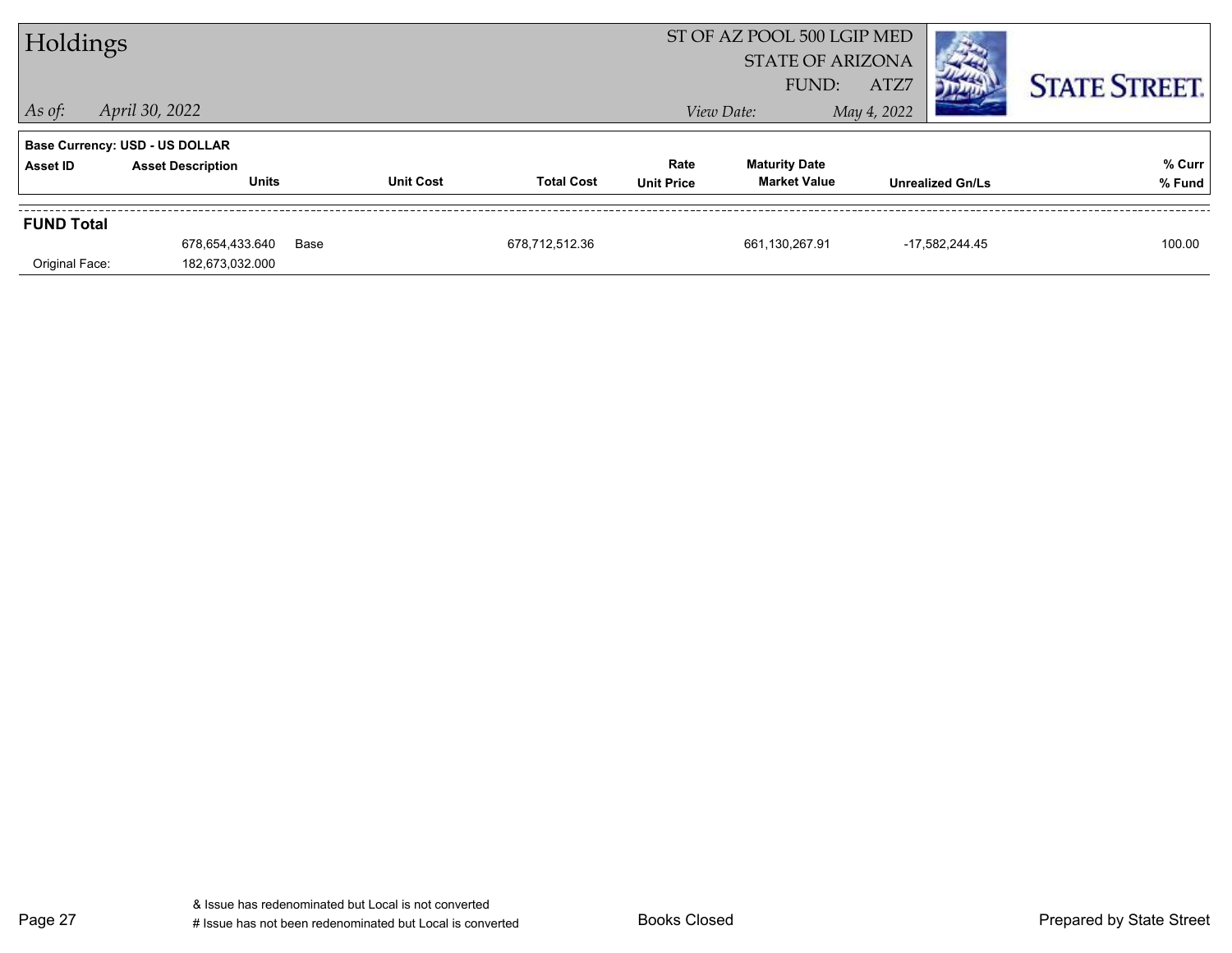## Holdings

## Currency Summary

*As of: April 30, 2022*

## ST OF AZ POOL 500 LGIP MED

 STATE OF ARIZONAFUND:

ATZ7



*View Date:May 4, 2022*

| <b>Dase Ourlelley.00D - 00 DOLLAR</b> |                 |       |                   |                     | % Currency |                         |                          |                           |
|---------------------------------------|-----------------|-------|-------------------|---------------------|------------|-------------------------|--------------------------|---------------------------|
|                                       | <b>Units</b>    |       | <b>Total Cost</b> | <b>Market Value</b> | % Fund     | <b>Unreal Sec Gn/Ls</b> | <b>Unreal Curr Gn/Ls</b> | <b>Total Unreal Gn/Ls</b> |
| <b>US DOLLAR</b>                      |                 |       |                   |                     |            |                         | Exchange Rate:           | 1.000000                  |
| <b>CASH</b>                           |                 |       |                   |                     |            |                         |                          |                           |
|                                       | -5,529,727.590  | Local | $-5,529,727.59$   | -5,529,727.59       | 0.82       | 0.00                    |                          | 0.00                      |
|                                       |                 | Base  | -5,529,727.59     | -5,529,727.59       | 0.82       | 0.00                    | 0.00                     | 0.00                      |
| <b>CASH EQUIVALENT</b>                |                 |       |                   |                     |            |                         |                          |                           |
|                                       | 217,965,000.000 | Local | 217,809,360.01    | 217,513,254.28      | 32.36      | $-296, 105.73$          |                          | $-296, 105.73$            |
|                                       |                 | Base  | 217,809,360.01    | 217,513,254.28      | 32.36      | $-296, 105.73$          | 0.00                     | $-296, 105.73$            |
| <b>FIXED INCOME</b>                   |                 |       |                   |                     |            |                         |                          |                           |
|                                       | 466,219,161.230 | Local | 466,432,879.94    | 449,146,741.22      | 66.82      | -17,286,138.72          |                          | $-17,286,138.72$          |
| Original Face:                        | 182,673,032.000 | Base  | 466,432,879.94    | 449,146,741.22      | 66.82      | -17,286,138.72          | 0.00                     | $-17,286,138.72$          |
| <b>US DOLLAR Total</b>                |                 |       |                   |                     |            |                         |                          |                           |
|                                       | 678,654,433.640 | Local | 678,712,512.36    | 661,130,267.91      | 100.00     | -17,582,244.45          |                          | -17,582,244.45            |
| Original Face:                        | 182,673,032.000 | Base  | 678,712,512.36    | 661,130,267.91      | 100.00     | -17,582,244.45          | 0.00                     | $-17,582,244.45$          |
| <b>FUND Total</b>                     |                 |       |                   |                     |            |                         |                          |                           |
|                                       | 678,654,433.640 | Base  | 678,712,512.36    | 661,130,267.91      | 100.00     | $-17,582,244.45$        | 0.00                     | $-17,582,244.45$          |
| Original Face:                        | 182,673,032.000 |       |                   |                     |            |                         |                          |                           |
|                                       |                 |       |                   |                     |            |                         |                          |                           |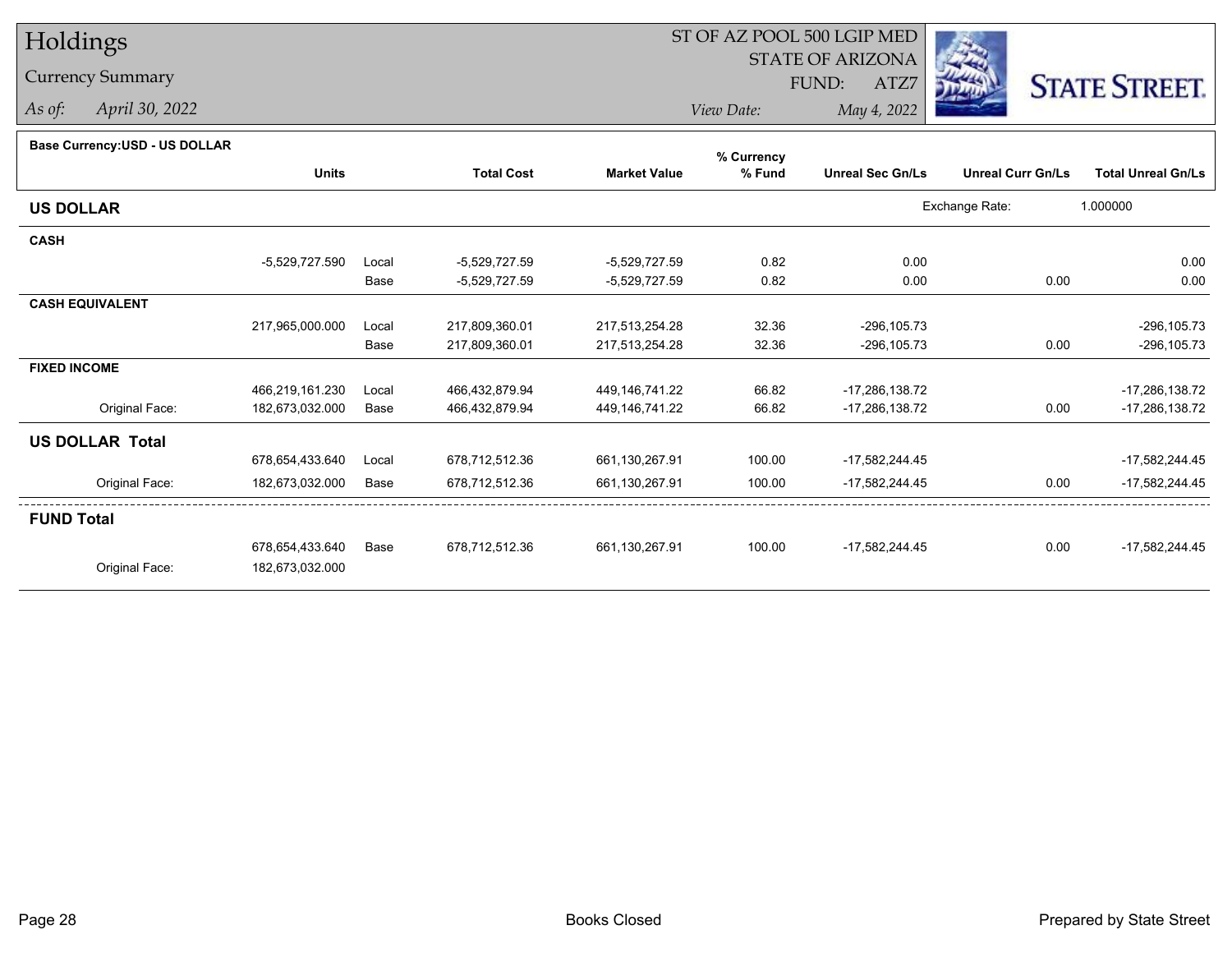| Holdings             |                                       |                   |                     |            | ST OF AZ POOL 500 LGIP MED               |                          |                           |  |
|----------------------|---------------------------------------|-------------------|---------------------|------------|------------------------------------------|--------------------------|---------------------------|--|
| <b>Asset Summary</b> |                                       |                   |                     |            | <b>STATE OF ARIZONA</b><br>FUND:<br>ATZ7 |                          | <b>STATE STREET.</b>      |  |
| As of:               | April 30, 2022                        |                   |                     | View Date: | May 4, 2022                              |                          |                           |  |
|                      | <b>Base Currency: USD - US DOLLAR</b> |                   |                     |            |                                          |                          |                           |  |
|                      | <b>Units</b>                          | <b>Total Cost</b> | <b>Market Value</b> | % Fund     | <b>Unreal Sec Gn/Ls</b>                  | <b>Unreal Curr Gn/Ls</b> | <b>Total Unreal Gn/Ls</b> |  |
| <b>CASH</b>          |                                       |                   |                     |            |                                          |                          |                           |  |
| <b>US DOLLAR</b>     |                                       |                   |                     |            |                                          |                          |                           |  |
|                      | -5,529,727.590                        | $-5,529,727.59$   | -5,529,727.59       | 0.82       | 0.00                                     | 0.00                     | 0.00                      |  |
| <b>CASH Total</b>    | -5,529,727.590                        | $-5,529,727.59$   | $-5,529,727.59$     | 0.82       | 0.00                                     | 0.00                     | 0.00                      |  |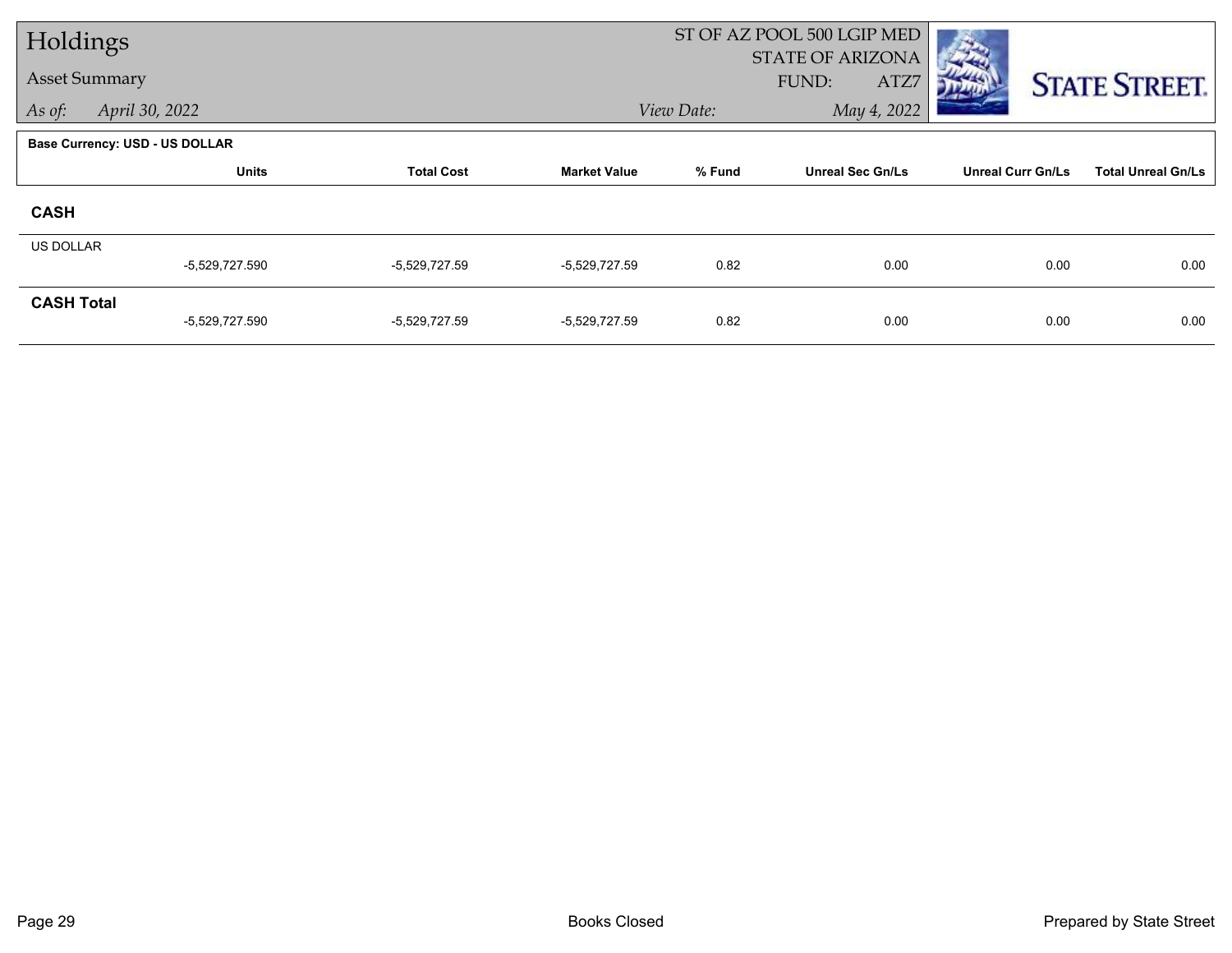| Holdings                              |                 |                   | ST OF AZ POOL 500 LGIP MED |            |                         |                          |                           |
|---------------------------------------|-----------------|-------------------|----------------------------|------------|-------------------------|--------------------------|---------------------------|
|                                       |                 |                   |                            |            | <b>STATE OF ARIZONA</b> |                          |                           |
| <b>Asset Summary</b>                  |                 |                   |                            |            | FUND:<br>ATZ7           |                          | <b>STATE STREET.</b>      |
| April 30, 2022<br>As of:              |                 |                   |                            | View Date: | May 4, 2022             |                          |                           |
| <b>Base Currency: USD - US DOLLAR</b> |                 |                   |                            |            |                         |                          |                           |
|                                       | <b>Units</b>    | <b>Total Cost</b> | <b>Market Value</b>        | % Fund     | <b>Unreal Sec Gn/Ls</b> | <b>Unreal Curr Gn/Ls</b> | <b>Total Unreal Gn/Ls</b> |
| <b>CASH EQUIVALENT</b>                |                 |                   |                            |            |                         |                          |                           |
| US DOLLAR                             |                 |                   |                            |            |                         |                          |                           |
|                                       | 217,965,000.000 | 217,809,360.01    | 217,513,254.28             | 32.36      | $-296, 105.73$          | 0.00                     | $-296, 105.73$            |
| <b>CASH EQUIVALENT Total</b>          |                 |                   |                            |            |                         |                          |                           |
|                                       | 217,965,000.000 | 217,809,360.01    | 217,513,254.28             | 32.36      | $-296, 105.73$          | 0.00                     | $-296, 105.73$            |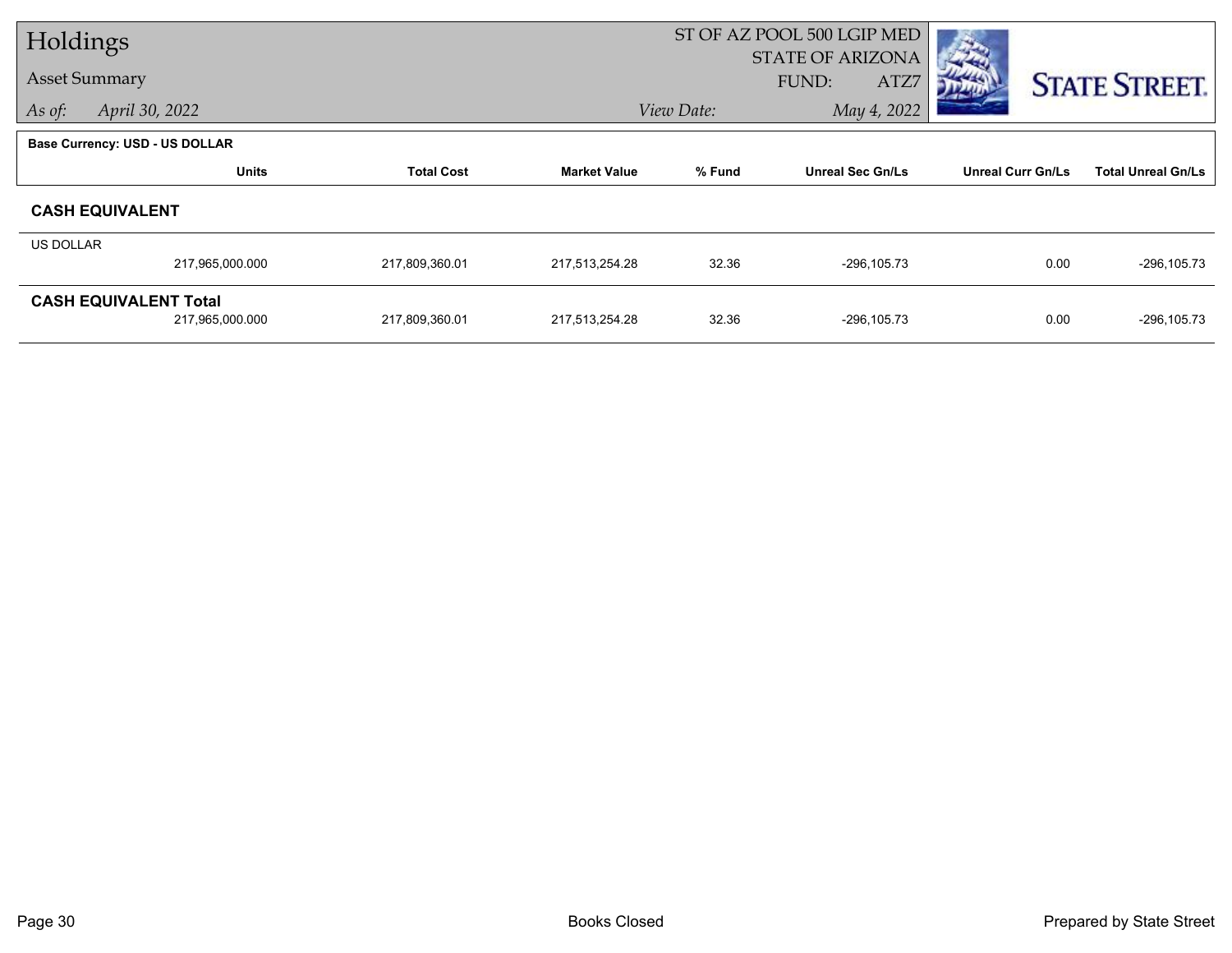| Holdings             |                                       |                   |                     |            | ST OF AZ POOL 500 LGIP MED               |                          |                           |  |
|----------------------|---------------------------------------|-------------------|---------------------|------------|------------------------------------------|--------------------------|---------------------------|--|
| <b>Asset Summary</b> |                                       |                   |                     |            | <b>STATE OF ARIZONA</b><br>FUND:<br>ATZ7 |                          | <b>STATE STREET.</b>      |  |
| As of:               | April 30, 2022                        |                   |                     | View Date: | May 4, 2022                              |                          |                           |  |
|                      | <b>Base Currency: USD - US DOLLAR</b> |                   |                     |            |                                          |                          |                           |  |
|                      | <b>Units</b>                          | <b>Total Cost</b> | <b>Market Value</b> | % Fund     | <b>Unreal Sec Gn/Ls</b>                  | <b>Unreal Curr Gn/Ls</b> | <b>Total Unreal Gn/Ls</b> |  |
|                      | <b>FIXED INCOME</b>                   |                   |                     |            |                                          |                          |                           |  |
| <b>US DOLLAR</b>     |                                       |                   |                     |            |                                          |                          |                           |  |
|                      | 466,219,161.230                       | 466,432,879.94    | 449,146,741.22      | 66.82      | $-17,286,138.72$                         | 0.00                     | $-17,286,138.72$          |  |
|                      | <b>FIXED INCOME Total</b>             |                   |                     |            |                                          |                          |                           |  |
|                      | 466,219,161.230                       | 466,432,879.94    | 449,146,741.22      | 66.82      | $-17,286,138.72$                         | 0.00                     | -17,286,138.72            |  |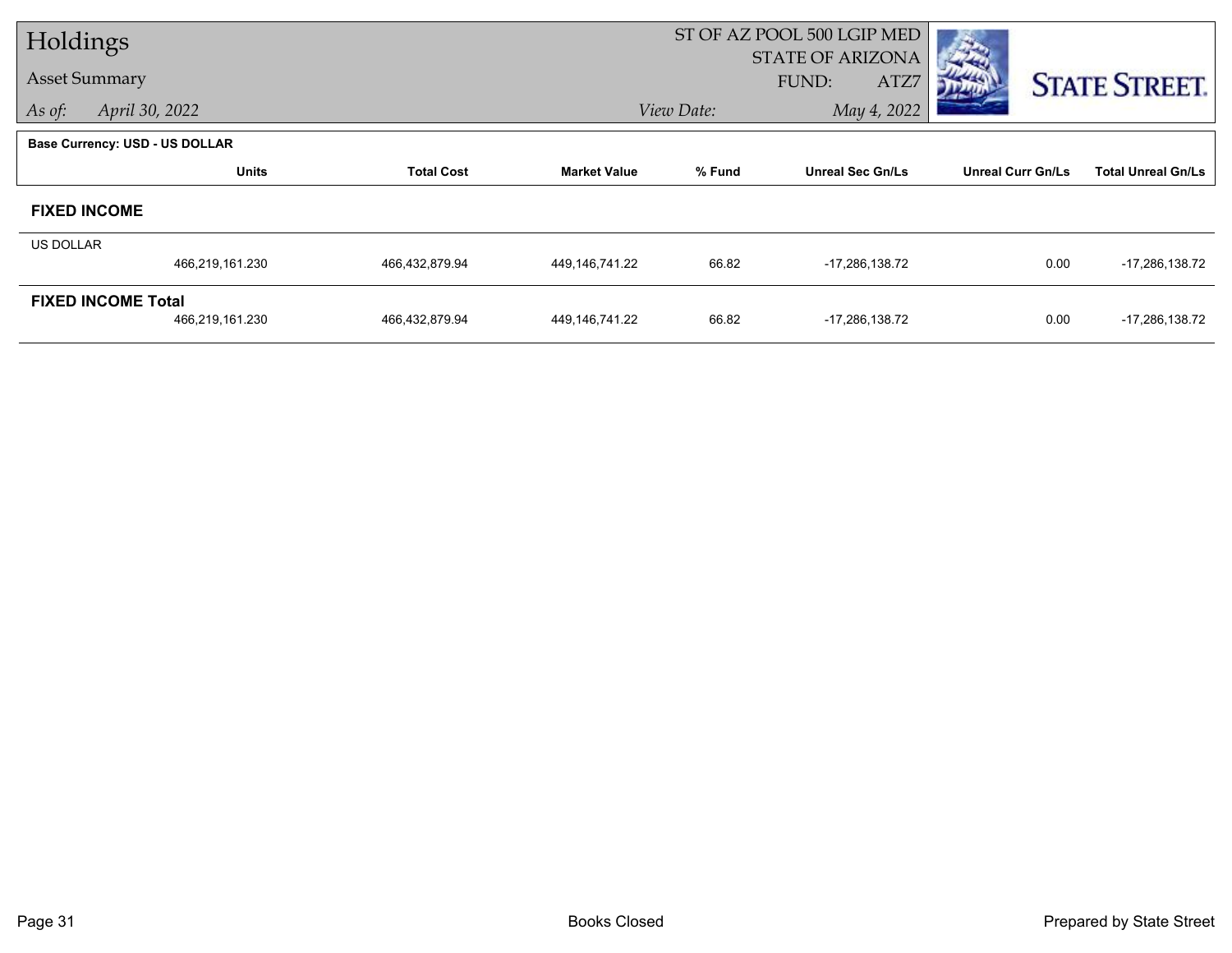| Holdings             |                                       |                |                     | ST OF AZ POOL 500 LGIP MED               | <b>COMPANY</b>          |                   |                           |  |
|----------------------|---------------------------------------|----------------|---------------------|------------------------------------------|-------------------------|-------------------|---------------------------|--|
| <b>Asset Summary</b> |                                       |                |                     | <b>STATE OF ARIZONA</b><br>ATZ7<br>FUND: |                         |                   | <b>STATE STREET.</b>      |  |
| As of:               | April 30, 2022                        |                |                     | View Date:                               | May 4, 2022             |                   |                           |  |
|                      | <b>Base Currency: USD - US DOLLAR</b> |                |                     |                                          |                         |                   |                           |  |
|                      | <b>Units</b><br><b>Total Cost</b>     |                | <b>Market Value</b> | % Fund                                   | <b>Unreal Sec Gn/Ls</b> | Unreal Curr Gn/Ls | <b>Total Unreal Gn/Ls</b> |  |
| <b>FUND Total</b>    |                                       |                |                     |                                          |                         |                   |                           |  |
|                      | 678,654,433.640                       | 678,712,512.36 | 661,130,267.91      | 100.00                                   | -17,582,244.45          | 0.00              | -17,582,244.45            |  |